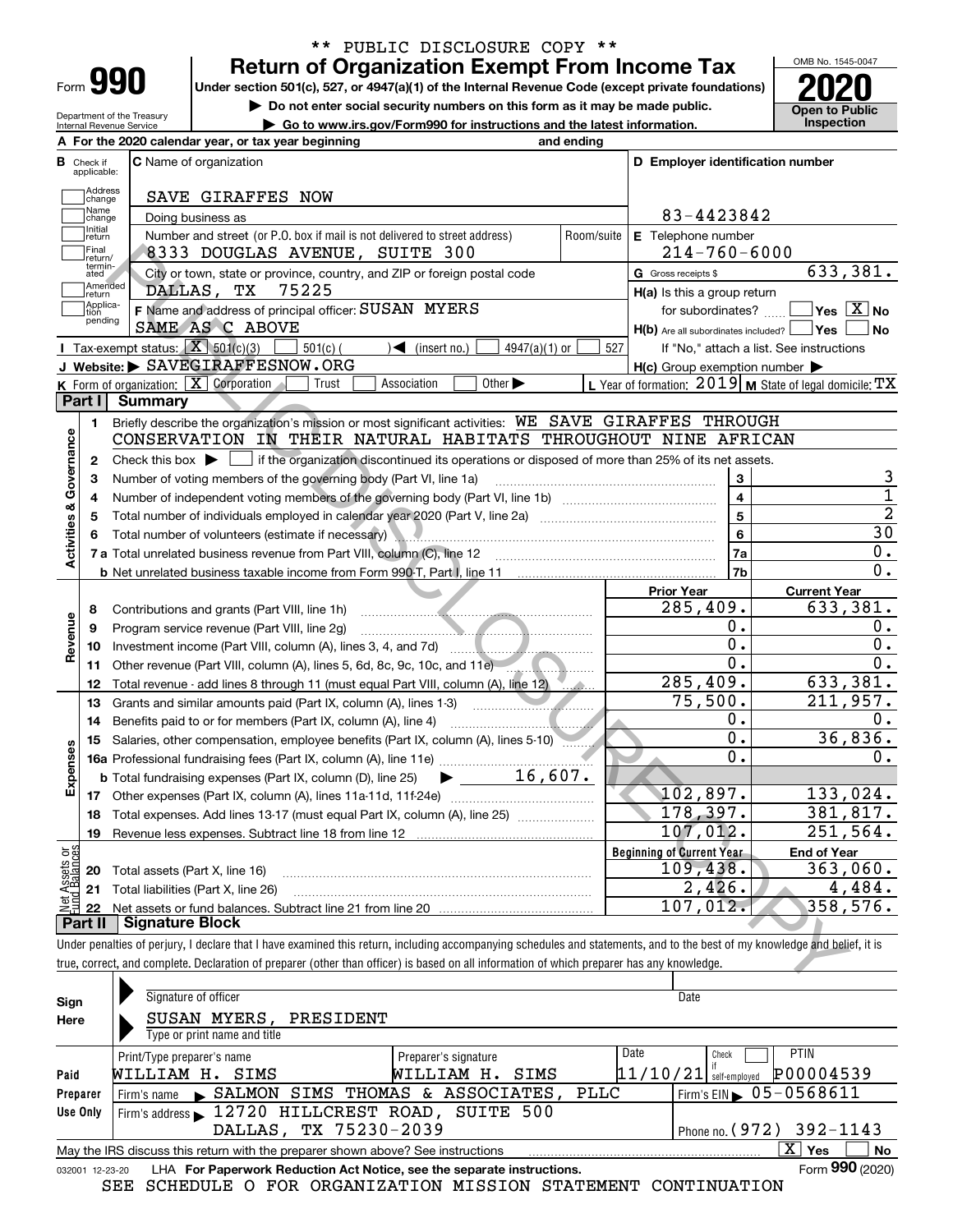|              | <b>Part III Statement of Program Service Accomplishments</b>                                                                                                                                                                                                                                                                                |                                           |
|--------------|---------------------------------------------------------------------------------------------------------------------------------------------------------------------------------------------------------------------------------------------------------------------------------------------------------------------------------------------|-------------------------------------------|
|              |                                                                                                                                                                                                                                                                                                                                             |                                           |
|              |                                                                                                                                                                                                                                                                                                                                             | $\sqrt{X}$                                |
| 1            | Briefly describe the organization's mission:<br>WE SAVE GIRAFFES THROUGH CONSERVATION IN THEIR NATURAL HABITATS<br>THROUGHOUT NINE AFRICAN COUNTRIES.                                                                                                                                                                                       |                                           |
|              |                                                                                                                                                                                                                                                                                                                                             |                                           |
| $\mathbf{2}$ | Did the organization undertake any significant program services during the year which were not listed on the                                                                                                                                                                                                                                |                                           |
|              | prior Form 990 or 990-EZ?<br>If "Yes," describe these new services on Schedule O.                                                                                                                                                                                                                                                           | $\sqrt{}$ Yes $\sqrt{X}$ No               |
| 3            | Did the organization cease conducting, or make significant changes in how it conducts, any program services?<br>If "Yes," describe these changes on Schedule O.                                                                                                                                                                             | $\overline{\ }$ Yes $\overline{\ \ X}$ No |
| 4            | Describe the organization's program service accomplishments for each of its three largest program services, as measured by expenses.<br>Section 501(c)(3) and 501(c)(4) organizations are required to report the amount of grants and allocations to others, the total expenses, and<br>revenue, if any, for each program service reported. |                                           |
| 4a (Code:    | 349, 206. including grants of \$211, 957. ) (Revenue \$<br>(Expenses \$                                                                                                                                                                                                                                                                     |                                           |
|              | SAVE GIRAFFES INVESTS IN PROJECTS THAT HELP PRESERVE GIRAFFE FROM                                                                                                                                                                                                                                                                           |                                           |
|              | EXTINCTION IN NINE AFRICAN COUNTRIES. ALL SGN PROJECTS ON-THE-GROUND                                                                                                                                                                                                                                                                        |                                           |
|              | ARE COMMUNITY-LED BY LOCAL PEOPLE TO THE MAXIMUM EXTENT POSSIBLE.                                                                                                                                                                                                                                                                           |                                           |
|              | WE HAVE PROJECTS THAT SUPPORT EACH OF THE FOUR SPECIES OF GIRAFFE:                                                                                                                                                                                                                                                                          |                                           |
|              | RETICULATED, MASAI, NORTHERN, AND SOUTHERN AS WELL AS THE PEOPLE LIVING                                                                                                                                                                                                                                                                     |                                           |
|              | ALONGSIDE THEM.                                                                                                                                                                                                                                                                                                                             |                                           |
|              |                                                                                                                                                                                                                                                                                                                                             |                                           |
|              | THESE PROJECTS INCLUDE:                                                                                                                                                                                                                                                                                                                     |                                           |
|              | GIRAFFE REWILDING AND REINTRODUCTION IN KENYA, NIGER, AND ZAMBIA                                                                                                                                                                                                                                                                            |                                           |
|              | GIRAFFE RESCUE CENTERS AND ORPHANAGES IN KENYA, BOTSWANA, AND<br>ZIMBABWE                                                                                                                                                                                                                                                                   |                                           |
| 4b           | $\begin{pmatrix} \text{Code:} \\ \text{Complex} \end{pmatrix}$ (Expenses \$<br>including grants of \$                                                                                                                                                                                                                                       | $($ Revenue \$                            |
|              |                                                                                                                                                                                                                                                                                                                                             |                                           |
|              |                                                                                                                                                                                                                                                                                                                                             |                                           |
|              |                                                                                                                                                                                                                                                                                                                                             |                                           |
|              |                                                                                                                                                                                                                                                                                                                                             |                                           |
|              |                                                                                                                                                                                                                                                                                                                                             |                                           |
|              |                                                                                                                                                                                                                                                                                                                                             |                                           |
|              |                                                                                                                                                                                                                                                                                                                                             |                                           |
|              |                                                                                                                                                                                                                                                                                                                                             |                                           |
|              |                                                                                                                                                                                                                                                                                                                                             |                                           |
|              |                                                                                                                                                                                                                                                                                                                                             |                                           |
|              |                                                                                                                                                                                                                                                                                                                                             |                                           |
| 4c           | $\left(\text{Code:}\right)$ $\left(\text{Expenses $}\right)$<br>(Revenue \$<br>including grants of \$                                                                                                                                                                                                                                       |                                           |
|              |                                                                                                                                                                                                                                                                                                                                             |                                           |
|              |                                                                                                                                                                                                                                                                                                                                             |                                           |
|              |                                                                                                                                                                                                                                                                                                                                             |                                           |
|              |                                                                                                                                                                                                                                                                                                                                             |                                           |
|              |                                                                                                                                                                                                                                                                                                                                             |                                           |
|              |                                                                                                                                                                                                                                                                                                                                             |                                           |
|              |                                                                                                                                                                                                                                                                                                                                             |                                           |
|              |                                                                                                                                                                                                                                                                                                                                             |                                           |
|              |                                                                                                                                                                                                                                                                                                                                             |                                           |
| 4d           | Other program services (Describe on Schedule O.)                                                                                                                                                                                                                                                                                            |                                           |
|              | (Expenses \$<br>(Revenue \$<br>including grants of \$                                                                                                                                                                                                                                                                                       |                                           |
|              | 349,206.<br>Total program service expenses                                                                                                                                                                                                                                                                                                  |                                           |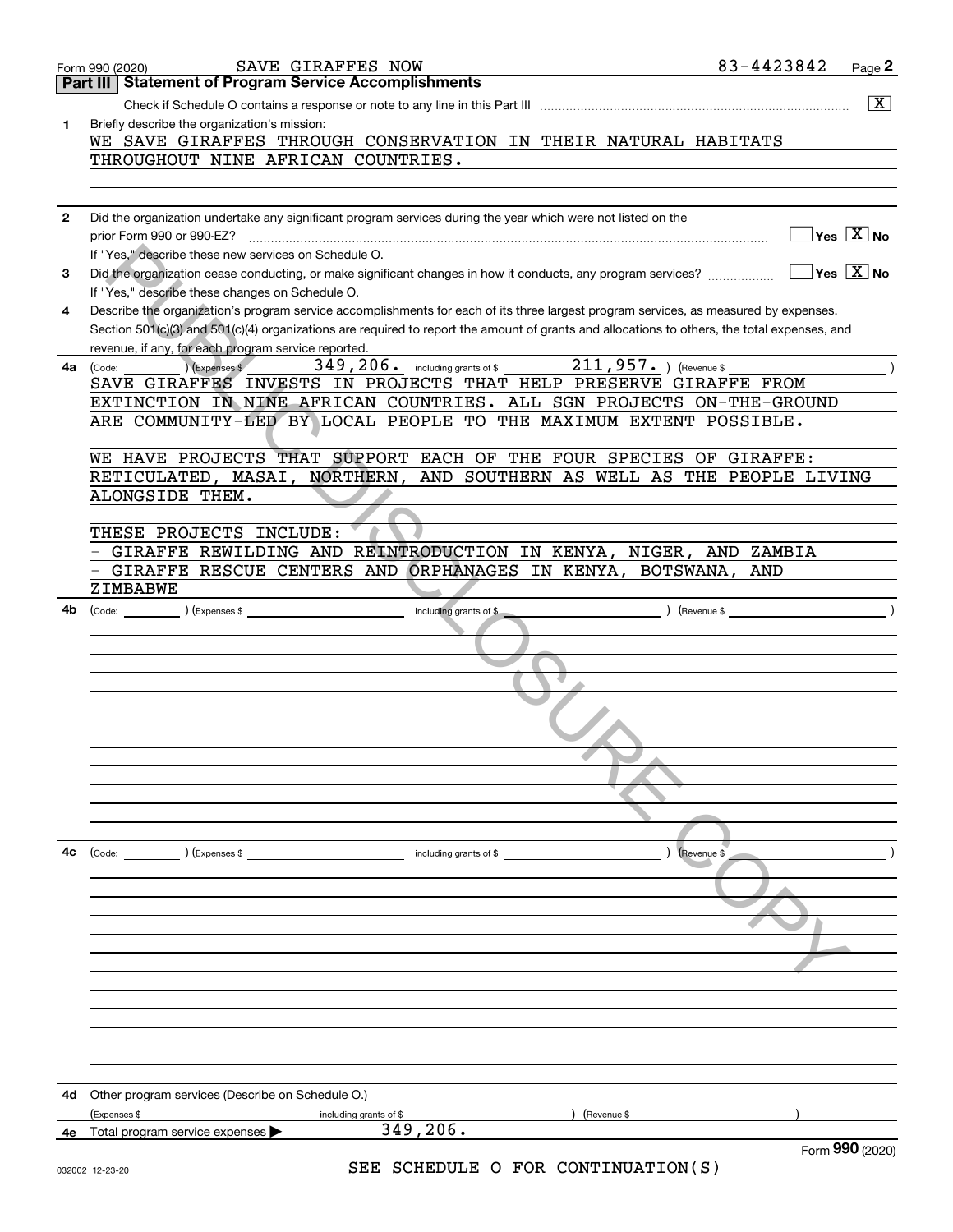|  | Form 990 (2020) |
|--|-----------------|

|     |                                                                                                                                                                                                                                                  |                 | Yes | No |
|-----|--------------------------------------------------------------------------------------------------------------------------------------------------------------------------------------------------------------------------------------------------|-----------------|-----|----|
| 1.  | Is the organization described in section $501(c)(3)$ or $4947(a)(1)$ (other than a private foundation)?                                                                                                                                          |                 |     |    |
|     |                                                                                                                                                                                                                                                  | 1               | х   |    |
| 2   |                                                                                                                                                                                                                                                  | $\mathbf{2}$    | X   |    |
| 3   | Did the organization engage in direct or indirect political campaign activities on behalf of or in opposition to candidates for                                                                                                                  |                 |     |    |
|     |                                                                                                                                                                                                                                                  | 3               |     | x  |
| 4   | Section 501(c)(3) organizations. Did the organization engage in lobbying activities, or have a section 501(h) election in effect                                                                                                                 |                 |     |    |
|     |                                                                                                                                                                                                                                                  | 4               |     | х  |
| 5   | Is the organization a section 501(c)(4), 501(c)(5), or 501(c)(6) organization that receives membership dues, assessments, or                                                                                                                     |                 |     |    |
|     |                                                                                                                                                                                                                                                  | 5               |     | х  |
| 6   | Did the organization maintain any donor advised funds or any similar funds or accounts for which donors have the right to                                                                                                                        |                 |     |    |
|     | provide advice on the distribution or investment of amounts in such funds or accounts? If "Yes," complete Schedule D, Part I                                                                                                                     | 6               |     | х  |
| 7   | Did the organization receive or hold a conservation easement, including easements to preserve open space,                                                                                                                                        |                 |     |    |
|     |                                                                                                                                                                                                                                                  | 7               |     | х  |
| 8   | Did the organization maintain collections of works of art, historical treasures, or other similar assets? If "Yes," complete                                                                                                                     |                 |     |    |
|     |                                                                                                                                                                                                                                                  | 8               |     | х  |
| 9   | Did the organization report an amount in Part X, line 21, for escrow or custodial account liability, serve as a custodian for                                                                                                                    |                 |     |    |
|     | amounts not listed in Part X; or provide credit counseling, debt management, credit repair, or debt negotiation services?                                                                                                                        |                 |     |    |
|     |                                                                                                                                                                                                                                                  | 9               |     | х  |
| 10  | Did the organization, directly or through a related organization, hold assets in donor-restricted endowments                                                                                                                                     |                 |     |    |
|     |                                                                                                                                                                                                                                                  | 10              |     | x  |
| 11  | If the organization's answer to any of the following questions is "Yes," then complete Schedule D, Parts VI, VII, VIII, IX, or X                                                                                                                 |                 |     |    |
|     | as applicable.                                                                                                                                                                                                                                   |                 |     |    |
|     | a Did the organization report an amount for land, buildings, and equipment in Part X, line 10? If "Yes," complete Schedule D,                                                                                                                    |                 |     |    |
|     |                                                                                                                                                                                                                                                  | 11a             |     | х  |
|     | <b>b</b> Did the organization report an amount for investments - other securities in Part X, line 12, that is 5% or more of its total                                                                                                            |                 |     |    |
|     |                                                                                                                                                                                                                                                  | 11 <sub>b</sub> |     | х  |
|     | c Did the organization report an amount for investments - program related in Part X, line 13, that is 5% or more of its total                                                                                                                    |                 |     |    |
|     |                                                                                                                                                                                                                                                  | 11c             |     | х  |
|     | d Did the organization report an amount for other assets in Part X, line 15, that is 5% or more of its total assets reported in                                                                                                                  |                 |     | х  |
|     |                                                                                                                                                                                                                                                  | 11d             |     | X  |
|     | Did the organization report an amount for other liabilities in Part X, line 25? If "Yes," complete Schedule D, Part X<br>Did the organization's separate or consolidated financial statements for the tax year include a footnote that addresses | 11e             |     |    |
| f   | the organization's liability for uncertain tax positions under FIN 48 (ASC 740)? If "Yes," complete Schedule D, Part X                                                                                                                           | 11f             |     | х  |
|     | 12a Did the organization obtain separate, independent audited financial statements for the tax year? If "Yes," complete                                                                                                                          |                 |     |    |
|     |                                                                                                                                                                                                                                                  | 12a             |     | х  |
|     | <b>b</b> Was the organization included in consolidated, independent audited financial statements for the tax year?                                                                                                                               |                 |     |    |
|     | If "Yes," and if the organization answered "No" to line 12a, then completing Schedule D, Parts XI and XII is optional                                                                                                                            | 12 <sub>b</sub> |     |    |
| 13  |                                                                                                                                                                                                                                                  | 13              |     | X  |
| 14a | Did the organization maintain an office, employees, or agents outside of the United States?                                                                                                                                                      | 14a             |     | x  |
|     | <b>b</b> Did the organization have aggregate revenues or expenses of more than \$10,000 from grantmaking, fundraising, business,                                                                                                                 |                 |     |    |
|     | investment, and program service activities outside the United States, or aggregate foreign investments valued at \$100,000                                                                                                                       |                 |     |    |
|     |                                                                                                                                                                                                                                                  | 14b             |     | x  |
| 15  | Did the organization report on Part IX, column (A), line 3, more than \$5,000 of grants or other assistance to or for any                                                                                                                        |                 |     |    |
|     |                                                                                                                                                                                                                                                  | 15              | х   |    |
| 16  | Did the organization report on Part IX, column (A), line 3, more than \$5,000 of aggregate grants or other assistance to                                                                                                                         |                 |     |    |
|     |                                                                                                                                                                                                                                                  | 16              |     | x  |
| 17  | Did the organization report a total of more than \$15,000 of expenses for professional fundraising services on Part IX,                                                                                                                          |                 |     |    |
|     |                                                                                                                                                                                                                                                  | 17              |     | x  |
| 18  | Did the organization report more than \$15,000 total of fundraising event gross income and contributions on Part VIII, lines                                                                                                                     |                 |     |    |
|     |                                                                                                                                                                                                                                                  | 18              |     | x  |
| 19  | Did the organization report more than \$15,000 of gross income from gaming activities on Part VIII, line 9a? If "Yes."                                                                                                                           |                 |     |    |
|     |                                                                                                                                                                                                                                                  | 19              |     | x  |
| 20a |                                                                                                                                                                                                                                                  | 20a             |     | x  |
|     | <b>b</b> If "Yes" to line 20a, did the organization attach a copy of its audited financial statements to this return?                                                                                                                            | 20 <sub>b</sub> |     |    |
| 21  | Did the organization report more than \$5,000 of grants or other assistance to any domestic organization or                                                                                                                                      |                 |     |    |
|     |                                                                                                                                                                                                                                                  | 21              | X   |    |

Form (2020) **990**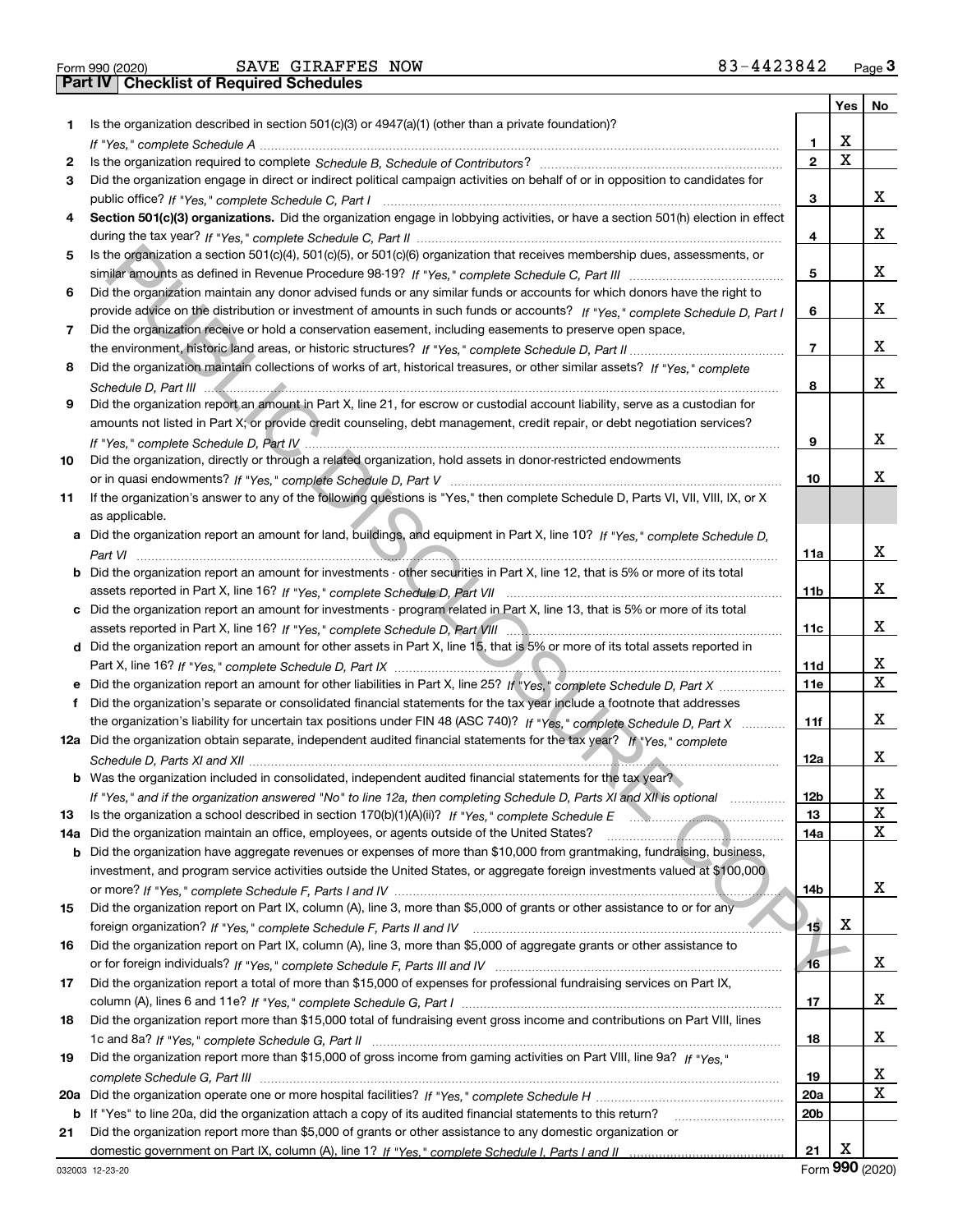|  | Form 990 (2020) |
|--|-----------------|
|  |                 |

*(continued)*

|               |                                                                                                                                                                                                                                   |                 | Yes | No          |
|---------------|-----------------------------------------------------------------------------------------------------------------------------------------------------------------------------------------------------------------------------------|-----------------|-----|-------------|
| 22            | Did the organization report more than \$5,000 of grants or other assistance to or for domestic individuals on                                                                                                                     |                 |     |             |
|               |                                                                                                                                                                                                                                   | 22              |     | х           |
| 23            | Did the organization answer "Yes" to Part VII, Section A, line 3, 4, or 5 about compensation of the organization's current                                                                                                        |                 |     |             |
|               | and former officers, directors, trustees, key employees, and highest compensated employees? If "Yes," complete                                                                                                                    |                 |     |             |
|               |                                                                                                                                                                                                                                   | 23              |     | x           |
|               | 24a Did the organization have a tax-exempt bond issue with an outstanding principal amount of more than \$100,000 as of the                                                                                                       |                 |     |             |
|               | last day of the year, that was issued after December 31, 2002? If "Yes," answer lines 24b through 24d and complete                                                                                                                |                 |     |             |
|               |                                                                                                                                                                                                                                   | 24a             |     | x           |
| b             | Did the organization invest any proceeds of tax-exempt bonds beyond a temporary period exception?                                                                                                                                 | 24 <sub>b</sub> |     |             |
| c             | Did the organization maintain an escrow account other than a refunding escrow at any time during the year to defease                                                                                                              |                 |     |             |
|               | any tax-exempt bonds?                                                                                                                                                                                                             | 24c             |     |             |
|               |                                                                                                                                                                                                                                   | 24d             |     |             |
|               | 25a Section 501(c)(3), 501(c)(4), and 501(c)(29) organizations. Did the organization engage in an excess benefit                                                                                                                  |                 |     |             |
|               |                                                                                                                                                                                                                                   | 25a             |     | x           |
|               | b Is the organization aware that it engaged in an excess benefit transaction with a disqualified person in a prior year, and                                                                                                      |                 |     |             |
|               | that the transaction has not been reported on any of the organization's prior Forms 990 or 990-EZ? If "Yes," complete                                                                                                             |                 |     | x           |
|               | Schedule L. Part I                                                                                                                                                                                                                | 25b             |     |             |
| 26            | Did the organization report any amount on Part X, line 5 or 22, for receivables from or payables to any current                                                                                                                   |                 |     |             |
|               | or former officer, director, trustee, key employee, creator or founder, substantial contributor, or 35%                                                                                                                           | 26              |     | x           |
| 27            | controlled entity or family member of any of these persons? If "Yes," complete Schedule L, Part II<br>Did the organization provide a grant or other assistance to any current or former officer, director, trustee, key employee, |                 |     |             |
|               | creator or founder, substantial contributor or employee thereof, a grant selection committee member, or to a 35% controlled                                                                                                       |                 |     |             |
|               | entity (including an employee thereof) or family member of any of these persons? If "Yes," complete Schedule L, Part III                                                                                                          | 27              |     | x           |
| 28            | Was the organization a party to a business transaction with one of the following parties (see Schedule L, Part IV                                                                                                                 |                 |     |             |
|               | instructions, for applicable filing thresholds, conditions, and exceptions):                                                                                                                                                      |                 |     |             |
|               | a A current or former officer, director, trustee, key employee, creator or founder, or substantial contributor? If                                                                                                                |                 |     |             |
|               |                                                                                                                                                                                                                                   | 28a             |     | x           |
|               |                                                                                                                                                                                                                                   | 28 <sub>b</sub> |     | $\mathbf X$ |
|               | c A 35% controlled entity of one or more individuals and/or organizations described in lines 28a or 28b? If                                                                                                                       |                 |     |             |
|               |                                                                                                                                                                                                                                   | 28c             |     | х           |
| 29            |                                                                                                                                                                                                                                   | 29              |     | $\mathbf x$ |
| 30            | Did the organization receive contributions of art, historical treasures, or other similar assets, or qualified conservation                                                                                                       |                 |     |             |
|               |                                                                                                                                                                                                                                   | 30              |     | х           |
| 31            | Did the organization liquidate, terminate, or dissolve and cease operations? If "Yes," complete Schedule N, Part I                                                                                                                | 31              |     | $\mathbf X$ |
| 32            | Did the organization sell, exchange, dispose of, or transfer more than 25% of its net assets? If "Yes," complete                                                                                                                  |                 |     |             |
|               |                                                                                                                                                                                                                                   | 32              |     | х           |
| 33            | Did the organization own 100% of an entity disregarded as separate from the organization under Regulations                                                                                                                        |                 |     |             |
|               |                                                                                                                                                                                                                                   | 33              |     | x           |
| 34            | Was the organization related to any tax-exempt or taxable entity? If "Yes," complete Schedule R, Part II, III, or IV, and                                                                                                         |                 |     |             |
|               |                                                                                                                                                                                                                                   | 34              |     | X           |
|               | 35a Did the organization have a controlled entity within the meaning of section 512(b)(13)?                                                                                                                                       | <b>35a</b>      |     | $\mathbf X$ |
|               | b If "Yes" to line 35a, did the organization receive any payment from or engage in any transaction with a controlled entity                                                                                                       |                 |     |             |
|               |                                                                                                                                                                                                                                   | 35 <sub>b</sub> |     |             |
| 36            | Section 501(c)(3) organizations. Did the organization make any transfers to an exempt non-charitable related organization?                                                                                                        |                 |     | x           |
| 37            | Did the organization conduct more than 5% of its activities through an entity that is not a related organization                                                                                                                  | 36              |     |             |
|               |                                                                                                                                                                                                                                   | 37              |     | x           |
| 38            | Did the organization complete Schedule O and provide explanations in Schedule O for Part VI, lines 11b and 19?                                                                                                                    |                 |     |             |
|               | Note: All Form 990 filers are required to complete Schedule O                                                                                                                                                                     | 38              | х   |             |
| <b>Part V</b> | <b>Statements Regarding Other IRS Filings and Tax Compliance</b>                                                                                                                                                                  |                 |     |             |
|               | Check if Schedule O contains a response or note to any line in this Part V                                                                                                                                                        |                 |     |             |
|               |                                                                                                                                                                                                                                   |                 | Yes | No          |
| 1a            | Enter the number reported in Box 3 of Form 1096. Enter -0- if not applicable<br>1a                                                                                                                                                |                 |     |             |
| b             | 0<br>Enter the number of Forms W-2G included in line 1a. Enter -0- if not applicable<br>1b                                                                                                                                        |                 |     |             |
| c             | Did the organization comply with backup withholding rules for reportable payments to vendors and reportable gaming                                                                                                                |                 |     |             |
|               |                                                                                                                                                                                                                                   | 1c              | X   |             |
|               |                                                                                                                                                                                                                                   |                 |     |             |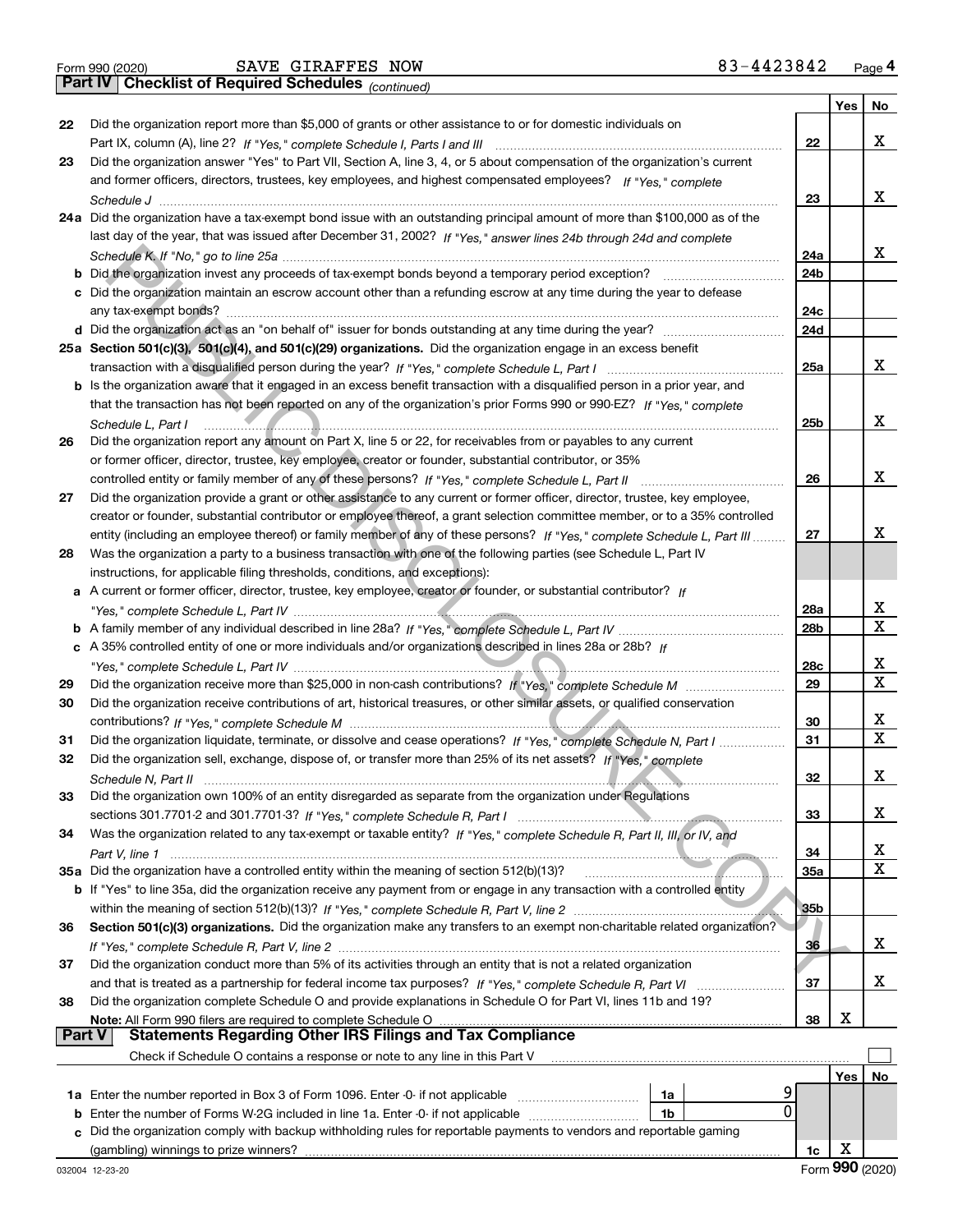| <b>Part V</b> | 83-4423842<br>SAVE GIRAFFES NOW<br>Form 990 (2020)<br>Statements Regarding Other IRS Filings and Tax Compliance (continued)                                                                                                          |                |     | Page 5 |
|---------------|--------------------------------------------------------------------------------------------------------------------------------------------------------------------------------------------------------------------------------------|----------------|-----|--------|
|               |                                                                                                                                                                                                                                      |                | Yes | No     |
|               | 2a Enter the number of employees reported on Form W-3, Transmittal of Wage and Tax Statements,                                                                                                                                       |                |     |        |
|               | $\overline{a}$<br>filed for the calendar year ending with or within the year covered by this return <i>manumumumum</i><br>2a                                                                                                         |                |     |        |
|               |                                                                                                                                                                                                                                      | 2 <sub>b</sub> | x   |        |
|               |                                                                                                                                                                                                                                      |                |     |        |
|               | 3a Did the organization have unrelated business gross income of \$1,000 or more during the year?                                                                                                                                     | 3a             |     | x      |
|               | b If "Yes," has it filed a Form 990-T for this year? If "No" to line 3b, provide an explanation on Schedule O                                                                                                                        | 3 <sub>b</sub> |     |        |
|               | 4a At any time during the calendar year, did the organization have an interest in, or a signature or other authority over, a                                                                                                         |                |     |        |
|               |                                                                                                                                                                                                                                      | 4a             |     | x      |
|               | <b>b</b> If "Yes," enter the name of the foreign country $\triangleright$                                                                                                                                                            |                |     |        |
|               | See instructions for filing requirements for FinCEN Form 114, Report of Foreign Bank and Financial Accounts (FBAR).                                                                                                                  |                |     |        |
|               | 5a Was the organization a party to a prohibited tax shelter transaction at any time during the tax year?                                                                                                                             | 5a             |     | X      |
| b             |                                                                                                                                                                                                                                      | 5 <sub>b</sub> |     | х      |
| c             |                                                                                                                                                                                                                                      | 5c             |     |        |
| 6a            | Does the organization have annual gross receipts that are normally greater than \$100,000, and did the organization solicit                                                                                                          |                |     |        |
|               | any contributions that were not tax deductible as charitable contributions?                                                                                                                                                          | 6a             |     | х      |
|               | <b>b</b> If "Yes," did the organization include with every solicitation an express statement that such contributions or gifts                                                                                                        |                |     |        |
|               | were not tax deductible? <b>Washington and the contract of the contract of the contract of the contract of the contract of the contract of the contract of the contract of the contract of the contract of the contract of the c</b> | 6b             |     |        |
| 7             | Organizations that may receive deductible contributions under section 170(c).                                                                                                                                                        |                |     |        |
|               | a Did the organization receive a payment in excess of \$75 made partly as a contribution and partly for goods and services provided to the payor?                                                                                    | 7a             |     | x      |
| b             | If "Yes," did the organization notify the donor of the value of the goods or services provided?                                                                                                                                      | 7b             |     |        |
| c             | Did the organization sell, exchange, or otherwise dispose of tangible personal property for which it was required                                                                                                                    |                |     |        |
|               | to file Form 8282?                                                                                                                                                                                                                   | 7c             |     | х      |
|               | 7d<br>d If "Yes," indicate the number of Forms 8282 filed during the year                                                                                                                                                            |                |     |        |
| е             | Did the organization receive any funds, directly or indirectly, to pay premiums on a personal benefit contract?                                                                                                                      | 7e             |     | х      |
| f             | Did the organization, during the year, pay premiums, directly or indirectly, on a personal benefit contract?                                                                                                                         | 7f             |     | х      |
| g             | If the organization received a contribution of qualified intellectual property, did the organization file Form 8899 as required?                                                                                                     | 7g             |     |        |
| h             | If the organization received a contribution of cars, boats, airplanes, or other vehicles, did the organization file a Form 1098-C?                                                                                                   | 7h             |     |        |
| 8             | Sponsoring organizations maintaining donor advised funds. Did a donor advised fund maintained by the                                                                                                                                 |                |     |        |
| 9             | sponsoring organization have excess business holdings at any time during the year?<br>Sponsoring organizations maintaining donor advised funds.                                                                                      | 8              |     |        |
| a             | Did the sponsoring organization make any taxable distributions under section 4966?                                                                                                                                                   | 9a             |     |        |
| b             | Did the sponsoring organization make a distribution to a donor, donor advisor, or related person?                                                                                                                                    | 9b             |     |        |
| 10            | Section 501(c)(7) organizations. Enter:                                                                                                                                                                                              |                |     |        |
|               | a Initiation fees and capital contributions included on Part VIII, line 12<br>10a                                                                                                                                                    |                |     |        |
| b             | Gross receipts, included on Form 990, Part VIII, line 12, for public use of club facilities<br>10 <sub>b</sub>                                                                                                                       |                |     |        |
| 11            | Section 501(c)(12) organizations. Enter:                                                                                                                                                                                             |                |     |        |
| а             | Gross income from members or shareholders [111] [12] contract the front from members or shareholders [11] [12]<br>11a                                                                                                                |                |     |        |
| b             | Gross income from other sources (Do not net amounts due or paid to other sources against                                                                                                                                             |                |     |        |
|               | 11 <sub>b</sub><br>amounts due or received from them.)                                                                                                                                                                               |                |     |        |
| 12a           | Section 4947(a)(1) non-exempt charitable trusts. Is the organization filing Form 990 in lieu of Form 1041?                                                                                                                           | 12a            |     |        |
| b             | If "Yes," enter the amount of tax-exempt interest received or accrued during the year<br><b>12b</b>                                                                                                                                  |                |     |        |
| 13            | Section 501(c)(29) qualified nonprofit health insurance issuers.                                                                                                                                                                     |                |     |        |
| а             |                                                                                                                                                                                                                                      | 13a            |     |        |
|               | Note: See the instructions for additional information the organization must report on Schedule O.                                                                                                                                    |                |     |        |
|               | <b>b</b> Enter the amount of reserves the organization is required to maintain by the states in which the                                                                                                                            |                |     |        |
|               | 13b                                                                                                                                                                                                                                  |                |     |        |
| c             | 13с                                                                                                                                                                                                                                  |                |     |        |
| 14a           | Did the organization receive any payments for indoor tanning services during the tax year?                                                                                                                                           | 14a            |     | х      |
| b             |                                                                                                                                                                                                                                      | 14b            |     |        |
| 15            | Is the organization subject to the section 4960 tax on payment(s) of more than \$1,000,000 in remuneration or                                                                                                                        |                |     |        |
|               |                                                                                                                                                                                                                                      | 15             |     | х      |
|               | If "Yes," see instructions and file Form 4720, Schedule N.                                                                                                                                                                           |                |     |        |
| 16            | Is the organization an educational institution subject to the section 4968 excise tax on net investment income?<br>.                                                                                                                 | 16             |     | х      |
|               | If "Yes," complete Form 4720, Schedule O.                                                                                                                                                                                            |                |     |        |

Form (2020) **990**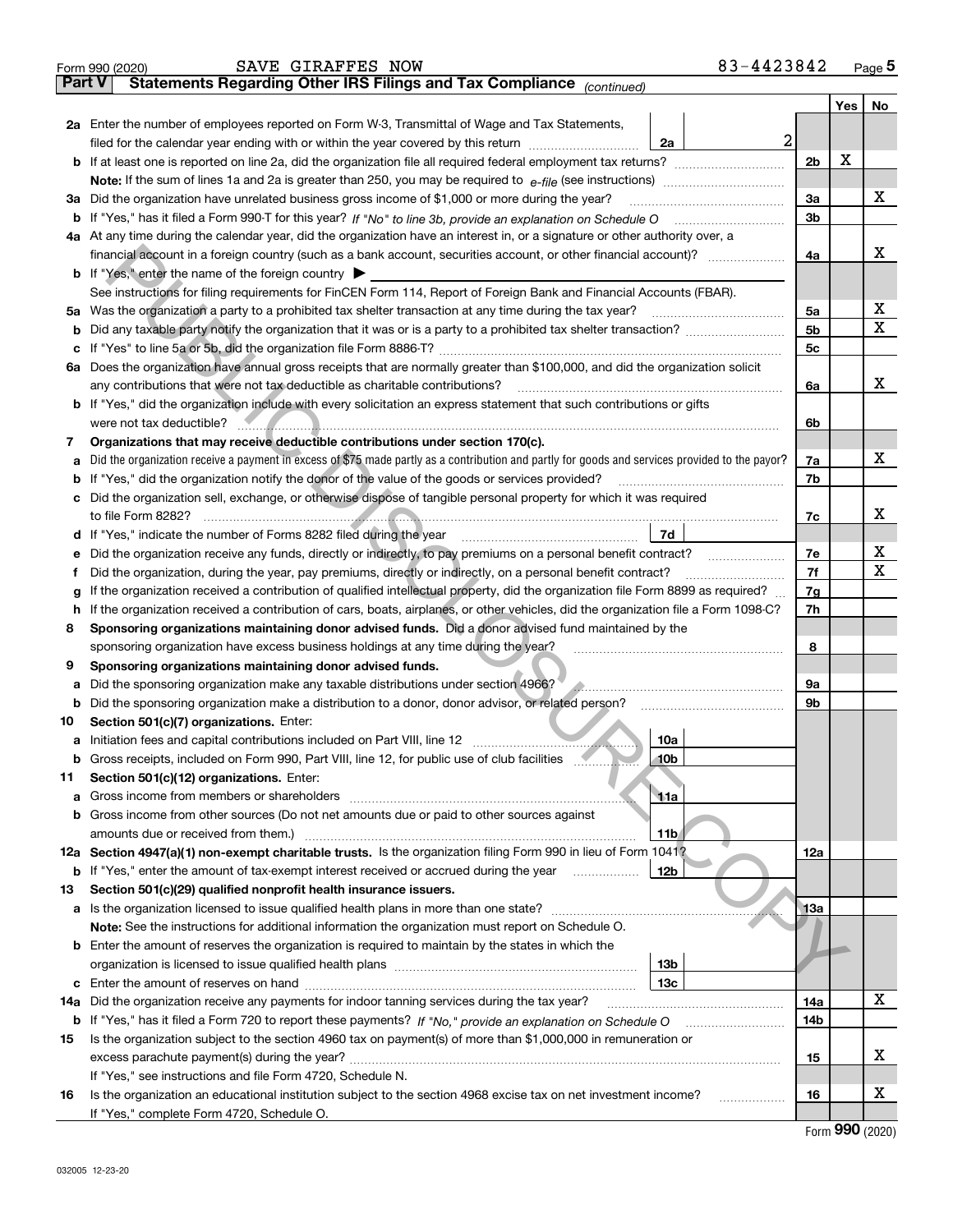|  | Form 990 (2020) |
|--|-----------------|
|  |                 |

|  | <b>SAVE GIRAFFES</b> | <b>NOW</b> |
|--|----------------------|------------|
|--|----------------------|------------|

*For each "Yes" response to lines 2 through 7b below, and for a "No" response to line 8a, 8b, or 10b below, describe the circumstances, processes, or changes on Schedule O. See instructions.* Form 990 (2020) **CONFITTER STAT AT A SAVE GIRAFFES NOW** 83-4423842 Page 6<br>**Part VI** | Governance, Management, and Disclosure *For each "Yes" response to lines 2 through 7b below, and for a "No" response* 

|     | Check if Schedule O contains a response or note to any line in this Part VI                                                                                                                                                    |                               |                 |     | X           |
|-----|--------------------------------------------------------------------------------------------------------------------------------------------------------------------------------------------------------------------------------|-------------------------------|-----------------|-----|-------------|
|     | Section A. Governing Body and Management                                                                                                                                                                                       |                               |                 |     |             |
|     |                                                                                                                                                                                                                                |                               |                 | Yes | No          |
|     | 1a Enter the number of voting members of the governing body at the end of the tax year                                                                                                                                         | 1a                            |                 |     |             |
|     | If there are material differences in voting rights among members of the governing body, or if the governing                                                                                                                    |                               |                 |     |             |
|     | body delegated broad authority to an executive committee or similar committee, explain on Schedule O.                                                                                                                          |                               |                 |     |             |
| b   | Enter the number of voting members included on line 1a, above, who are independent                                                                                                                                             | 1b                            |                 |     |             |
| 2   | Did any officer, director, trustee, or key employee have a family relationship or a business relationship with any other                                                                                                       |                               |                 |     |             |
|     | officer, director, trustee, or key employee?                                                                                                                                                                                   |                               | $\mathbf{2}$    | X   |             |
| 3   | Did the organization delegate control over management duties customarily performed by or under the direct supervision                                                                                                          |                               |                 |     |             |
|     | of officers, directors, trustees, or key employees to a management company or other person?                                                                                                                                    |                               | 3               |     | х           |
| 4   | Did the organization make any significant changes to its governing documents since the prior Form 990 was filed?                                                                                                               |                               | 4               |     | $\mathbf X$ |
| 5   |                                                                                                                                                                                                                                |                               | 5               |     | $\mathbf X$ |
| 6   | Did the organization have members or stockholders?                                                                                                                                                                             |                               | 6               |     | х           |
| 7a  | Did the organization have members, stockholders, or other persons who had the power to elect or appoint one or                                                                                                                 |                               |                 |     |             |
|     | more members of the governing body?                                                                                                                                                                                            |                               | 7a              |     | х           |
|     | <b>b</b> Are any governance decisions of the organization reserved to (or subject to approval by) members, stockholders, or                                                                                                    |                               |                 |     |             |
|     | persons other than the governing body?                                                                                                                                                                                         |                               | 7b              |     | x           |
| 8   | Did the organization contemporaneously document the meetings held or written actions undertaken during the year by the following:                                                                                              |                               |                 |     |             |
| a   | The governing body?                                                                                                                                                                                                            |                               | 8a              | X   |             |
| b   |                                                                                                                                                                                                                                |                               | 8b              | X   |             |
| 9   | Is there any officer, director, trustee, or key employee listed in Part VII, Section A, who cannot be reached at the                                                                                                           |                               |                 |     |             |
|     |                                                                                                                                                                                                                                |                               | 9               |     | x           |
|     | Section B. Policies <sub>(This Section B requests information about policies not required by the Internal Revenue Code.)</sub>                                                                                                 |                               |                 |     |             |
|     |                                                                                                                                                                                                                                |                               |                 | Yes | No          |
|     | <b>10a</b> Did the organization have local chapters, branches, or affiliates?                                                                                                                                                  |                               | 10a             |     | x           |
|     | b If "Yes," did the organization have written policies and procedures governing the activities of such chapters, affiliates,                                                                                                   |                               |                 |     |             |
|     | and branches to ensure their operations are consistent with the organization's exempt purposes?                                                                                                                                |                               | 10 <sub>b</sub> |     |             |
|     | 11a Has the organization provided a complete copy of this Form 990 to all members of its governing body before filing the form?                                                                                                |                               | 11a             | X   |             |
| b   | Describe in Schedule O the process, if any, used by the organization to review this Form 990.                                                                                                                                  |                               |                 |     |             |
| 12a |                                                                                                                                                                                                                                |                               | 12a             | X   |             |
| b   |                                                                                                                                                                                                                                |                               | 12 <sub>b</sub> | X   |             |
| с   | Did the organization regularly and consistently monitor and enforce compliance with the policy? If "Yes," describe                                                                                                             |                               |                 |     |             |
|     | in Schedule O how this was done measurements and contact the state of the state of the state of the state of the state of the state of the state of the state of the state of the state of the state of the state of the state |                               | 12c             | X   |             |
| 13  | Did the organization have a written whistleblower policy?                                                                                                                                                                      |                               | 13              | X   |             |
| 14  |                                                                                                                                                                                                                                |                               | 14              | X   |             |
| 15  | Did the process for determining compensation of the following persons include a review and approval by independent                                                                                                             |                               |                 |     |             |
|     | persons, comparability data, and contemporaneous substantiation of the deliberation and decision?                                                                                                                              |                               |                 |     |             |
| a   |                                                                                                                                                                                                                                |                               | 15a             | х   |             |
|     | <b>b</b> Other officers or key employees of the organization                                                                                                                                                                   |                               | 15 <sub>b</sub> | х   |             |
|     | If "Yes" to line 15a or 15b, describe the process in Schedule O (see instructions).                                                                                                                                            |                               |                 |     |             |
|     | 16a Did the organization invest in, contribute assets to, or participate in a joint venture or similar arrangement with a                                                                                                      |                               |                 |     |             |
|     | taxable entity during the year?                                                                                                                                                                                                |                               | <b>16a</b>      |     | х           |
|     | <b>b</b> If "Yes," did the organization follow a written policy or procedure requiring the organization to evaluate its participation                                                                                          |                               |                 |     |             |
|     | in joint venture arrangements under applicable federal tax law, and take steps to safeguard the organization's                                                                                                                 |                               |                 |     |             |
|     | exempt status with respect to such arrangements?                                                                                                                                                                               |                               | 16b             |     |             |
|     | <b>Section C. Disclosure</b>                                                                                                                                                                                                   |                               |                 |     |             |
| 17  | <b>NONE</b><br>List the states with which a copy of this Form 990 is required to be filed $\blacktriangleright$                                                                                                                |                               |                 |     |             |
| 18  | Section 6104 requires an organization to make its Forms 1023 (1024 or 1024-A, if applicable), 990, and 990-T (Section 501(c)(3)s only) available                                                                               |                               |                 |     |             |
|     | for public inspection. Indicate how you made these available. Check all that apply.                                                                                                                                            |                               |                 |     |             |
|     | $X$ Own website<br>Another's website<br>Upon request                                                                                                                                                                           | Other (explain on Schedule O) |                 |     |             |
| 19  | Describe on Schedule O whether (and if so, how) the organization made its governing documents, conflict of interest policy, and financial                                                                                      |                               |                 |     |             |
|     | statements available to the public during the tax year.                                                                                                                                                                        |                               |                 |     |             |
| 20  | State the name, address, and telephone number of the person who possesses the organization's books and records                                                                                                                 |                               |                 |     |             |
|     | RICHARD MYERS - 214-760-6000                                                                                                                                                                                                   |                               |                 |     |             |
|     | 75220<br>5333 NORTH DENTWOOD DRIVE, DALLAS, TX                                                                                                                                                                                 |                               |                 |     |             |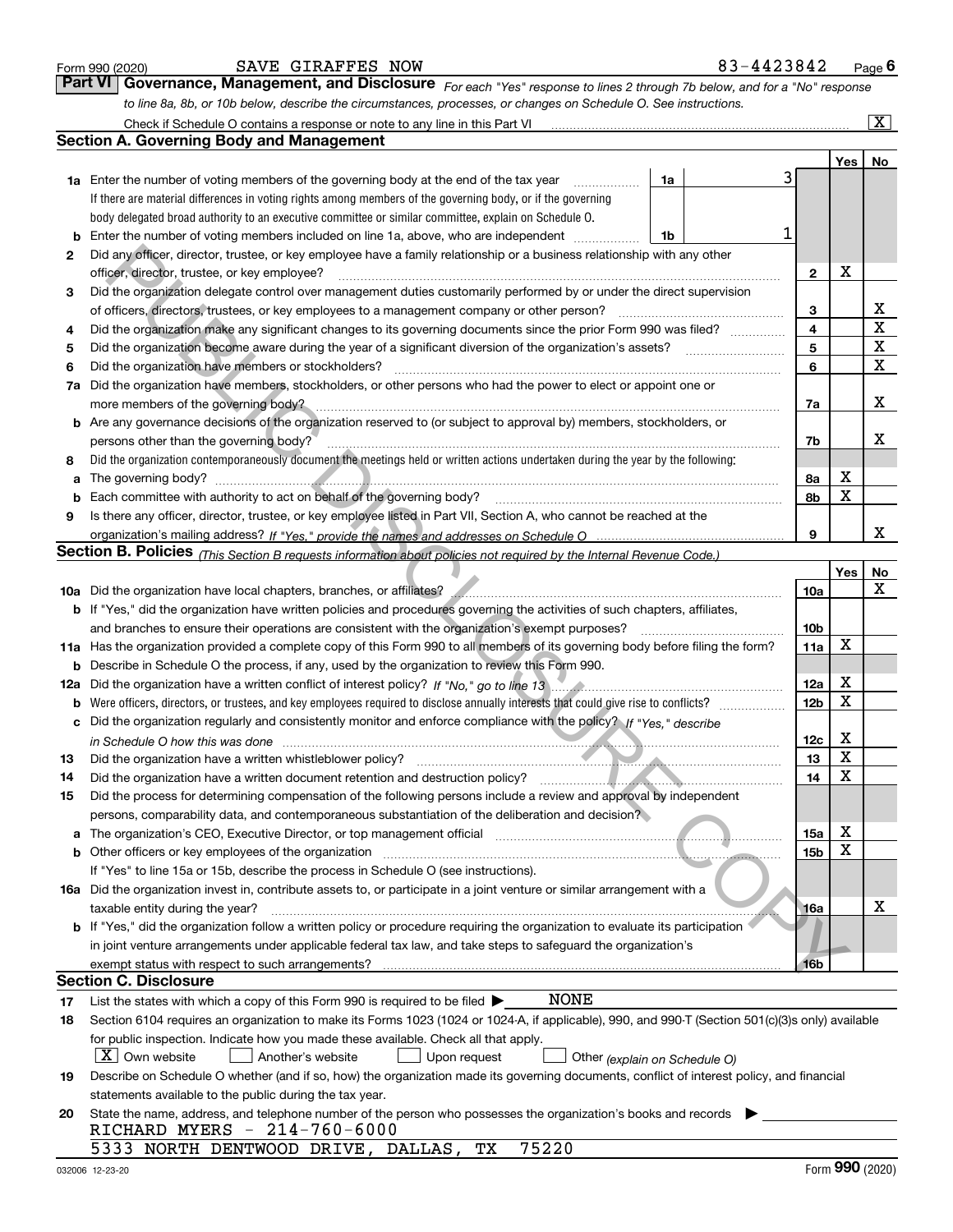| Form 990 (2020) | SAVE GIRAFFES NOW                                                                                                                                          | 83-4423842 | Page |
|-----------------|------------------------------------------------------------------------------------------------------------------------------------------------------------|------------|------|
|                 | Part VII Compensation of Officers, Directors, Trustees, Key Employees, Highest Compensated                                                                 |            |      |
|                 | <b>Employees, and Independent Contractors</b>                                                                                                              |            |      |
|                 | Check if Schedule O contains a response or note to any line in this Part VII                                                                               |            |      |
| Section A.      | Officers, Directors, Trustees, Key Employees, and Highest Compensated Employees                                                                            |            |      |
|                 | 1a Complete this table for all persons required to be listed. Report compensation for the calendar year ending with or within the organization's tax year. |            |      |
|                 | • List all of the organization's current officers, directors, trustees (whether individuals or organizations), regardless of amount of compensation.       |            |      |
|                 | Enter $-0$ in columns $(D)$ , $(E)$ , and $(F)$ if no compensation was paid.                                                                               |            |      |

 $\bullet$  List all of the organization's  $\,$ current key employees, if any. See instructions for definition of "key employee."

■ List the organization's five current highest compensated employees (other than an officer, director, trustee, or key employee) who received report-<br>able compensation (Box 5 of Form W-2 and/or Box 7 of Form 1099-MISC) of

| able compensation (box 5 or Form W-2 and/or box 7 or Form 1099-MISC) or more than \$100,000 nom the organization and any related organizations.                                                                        |                        |                                |                       |             |              |                                                                                                 |        |                     |                                  |                          |
|------------------------------------------------------------------------------------------------------------------------------------------------------------------------------------------------------------------------|------------------------|--------------------------------|-----------------------|-------------|--------------|-------------------------------------------------------------------------------------------------|--------|---------------------|----------------------------------|--------------------------|
| · List all of the organization's former officers, key employees, and highest compensated employees who received more than \$100,000 of<br>reportable compensation from the organization and any related organizations. |                        |                                |                       |             |              |                                                                                                 |        |                     |                                  |                          |
| • List all of the organization's former directors or trustees that received, in the capacity as a former director or trustee of the organization,                                                                      |                        |                                |                       |             |              |                                                                                                 |        |                     |                                  |                          |
| more than \$10,000 of reportable compensation from the organization and any related organizations.<br>See instructions for the order in which to list the persons above.                                               |                        |                                |                       |             |              |                                                                                                 |        |                     |                                  |                          |
| Check this box if neither the organization nor any related organization compensated any current officer, director, or trustee.                                                                                         |                        |                                |                       |             |              |                                                                                                 |        |                     |                                  |                          |
| (A)                                                                                                                                                                                                                    | (B)                    |                                |                       |             | (C)          |                                                                                                 |        | (D)                 | (E)                              | (F)                      |
| Name and title                                                                                                                                                                                                         | Average                |                                |                       | Position    |              |                                                                                                 |        | Reportable          | Reportable                       | Estimated                |
|                                                                                                                                                                                                                        | hours per              |                                |                       |             |              | (do not check more than one<br>box, unless person is both an<br>officer and a director/trustee) |        | compensation        | compensation                     | amount of                |
|                                                                                                                                                                                                                        | week                   |                                |                       |             |              |                                                                                                 |        | from                | from related                     | other                    |
|                                                                                                                                                                                                                        | (list any<br>hours for |                                |                       |             |              |                                                                                                 |        | the<br>organization | organizations<br>(W-2/1099-MISC) | compensation<br>from the |
|                                                                                                                                                                                                                        | related                |                                |                       |             |              |                                                                                                 |        | (W-2/1099-MISC)     |                                  | organization             |
|                                                                                                                                                                                                                        | organizations          |                                |                       |             |              |                                                                                                 |        |                     |                                  | and related              |
|                                                                                                                                                                                                                        | below<br>line)         | Individual trustee or director | Institutional trustee | Officer     | Key employee | Highest compensated<br>  employee                                                               | Former |                     |                                  | organizations            |
| (1) DAVID O'CONNOR                                                                                                                                                                                                     | 40.00                  |                                |                       |             |              |                                                                                                 |        |                     |                                  |                          |
| PRESIDENT/EXECUTIVE DIRECTOR                                                                                                                                                                                           |                        |                                |                       | $\mathbf x$ |              |                                                                                                 |        | 32,846.             | 0.                               | 835.                     |
| (2) SUSAN G. M. MYERS                                                                                                                                                                                                  | 40.00                  |                                |                       |             |              |                                                                                                 |        |                     |                                  |                          |
| FOUNDER/CEO/DIRECTOR                                                                                                                                                                                                   |                        | $\mathbf{x}$                   |                       | $\mathbf X$ |              |                                                                                                 |        | 0.                  | 0.                               | 0.                       |
| (3) RICHARD A. MYERS                                                                                                                                                                                                   | 20.00                  |                                |                       |             |              |                                                                                                 |        |                     |                                  |                          |
| <b>TREASURER/DIRECTOR</b>                                                                                                                                                                                              | 10.00                  | $\mathbf X$                    |                       | $\mathbf X$ |              |                                                                                                 |        | 0.                  | $\mathbf 0$ .                    | 0.                       |
| (4) MARY ELLEN ZELLERBACK<br>BOARD PRESIDENT/DIRECTOR                                                                                                                                                                  |                        | $\mathbf X$                    |                       | $\mathbf X$ |              |                                                                                                 |        | 0.                  | 0.                               | 0.                       |
|                                                                                                                                                                                                                        |                        |                                |                       |             |              |                                                                                                 |        |                     |                                  |                          |
|                                                                                                                                                                                                                        |                        |                                |                       |             |              |                                                                                                 |        |                     |                                  |                          |
|                                                                                                                                                                                                                        |                        |                                |                       |             |              |                                                                                                 |        |                     |                                  |                          |
|                                                                                                                                                                                                                        |                        |                                |                       |             |              |                                                                                                 |        |                     |                                  |                          |
|                                                                                                                                                                                                                        |                        |                                |                       |             |              |                                                                                                 |        |                     |                                  |                          |
|                                                                                                                                                                                                                        |                        |                                |                       |             |              |                                                                                                 |        |                     |                                  |                          |
|                                                                                                                                                                                                                        |                        |                                |                       |             |              |                                                                                                 |        |                     |                                  |                          |
|                                                                                                                                                                                                                        |                        |                                |                       |             |              |                                                                                                 |        |                     |                                  |                          |
|                                                                                                                                                                                                                        |                        |                                |                       |             |              |                                                                                                 |        |                     |                                  |                          |
|                                                                                                                                                                                                                        |                        |                                |                       |             |              |                                                                                                 |        |                     |                                  |                          |
|                                                                                                                                                                                                                        |                        |                                |                       |             |              |                                                                                                 |        |                     |                                  |                          |
|                                                                                                                                                                                                                        |                        |                                |                       |             |              |                                                                                                 |        |                     |                                  |                          |
|                                                                                                                                                                                                                        |                        |                                |                       |             |              |                                                                                                 |        |                     |                                  |                          |
|                                                                                                                                                                                                                        |                        |                                |                       |             |              |                                                                                                 |        |                     |                                  |                          |
|                                                                                                                                                                                                                        |                        |                                |                       |             |              |                                                                                                 |        |                     |                                  |                          |
|                                                                                                                                                                                                                        |                        |                                |                       |             |              |                                                                                                 |        |                     |                                  |                          |
|                                                                                                                                                                                                                        |                        |                                |                       |             |              |                                                                                                 |        |                     |                                  |                          |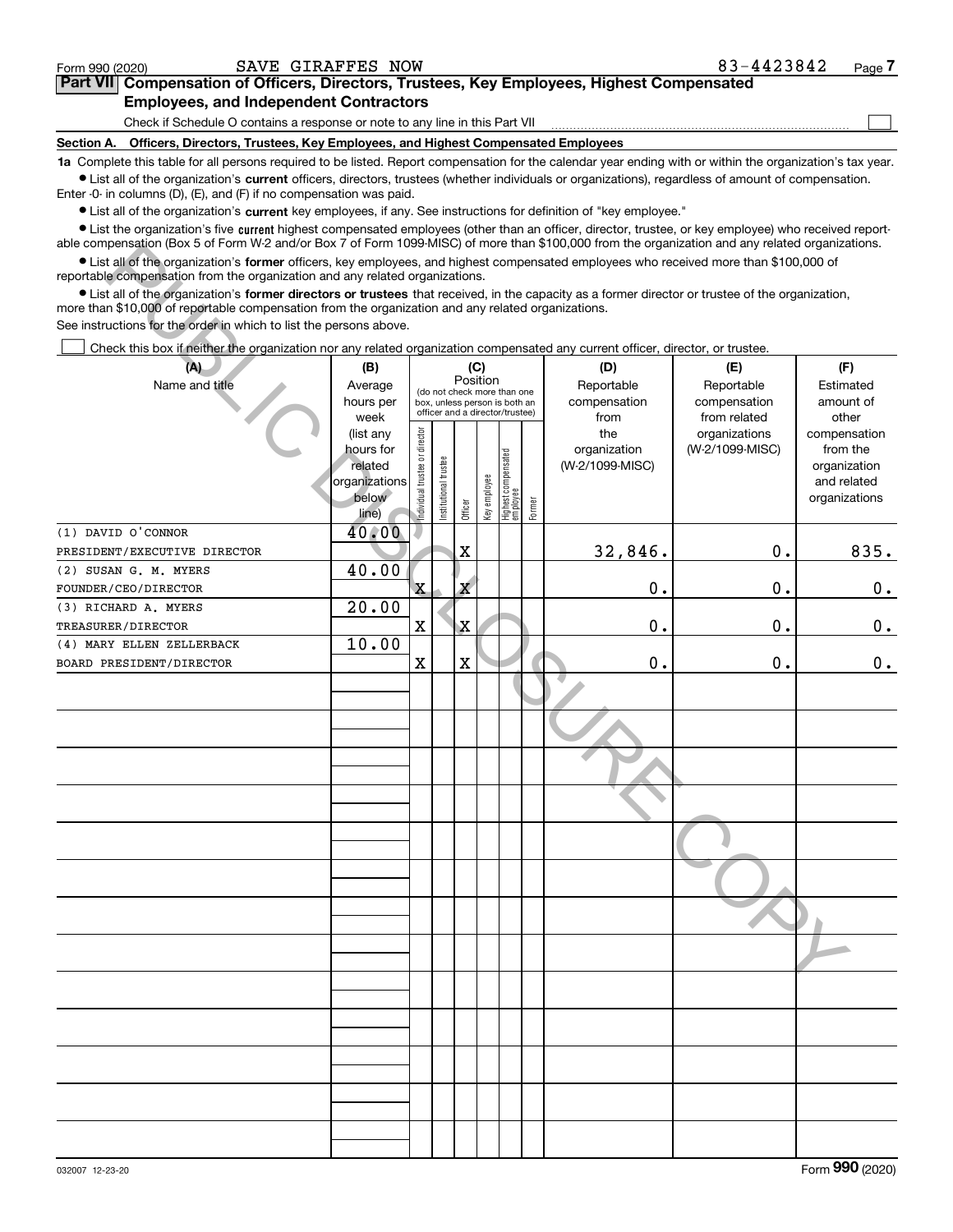|                            | SAVE GIRAFFES NOW<br>Form 990 (2020)                                                                                                                                                                                               |                                                             |                                |                       |                                                                                                                      |              |                                 |  |                                                                                                                    | 83-4423842                       |                     |                                           |                                                          | Page 8        |  |                                        |  |
|----------------------------|------------------------------------------------------------------------------------------------------------------------------------------------------------------------------------------------------------------------------------|-------------------------------------------------------------|--------------------------------|-----------------------|----------------------------------------------------------------------------------------------------------------------|--------------|---------------------------------|--|--------------------------------------------------------------------------------------------------------------------|----------------------------------|---------------------|-------------------------------------------|----------------------------------------------------------|---------------|--|----------------------------------------|--|
|                            | <b>Part VII</b><br>Section A. Officers, Directors, Trustees, Key Employees, and Highest Compensated Employees (continued)                                                                                                          |                                                             |                                |                       |                                                                                                                      |              |                                 |  |                                                                                                                    |                                  |                     |                                           |                                                          |               |  |                                        |  |
|                            | (A)<br>Name and title                                                                                                                                                                                                              | Average<br>hours per<br>week                                | (B)                            |                       |                                                                                                                      |              |                                 |  | (C)<br>Position<br>(do not check more than one<br>box, unless person is both an<br>officer and a director/trustee) |                                  |                     | (D)<br>Reportable<br>compensation<br>from | (E)<br>Reportable<br>compensation<br>from related        |               |  | (F)<br>Estimated<br>amount of<br>other |  |
|                            |                                                                                                                                                                                                                                    | (list any<br>hours for<br>related<br>organizations<br>below | Individual trustee or director | Institutional trustee |                                                                                                                      | key employee | Highest compensated<br>employee |  | the<br>organization<br>(W-2/1099-MISC)                                                                             | organizations<br>(W-2/1099-MISC) |                     | compensation                              | from the<br>organization<br>and related<br>organizations |               |  |                                        |  |
| Former<br>Officer<br>line) |                                                                                                                                                                                                                                    |                                                             |                                |                       |                                                                                                                      |              |                                 |  |                                                                                                                    |                                  |                     |                                           |                                                          |               |  |                                        |  |
|                            |                                                                                                                                                                                                                                    |                                                             |                                |                       |                                                                                                                      |              |                                 |  |                                                                                                                    |                                  |                     |                                           |                                                          |               |  |                                        |  |
|                            |                                                                                                                                                                                                                                    |                                                             |                                |                       |                                                                                                                      |              |                                 |  |                                                                                                                    |                                  |                     |                                           |                                                          |               |  |                                        |  |
|                            |                                                                                                                                                                                                                                    |                                                             |                                |                       |                                                                                                                      |              |                                 |  |                                                                                                                    |                                  |                     |                                           |                                                          |               |  |                                        |  |
|                            |                                                                                                                                                                                                                                    |                                                             |                                |                       |                                                                                                                      |              |                                 |  |                                                                                                                    |                                  |                     |                                           |                                                          |               |  |                                        |  |
|                            |                                                                                                                                                                                                                                    |                                                             |                                |                       |                                                                                                                      |              |                                 |  |                                                                                                                    |                                  |                     |                                           |                                                          |               |  |                                        |  |
|                            |                                                                                                                                                                                                                                    |                                                             |                                |                       |                                                                                                                      |              |                                 |  |                                                                                                                    |                                  |                     |                                           |                                                          |               |  |                                        |  |
|                            |                                                                                                                                                                                                                                    |                                                             |                                |                       |                                                                                                                      |              |                                 |  |                                                                                                                    |                                  |                     |                                           |                                                          |               |  |                                        |  |
|                            |                                                                                                                                                                                                                                    |                                                             |                                |                       |                                                                                                                      |              |                                 |  |                                                                                                                    |                                  |                     |                                           |                                                          |               |  |                                        |  |
|                            |                                                                                                                                                                                                                                    |                                                             |                                |                       |                                                                                                                      |              |                                 |  |                                                                                                                    |                                  |                     |                                           |                                                          |               |  |                                        |  |
|                            | 1b Subtotal<br>c Total from continuation sheets to Part VII, Section A                                                                                                                                                             |                                                             |                                |                       |                                                                                                                      |              |                                 |  | 32,846.<br>0.                                                                                                      |                                  | 0.<br>$\mathbf 0$ . |                                           |                                                          | 835.<br>$0$ . |  |                                        |  |
|                            |                                                                                                                                                                                                                                    |                                                             |                                |                       | <u> 1986 - Jan Stein Harry Harry Harry Harry Harry Harry Harry Harry Harry Harry Harry Harry Harry Harry Harry H</u> |              |                                 |  | 32,846.                                                                                                            |                                  | $\overline{0}$ .    | 835.                                      |                                                          |               |  |                                        |  |
| 2                          | Total number of individuals (including but not limited to those listed above) who received more than \$100,000 of reportable<br>compensation from the organization $\blacktriangleright$                                           |                                                             |                                |                       |                                                                                                                      |              |                                 |  |                                                                                                                    |                                  |                     |                                           |                                                          | 0             |  |                                        |  |
|                            |                                                                                                                                                                                                                                    |                                                             |                                |                       |                                                                                                                      |              |                                 |  |                                                                                                                    |                                  |                     |                                           | Yes                                                      | No            |  |                                        |  |
| 3                          | Did the organization list any former officer, director, trustee, key employee, or highest compensated employee on<br>line 1a? If "Yes," complete Schedule J for such individual manufactured contained and the manufactured in the |                                                             |                                |                       |                                                                                                                      |              |                                 |  |                                                                                                                    |                                  |                     | 3                                         |                                                          | x             |  |                                        |  |
| 4                          | For any individual listed on line 1a, is the sum of reportable compensation and other compensation from the organization                                                                                                           |                                                             |                                |                       |                                                                                                                      |              |                                 |  |                                                                                                                    |                                  |                     |                                           |                                                          |               |  |                                        |  |
|                            | and related organizations greater than \$150,000? If "Yes," complete Schedule J for such individual                                                                                                                                |                                                             |                                |                       |                                                                                                                      |              |                                 |  |                                                                                                                    |                                  |                     | 4                                         |                                                          | x             |  |                                        |  |
| 5                          | Did any person listed on line 1a receive or accrue compensation from any unrelated organization or individual for services                                                                                                         |                                                             |                                |                       |                                                                                                                      |              |                                 |  |                                                                                                                    |                                  |                     | 5                                         |                                                          | x             |  |                                        |  |
|                            | <b>Section B. Independent Contractors</b>                                                                                                                                                                                          |                                                             |                                |                       |                                                                                                                      |              |                                 |  |                                                                                                                    |                                  |                     |                                           |                                                          |               |  |                                        |  |
| 1                          | Complete this table for your five highest compensated independent contractors that received more than \$100,000 of compensation from                                                                                               |                                                             |                                |                       |                                                                                                                      |              |                                 |  |                                                                                                                    |                                  |                     |                                           |                                                          |               |  |                                        |  |
|                            | the organization. Report compensation for the calendar year ending with or within the organization's tax year.<br>(C)<br>(A)<br>(B)<br>Name and business address<br>Description of services<br>Compensation<br><b>NONE</b>         |                                                             |                                |                       |                                                                                                                      |              |                                 |  |                                                                                                                    |                                  |                     |                                           |                                                          |               |  |                                        |  |
|                            |                                                                                                                                                                                                                                    |                                                             |                                |                       |                                                                                                                      |              |                                 |  |                                                                                                                    |                                  |                     |                                           |                                                          |               |  |                                        |  |
|                            |                                                                                                                                                                                                                                    |                                                             |                                |                       |                                                                                                                      |              |                                 |  |                                                                                                                    |                                  |                     |                                           |                                                          |               |  |                                        |  |
|                            |                                                                                                                                                                                                                                    |                                                             |                                |                       |                                                                                                                      |              |                                 |  |                                                                                                                    |                                  |                     |                                           |                                                          |               |  |                                        |  |
|                            |                                                                                                                                                                                                                                    |                                                             |                                |                       |                                                                                                                      |              |                                 |  |                                                                                                                    |                                  |                     |                                           |                                                          |               |  |                                        |  |
|                            |                                                                                                                                                                                                                                    |                                                             |                                |                       |                                                                                                                      |              |                                 |  |                                                                                                                    |                                  |                     |                                           |                                                          |               |  |                                        |  |
| $\mathbf{2}$               | Total number of independent contractors (including but not limited to those listed above) who received more than<br>\$100,000 of compensation from the organization                                                                |                                                             |                                |                       |                                                                                                                      | 0            |                                 |  |                                                                                                                    |                                  |                     |                                           |                                                          |               |  |                                        |  |
|                            |                                                                                                                                                                                                                                    |                                                             |                                |                       |                                                                                                                      |              |                                 |  |                                                                                                                    |                                  |                     | $F_{\rm arm}$ 990 (2020)                  |                                                          |               |  |                                        |  |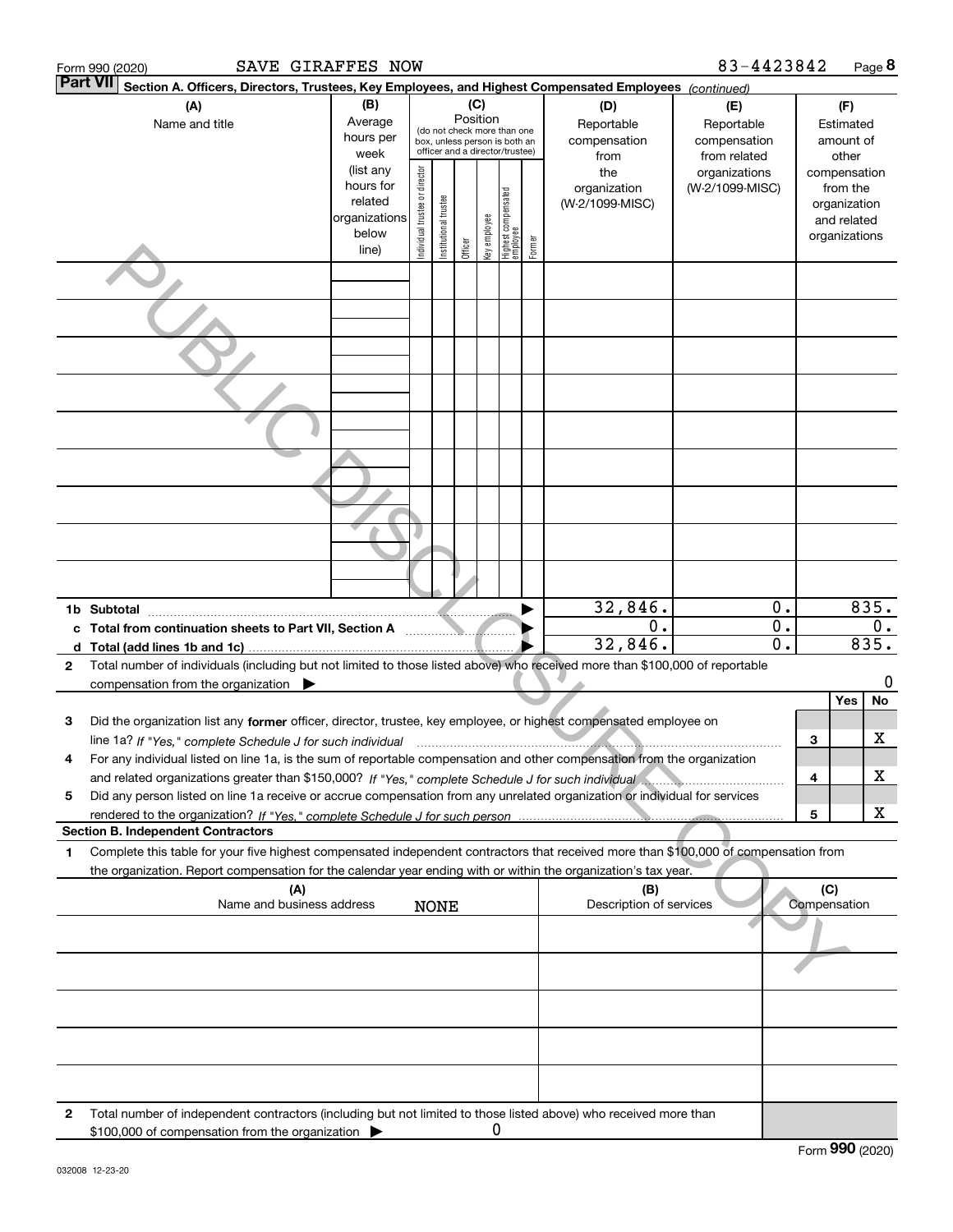|                                                           |                  | SAVE GIRAFFES NOW<br>Form 990 (2020)                                                                                  |                      |                                              | 83-4423842                                        | Page 9                                                          |
|-----------------------------------------------------------|------------------|-----------------------------------------------------------------------------------------------------------------------|----------------------|----------------------------------------------|---------------------------------------------------|-----------------------------------------------------------------|
|                                                           | <b>Part VIII</b> | <b>Statement of Revenue</b>                                                                                           |                      |                                              |                                                   |                                                                 |
|                                                           |                  | Check if Schedule O contains a response or note to any line in this Part VIII                                         |                      |                                              |                                                   |                                                                 |
|                                                           |                  |                                                                                                                       | (A)<br>Total revenue | (B)<br>Related or exempt<br>function revenue | $\overline{(C)}$<br>Unrelated<br>business revenue | (D)<br>Revenue excluded<br>from tax under<br>sections 512 - 514 |
|                                                           |                  | 1a<br><b>1 a</b> Federated campaigns                                                                                  |                      |                                              |                                                   |                                                                 |
| Contributions, Gifts, Grants<br>and Other Similar Amounts | b                | 1 <sub>b</sub><br>Membership dues<br>$\ldots \ldots \ldots \ldots \ldots$                                             |                      |                                              |                                                   |                                                                 |
|                                                           | с                | 1 <sub>c</sub><br>Fundraising events                                                                                  |                      |                                              |                                                   |                                                                 |
|                                                           | d                | 1 <sub>d</sub><br>Related organizations <i>manuming</i>                                                               |                      |                                              |                                                   |                                                                 |
|                                                           | е                | Government grants (contributions)<br>1e                                                                               |                      |                                              |                                                   |                                                                 |
|                                                           |                  | All other contributions, gifts, grants, and                                                                           |                      |                                              |                                                   |                                                                 |
|                                                           |                  | 633,381.<br>similar amounts not included above<br>1f                                                                  |                      |                                              |                                                   |                                                                 |
|                                                           |                  | 1g <br>Noncash contributions included in lines 1a-1f                                                                  |                      |                                              |                                                   |                                                                 |
|                                                           |                  |                                                                                                                       | 633,381.             |                                              |                                                   |                                                                 |
|                                                           |                  | <b>Business Code</b>                                                                                                  |                      |                                              |                                                   |                                                                 |
|                                                           | 2a               |                                                                                                                       |                      |                                              |                                                   |                                                                 |
| Program Service<br>Revenue                                | b                |                                                                                                                       |                      |                                              |                                                   |                                                                 |
|                                                           | c                |                                                                                                                       |                      |                                              |                                                   |                                                                 |
|                                                           | d                |                                                                                                                       |                      |                                              |                                                   |                                                                 |
|                                                           | е                |                                                                                                                       |                      |                                              |                                                   |                                                                 |
|                                                           | f                |                                                                                                                       |                      |                                              |                                                   |                                                                 |
|                                                           | a                | ▶                                                                                                                     |                      |                                              |                                                   |                                                                 |
|                                                           | 3                | Investment income (including dividends, interest, and                                                                 |                      |                                              |                                                   |                                                                 |
|                                                           |                  |                                                                                                                       |                      |                                              |                                                   |                                                                 |
|                                                           | 4                | Income from investment of tax-exempt bond proceeds                                                                    |                      |                                              |                                                   |                                                                 |
|                                                           | 5                |                                                                                                                       |                      |                                              |                                                   |                                                                 |
|                                                           |                  | (ii) Personal<br>(i) Real                                                                                             |                      |                                              |                                                   |                                                                 |
|                                                           | 6а               | 6a<br>Gross rents                                                                                                     |                      |                                              |                                                   |                                                                 |
|                                                           | b                | 6b<br>Less: rental expenses                                                                                           |                      |                                              |                                                   |                                                                 |
|                                                           | с                | 6c<br>Rental income or (loss)                                                                                         |                      |                                              |                                                   |                                                                 |
|                                                           |                  | d Net rental income or (loss)                                                                                         |                      |                                              |                                                   |                                                                 |
|                                                           |                  | (i) Securities<br>(ii) Other<br>7 a Gross amount from sales of                                                        |                      |                                              |                                                   |                                                                 |
|                                                           |                  | assets other than inventory<br>7a                                                                                     |                      |                                              |                                                   |                                                                 |
|                                                           |                  | <b>b</b> Less: cost or other basis                                                                                    |                      |                                              |                                                   |                                                                 |
|                                                           |                  | 7b<br>and sales expenses                                                                                              |                      |                                              |                                                   |                                                                 |
|                                                           |                  | 7c<br>c Gain or (loss)                                                                                                |                      |                                              |                                                   |                                                                 |
|                                                           |                  |                                                                                                                       |                      |                                              |                                                   |                                                                 |
|                                                           |                  | 8 a Gross income from fundraising events (not                                                                         |                      |                                              |                                                   |                                                                 |
|                                                           |                  |                                                                                                                       |                      |                                              |                                                   |                                                                 |
|                                                           |                  | contributions reported on line 1c). See                                                                               |                      |                                              |                                                   |                                                                 |
|                                                           |                  | 8a                                                                                                                    |                      |                                              |                                                   |                                                                 |
|                                                           |                  | 8b<br><b>b</b> Less: direct expenses <b>constants</b> b                                                               |                      |                                              |                                                   |                                                                 |
|                                                           |                  | c Net income or (loss) from fundraising events                                                                        |                      |                                              |                                                   |                                                                 |
|                                                           |                  | 9 a Gross income from gaming activities. See                                                                          |                      |                                              |                                                   |                                                                 |
|                                                           |                  | 9a                                                                                                                    |                      |                                              |                                                   |                                                                 |
|                                                           |                  | 9 <sub>b</sub><br><b>b</b> Less: direct expenses <b>manually</b>                                                      |                      |                                              |                                                   |                                                                 |
|                                                           |                  | c Net income or (loss) from gaming activities _______________                                                         |                      |                                              |                                                   |                                                                 |
|                                                           |                  | 10 a Gross sales of inventory, less returns                                                                           |                      |                                              |                                                   |                                                                 |
|                                                           |                  |                                                                                                                       |                      |                                              |                                                   |                                                                 |
|                                                           |                  | 10 <sub>b</sub>                                                                                                       |                      |                                              |                                                   |                                                                 |
|                                                           |                  | c Net income or (loss) from sales of inventory                                                                        |                      |                                              |                                                   |                                                                 |
|                                                           |                  | <b>Business Code</b>                                                                                                  |                      |                                              |                                                   |                                                                 |
|                                                           | 11a              | <u> 1989 - Johann Barn, mars and de Branch Barn, mars and de Branch Barn, mars and de Branch Barn, mars and de Br</u> |                      |                                              |                                                   |                                                                 |
|                                                           | b                | the control of the control of the control of the control of the control of                                            |                      |                                              |                                                   |                                                                 |
| Revenue                                                   | c                | <u> 1989 - Johann Stein, fransk politik (d. 1989)</u>                                                                 |                      |                                              |                                                   |                                                                 |
| Miscellaneous                                             |                  |                                                                                                                       |                      |                                              |                                                   |                                                                 |
|                                                           |                  |                                                                                                                       |                      |                                              |                                                   |                                                                 |
|                                                           | 12 <sub>2</sub>  |                                                                                                                       | 633,381.             | 0.                                           | $0$ .                                             | 0.                                                              |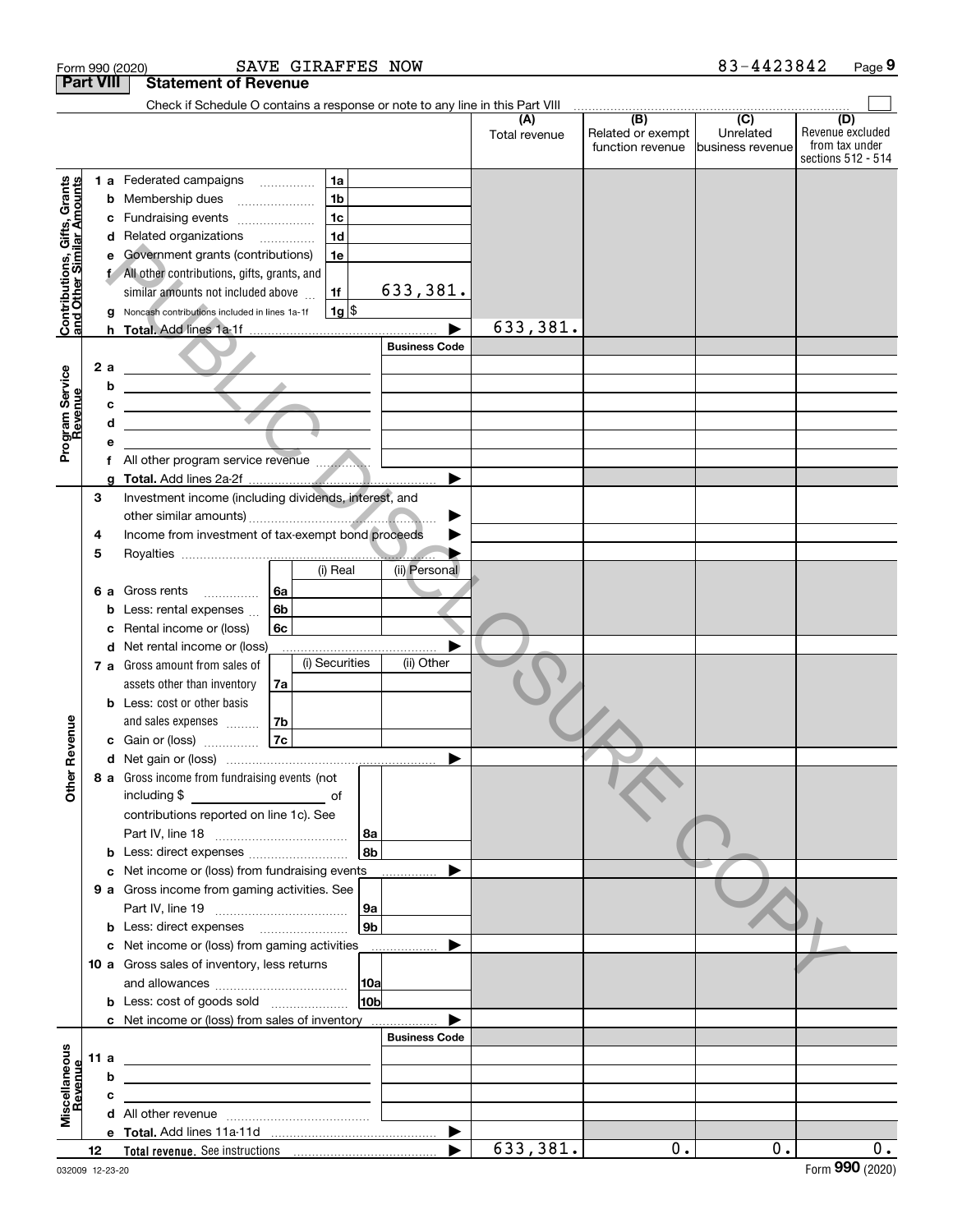**e** All other expenses

**bcd**

**25 26**

Check here  $\begin{array}{|c|c|c|c|c|}\hline \text{ } & \text{ if following SOP 98-2 (ASC 958-720)} \hline \end{array}$ 

reported in column (B) joint costs from a combined educational campaign and fundraising solicitation.

**Total functional expenses.**  Add lines 1 through 24e **Joint costs.** Complete this line only if the organization

|              | <b>Part IX   Statement of Functional Expenses</b>                                                                                                          |                       |                                    |                                           |                    |
|--------------|------------------------------------------------------------------------------------------------------------------------------------------------------------|-----------------------|------------------------------------|-------------------------------------------|--------------------|
|              | Section 501(c)(3) and 501(c)(4) organizations must complete all columns. All other organizations must complete column (A).                                 |                       |                                    |                                           |                    |
|              | Check if Schedule O contains a response or note to any line in this Part IX                                                                                |                       |                                    |                                           |                    |
|              | Do not include amounts reported on lines 6b,<br>7b, 8b, 9b, and 10b of Part VIII.                                                                          | (A)<br>Total expenses | (B)<br>Program service<br>expenses | (C)<br>Management and<br>general expenses | (D)<br>Fundraising |
|              |                                                                                                                                                            |                       |                                    |                                           | expenses           |
| 1.           | Grants and other assistance to domestic organizations<br>and domestic governments. See Part IV, line 21                                                    | 85,800.               | 85,800.                            |                                           |                    |
| $\mathbf{2}$ | Grants and other assistance to domestic                                                                                                                    |                       |                                    |                                           |                    |
|              | individuals. See Part IV, line 22                                                                                                                          |                       |                                    |                                           |                    |
| 3            | Grants and other assistance to foreign                                                                                                                     |                       |                                    |                                           |                    |
|              | organizations, foreign governments, and foreign                                                                                                            |                       |                                    |                                           |                    |
|              | individuals. See Part IV, lines 15 and 16                                                                                                                  | 126, 157.             | 126,157.                           |                                           |                    |
| 4            | Benefits paid to or for members                                                                                                                            |                       |                                    |                                           |                    |
| 5            | Compensation of current officers, directors,                                                                                                               |                       |                                    |                                           |                    |
|              | trustees, and key employees                                                                                                                                | 32,846.               | 27,919.                            | 3,285.                                    | 1,642.             |
| 6            | Compensation not included above to disqualified                                                                                                            |                       |                                    |                                           |                    |
|              | persons (as defined under section 4958(f)(1)) and                                                                                                          |                       |                                    |                                           |                    |
|              | persons described in section $4958(c)(3)(B)$                                                                                                               |                       |                                    |                                           |                    |
| 7            | Other salaries and wages <b>Manual Accord Patients</b>                                                                                                     | 1,580.                | 1,343.                             | 158.                                      | $\overline{79}$ .  |
| 8            | Pension plan accruals and contributions (include                                                                                                           |                       |                                    |                                           |                    |
|              | section 401(k) and 403(b) employer contributions)                                                                                                          |                       |                                    |                                           |                    |
| 9            |                                                                                                                                                            |                       |                                    |                                           |                    |
| 10           |                                                                                                                                                            | 2,410.                | 2,049.                             | 241.                                      | 120.               |
| 11           | Fees for services (nonemployees):                                                                                                                          |                       |                                    |                                           |                    |
|              |                                                                                                                                                            |                       |                                    |                                           |                    |
|              |                                                                                                                                                            | 270.                  |                                    | $\overline{270}$ .                        |                    |
|              |                                                                                                                                                            | 912.                  |                                    | 912.                                      |                    |
|              |                                                                                                                                                            |                       |                                    |                                           |                    |
|              | e Professional fundraising services. See Part IV, line 17                                                                                                  |                       |                                    |                                           |                    |
| f.           | Investment management fees                                                                                                                                 |                       |                                    |                                           |                    |
|              | g Other. (If line 11g amount exceeds 10% of line 25,                                                                                                       |                       |                                    |                                           |                    |
|              | column (A) amount, list line 11g expenses on Sch 0.)                                                                                                       | 36,071.               | 16,702.                            | 4,603.                                    | 14,766.            |
| 12           |                                                                                                                                                            | 21,386.               | 21,386.                            |                                           |                    |
| 13           |                                                                                                                                                            | 8,178.                | 1,852.                             | 6,326.                                    |                    |
| 14           |                                                                                                                                                            |                       |                                    |                                           |                    |
| 15           |                                                                                                                                                            |                       |                                    |                                           |                    |
| 16           |                                                                                                                                                            |                       |                                    |                                           |                    |
| 17           |                                                                                                                                                            | 36,084.               | 36,084.                            |                                           |                    |
| 18           | Payments of travel or entertainment expenses                                                                                                               |                       |                                    |                                           |                    |
|              | for any federal, state, or local public officials                                                                                                          |                       |                                    |                                           |                    |
| 19           | Conferences, conventions, and meetings                                                                                                                     |                       |                                    |                                           |                    |
| 20           | Interest                                                                                                                                                   |                       |                                    |                                           |                    |
| 21           |                                                                                                                                                            |                       |                                    |                                           |                    |
| 22           | Depreciation, depletion, and amortization                                                                                                                  |                       |                                    |                                           |                    |
| 23           | Insurance                                                                                                                                                  | 209.                  |                                    | 209.                                      |                    |
| 24           | Other expenses. Itemize expenses not covered                                                                                                               |                       |                                    |                                           |                    |
|              | above (List miscellaneous expenses on line 24e. If<br>line 24e amount exceeds 10% of line 25, column (A)<br>amount, list line 24e expenses on Schedule O.) |                       |                                    |                                           |                    |
|              | a PUBLIC EDUCATION & AWAR                                                                                                                                  | 29,914.               | 29,914.                            |                                           |                    |

349,206. 16,004. 16,607.

381,817.

1,642.

 $\overline{120.}$ 

14,766.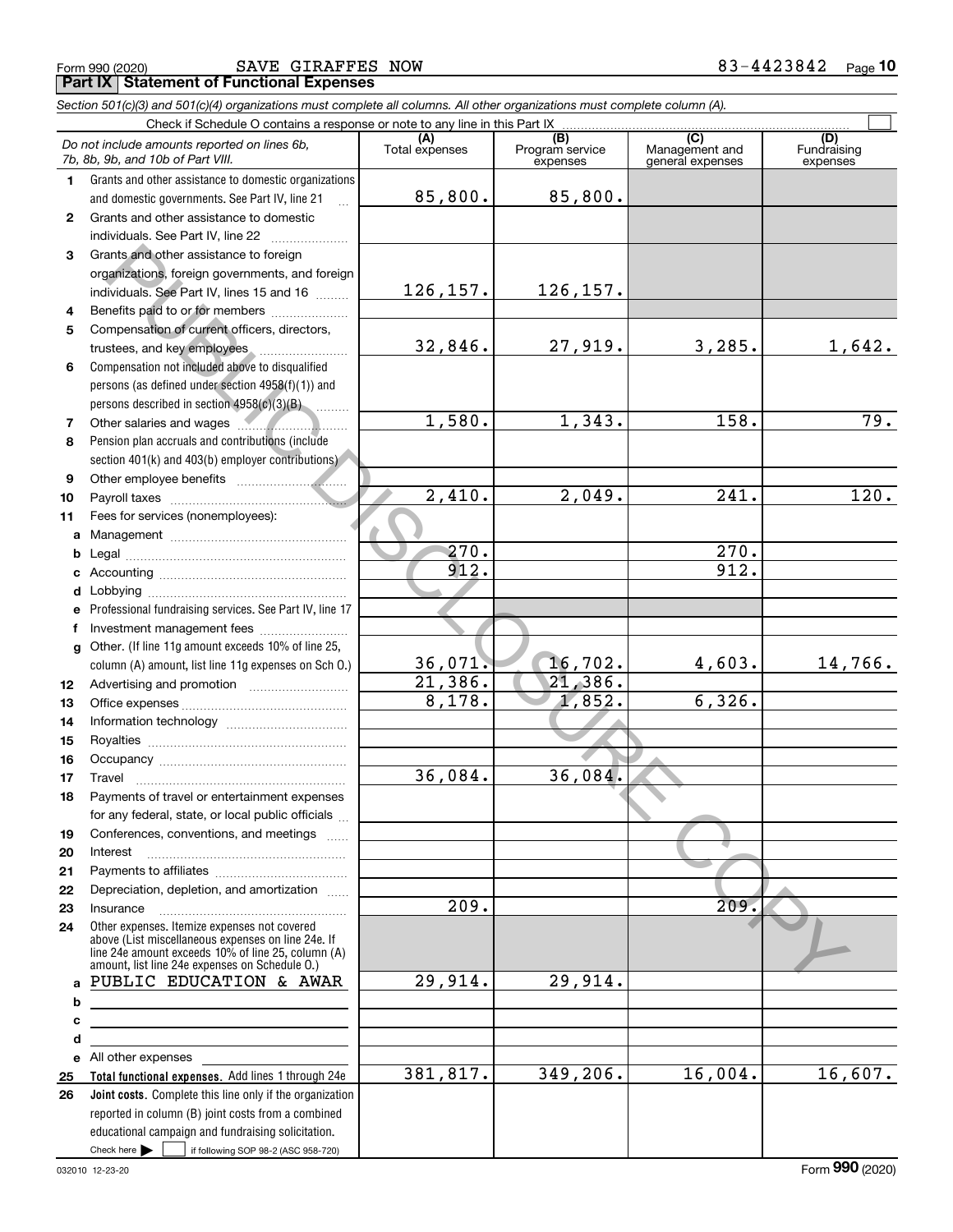| Form 990 (2020) |                                                                            | SAVE GIRAFFES NOW |  |    | 83-4423842 | Page 11 |
|-----------------|----------------------------------------------------------------------------|-------------------|--|----|------------|---------|
| <b>Part X</b>   | <b>Balance Sheet</b>                                                       |                   |  |    |            |         |
|                 | Check if Schedule O contains a response or note to any line in this Part X |                   |  |    |            |         |
|                 |                                                                            |                   |  | ίΔ | (B)        |         |

# Form (2020) **990**

|                             |          |                                                                                                                                                                                                                                      | (A)<br>Beginning of year |                  | (B)<br>End of year          |
|-----------------------------|----------|--------------------------------------------------------------------------------------------------------------------------------------------------------------------------------------------------------------------------------------|--------------------------|------------------|-----------------------------|
|                             | 1        |                                                                                                                                                                                                                                      | 105,938.                 | $\mathbf{1}$     | 355,860.                    |
|                             | 2        |                                                                                                                                                                                                                                      |                          | $\mathbf{2}$     |                             |
|                             | 3        |                                                                                                                                                                                                                                      |                          | 3                |                             |
|                             | 4        |                                                                                                                                                                                                                                      |                          | 4                |                             |
|                             | 5        | Loans and other receivables from any current or former officer, director,                                                                                                                                                            |                          |                  |                             |
|                             |          | trustee, key employee, creator or founder, substantial contributor, or 35%                                                                                                                                                           |                          |                  |                             |
|                             |          | controlled entity or family member of any of these persons                                                                                                                                                                           |                          | 5                |                             |
|                             | 6        | Loans and other receivables from other disqualified persons (as defined                                                                                                                                                              |                          |                  |                             |
|                             |          | under section 4958(f)(1)), and persons described in section 4958(c)(3)(B)<br><b>Section</b>                                                                                                                                          |                          | 6                |                             |
|                             | 7        |                                                                                                                                                                                                                                      |                          | $\overline{7}$   |                             |
| Assets                      | 8        |                                                                                                                                                                                                                                      |                          | 8                |                             |
|                             | 9        | Prepaid expenses and deferred charges                                                                                                                                                                                                | 3,500.                   | $\boldsymbol{9}$ | 7,200.                      |
|                             |          | 10a Land, buildings, and equipment: cost or other                                                                                                                                                                                    |                          |                  |                             |
|                             |          | basis. Complete Part VI of Schedule D  10a                                                                                                                                                                                           |                          |                  |                             |
|                             |          | 10b<br><b>b</b> Less: accumulated depreciation                                                                                                                                                                                       |                          | 10 <sub>c</sub>  |                             |
|                             | 11       |                                                                                                                                                                                                                                      |                          | 11               |                             |
|                             | 12       |                                                                                                                                                                                                                                      |                          | 12               |                             |
|                             | 13       |                                                                                                                                                                                                                                      |                          | 13               |                             |
|                             | 14       | Intangible assets <b>continued and the contract of the contract of the contract of the contract of the contract of the contract of the contract of the contract of the contract of the contract of the contract of the contract </b> |                          | 14               |                             |
|                             | 15       |                                                                                                                                                                                                                                      |                          | 15               |                             |
|                             | 16       |                                                                                                                                                                                                                                      | 109,438.                 | 16               | 363,060.                    |
|                             | 17       | Accounts payable and accrued expenses <b>manufactures Accounts</b> payable and accrued expenses                                                                                                                                      | 2,426.                   | 17               | 4,484.                      |
|                             | 18       |                                                                                                                                                                                                                                      |                          | 18               |                             |
|                             | 19       | Deferred revenue <b>contract and the contract of the contract of the contract of the contract of the contract of the contract of the contract of the contract of the contract of the contract of the contract of the contract of</b> |                          | 19               |                             |
|                             | 20       |                                                                                                                                                                                                                                      |                          | 20               |                             |
|                             | 21       | Escrow or custodial account liability. Complete Part IV of Schedule D<br>.                                                                                                                                                           |                          | 21               |                             |
|                             | 22       | Loans and other payables to any current or former officer, director,                                                                                                                                                                 |                          |                  |                             |
| Liabilities                 |          | trustee, key employee, creator or founder, substantial contributor, or 35%                                                                                                                                                           |                          |                  |                             |
|                             |          | controlled entity or family member of any of these persons                                                                                                                                                                           |                          | 22               |                             |
|                             | 23       | Secured mortgages and notes payable to unrelated third parties                                                                                                                                                                       |                          | 23<br>24         |                             |
|                             | 24<br>25 |                                                                                                                                                                                                                                      |                          |                  |                             |
|                             |          | Other liabilities (including federal income tax, payables to related third<br>parties, and other liabilities not included on lines 17-24). Complete Part X                                                                           |                          |                  |                             |
|                             |          | of Schedule D                                                                                                                                                                                                                        |                          | 25               |                             |
|                             | 26       | Total liabilities. Add lines 17 through 25                                                                                                                                                                                           | $\bullet$<br>2,426.      | 26               | 4,484.                      |
|                             |          | Organizations that follow FASB ASC 958, check here $\blacktriangleright \lfloor X \rfloor$                                                                                                                                           |                          |                  |                             |
|                             |          | and complete lines 27, 28, 32, and 33.                                                                                                                                                                                               |                          |                  |                             |
|                             | 27       |                                                                                                                                                                                                                                      | 107,012.                 | 27               | 358,576.                    |
|                             | 28       |                                                                                                                                                                                                                                      |                          | 28               |                             |
|                             |          | Organizations that do not follow FASB ASC 958, check here $\blacktriangleright$                                                                                                                                                      |                          |                  |                             |
|                             |          | and complete lines 29 through 33.                                                                                                                                                                                                    |                          |                  |                             |
|                             | 29       |                                                                                                                                                                                                                                      |                          | 29               |                             |
|                             | 30       | Paid-in or capital surplus, or land, building, or equipment fund                                                                                                                                                                     |                          | 30               |                             |
| Net Assets or Fund Balances | 31       | Retained earnings, endowment, accumulated income, or other funds                                                                                                                                                                     |                          | 31               |                             |
|                             | 32       |                                                                                                                                                                                                                                      | 107,012.                 | 32               | 358,576.                    |
|                             | 33       |                                                                                                                                                                                                                                      | 109,438.                 | 33               | 363,060.                    |
|                             |          |                                                                                                                                                                                                                                      |                          |                  | $F_{\text{arm}}$ 990 (2020) |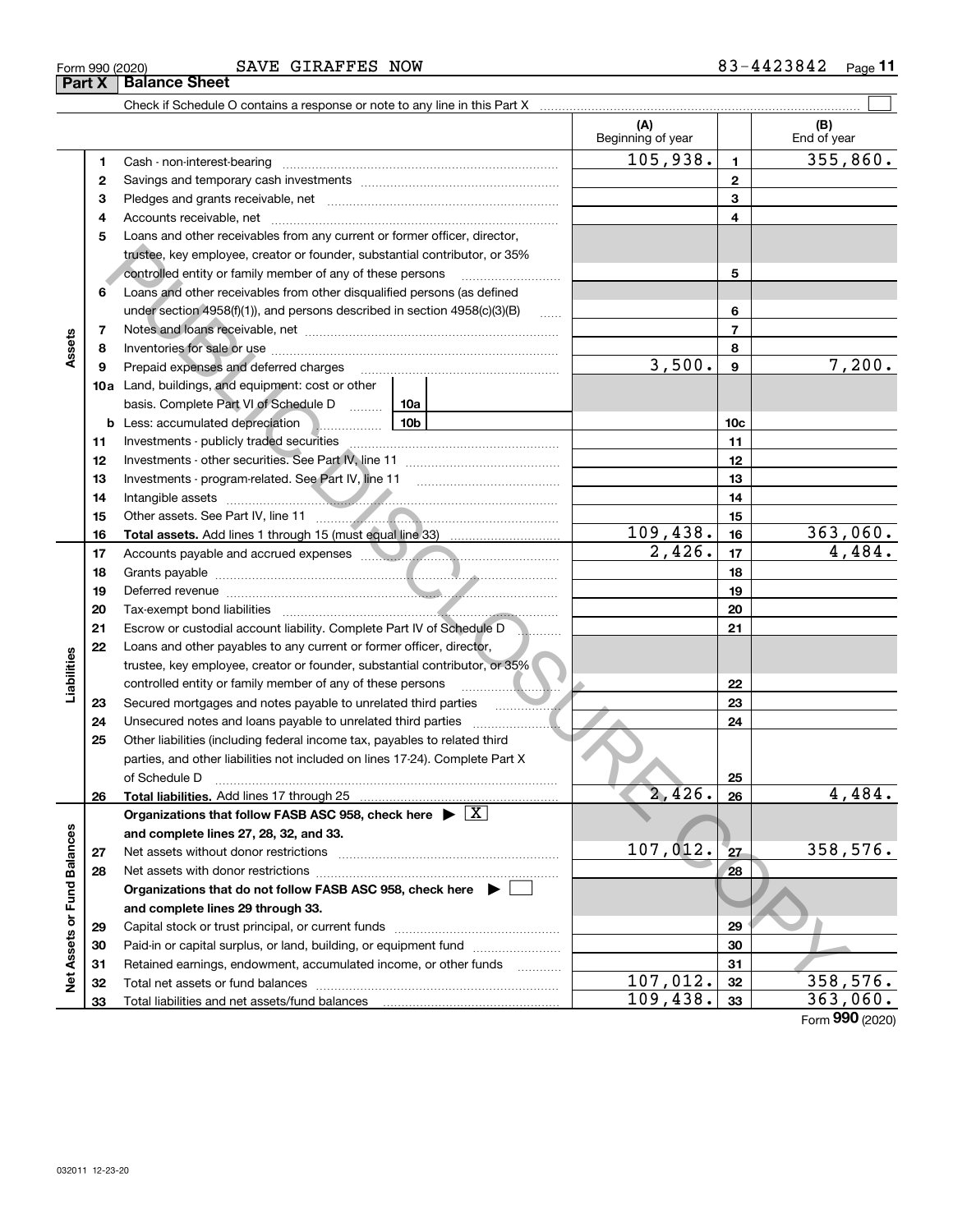|    | SAVE GIRAFFES NOW<br>Form 990 (2020)                                                                                                                                                                                           | 83-4423842              |     | $P_{\text{age}}$ 12 |
|----|--------------------------------------------------------------------------------------------------------------------------------------------------------------------------------------------------------------------------------|-------------------------|-----|---------------------|
|    | Part XI<br><b>Reconciliation of Net Assets</b>                                                                                                                                                                                 |                         |     |                     |
|    |                                                                                                                                                                                                                                |                         |     |                     |
|    |                                                                                                                                                                                                                                |                         |     |                     |
| 1  |                                                                                                                                                                                                                                | $\mathbf{1}$            |     | 633,381.            |
| 2  | Total expenses (must equal Part IX, column (A), line 25)                                                                                                                                                                       | $\mathbf{2}$            |     | 381,817.            |
| з  | Revenue less expenses. Subtract line 2 from line 1                                                                                                                                                                             | 3                       |     | 251,564.            |
| 4  |                                                                                                                                                                                                                                | $\overline{\mathbf{4}}$ |     | 107,012.            |
| 5  |                                                                                                                                                                                                                                | 5                       |     |                     |
| 6  |                                                                                                                                                                                                                                | 6                       |     |                     |
| 7  |                                                                                                                                                                                                                                | $\overline{7}$          |     |                     |
| 8  | Prior period adjustments material contents and content and content and content and content and content and content and content and content and content and content and content and content and content and content and content | 8                       |     |                     |
| 9  | Other changes in net assets or fund balances (explain on Schedule O)                                                                                                                                                           | 9                       |     | $\overline{0}$ .    |
| 10 | Net assets or fund balances at end of year. Combine lines 3 through 9 (must equal Part X, line 32,                                                                                                                             |                         |     |                     |
|    | column (B)                                                                                                                                                                                                                     | 10                      |     | 358,576.            |
|    | <b>Part XII Financial Statements and Reporting</b>                                                                                                                                                                             |                         |     |                     |
|    |                                                                                                                                                                                                                                |                         |     |                     |
|    |                                                                                                                                                                                                                                |                         | Yes | No                  |
| 1. | $\boxed{\textbf{X}}$ Accrual<br>Accounting method used to prepare the Form 990: <u>[</u> Cash<br>Other                                                                                                                         |                         |     |                     |
|    | If the organization changed its method of accounting from a prior year or checked "Other," explain in Schedule O.                                                                                                              |                         |     |                     |
|    | 2a Were the organization's financial statements compiled or reviewed by an independent accountant?                                                                                                                             | 2a                      |     | X                   |
|    | If "Yes," check a box below to indicate whether the financial statements for the year were compiled or reviewed on a                                                                                                           |                         |     |                     |
|    | separate basis, consolidated basis, or both:                                                                                                                                                                                   |                         |     |                     |
|    | Consolidated basis <b>Consolidated</b> and separate basis<br>Separate basis                                                                                                                                                    |                         |     |                     |
|    | b Were the organization's financial statements audited by an independent accountant?                                                                                                                                           | 2b                      |     | X                   |
|    | If "Yes," check a box below to indicate whether the financial statements for the year were audited on a separate basis,                                                                                                        |                         |     |                     |
|    | consolidated basis, or both:                                                                                                                                                                                                   |                         |     |                     |
|    | Separate basis<br>Consolidated basis<br>Both consolidated and separate basis                                                                                                                                                   |                         |     |                     |
|    | c If "Yes" to line 2a or 2b, does the organization have a committee that assumes responsibility for oversight of the audit,                                                                                                    |                         |     |                     |
|    |                                                                                                                                                                                                                                | 2c                      |     |                     |
|    | If the organization changed either its oversight process or selection process during the tax year, explain on Schedule O.                                                                                                      |                         |     |                     |
|    | 3a As a result of a federal award, was the organization required to undergo an audit or audits as set forth in the Single Audit                                                                                                |                         |     |                     |
|    |                                                                                                                                                                                                                                | За                      |     | х                   |
|    | b If "Yes," did the organization undergo the required audit or audits? If the organization did not undergo the required audit                                                                                                  |                         |     |                     |
|    | or audits, explain why on Schedule O and describe any steps taken to undergo such audits entity and the settle                                                                                                                 | 3b                      |     |                     |
|    |                                                                                                                                                                                                                                |                         |     | Form 990 (2020)     |
|    |                                                                                                                                                                                                                                |                         |     |                     |
|    |                                                                                                                                                                                                                                |                         |     |                     |
|    |                                                                                                                                                                                                                                |                         |     |                     |
|    |                                                                                                                                                                                                                                |                         |     |                     |
|    |                                                                                                                                                                                                                                |                         |     |                     |
|    |                                                                                                                                                                                                                                |                         |     |                     |
|    |                                                                                                                                                                                                                                |                         |     |                     |
|    |                                                                                                                                                                                                                                |                         |     |                     |
|    |                                                                                                                                                                                                                                |                         |     |                     |
|    |                                                                                                                                                                                                                                |                         |     |                     |
|    |                                                                                                                                                                                                                                |                         |     |                     |
|    |                                                                                                                                                                                                                                |                         |     |                     |
|    | RECON                                                                                                                                                                                                                          |                         |     |                     |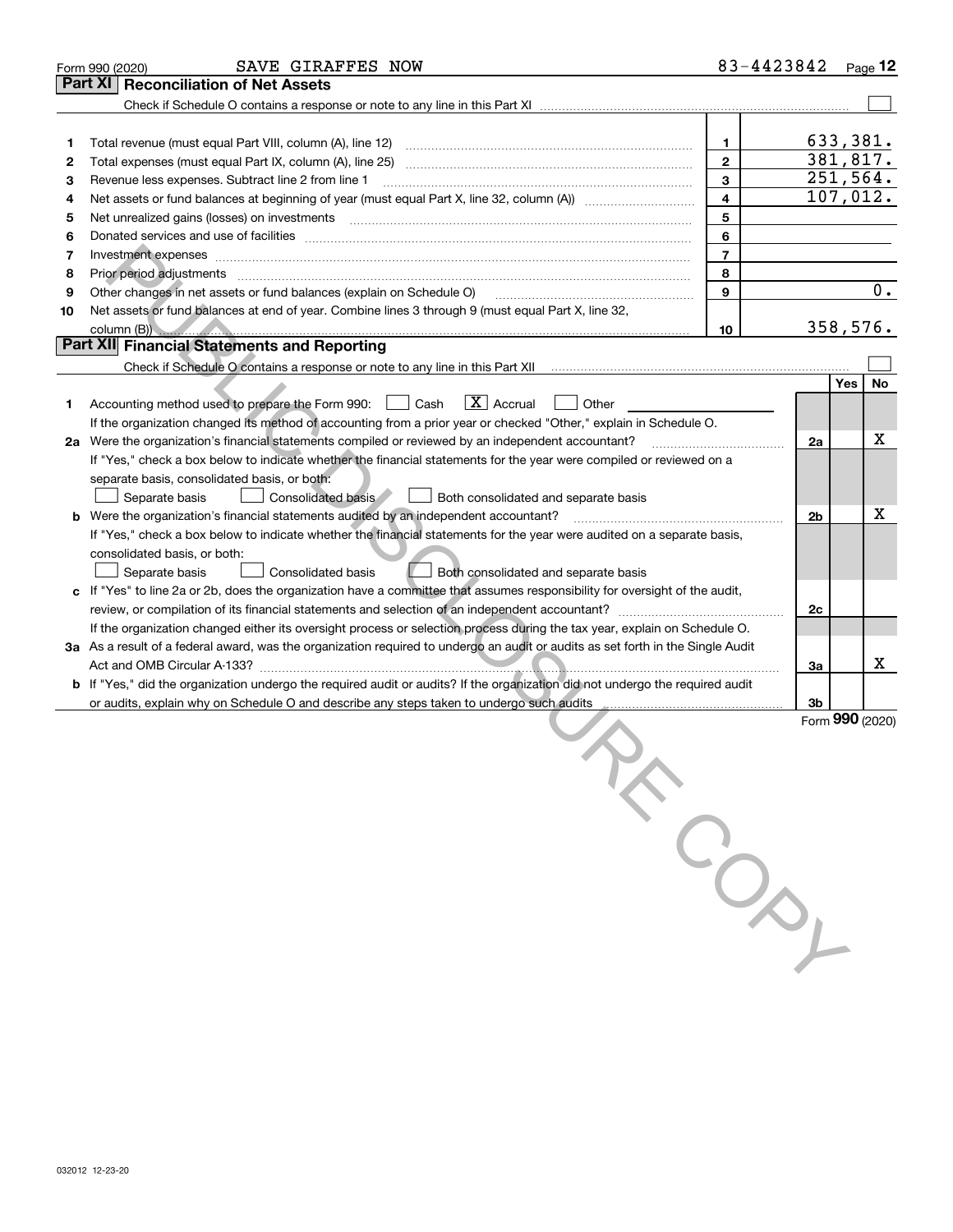| <b>SCHEDULE A</b> |
|-------------------|
|-------------------|

Department of the Treasury Internal Revenue Service

**(Form 990 or 990-EZ)**

# **Public Charity Status and Public Support**

**Complete if the organization is a section 501(c)(3) organization or a section 4947(a)(1) nonexempt charitable trust.**

**| Attach to Form 990 or Form 990-EZ.** 

| Go to www.irs.gov/Form990 for instructions and the latest information. |  |
|------------------------------------------------------------------------|--|
|                                                                        |  |

| OMB No. 1545-0047                     |
|---------------------------------------|
| 2020                                  |
| <b>Open to Public</b><br>Inspection   |
| <b>Employer identification number</b> |

|    |        |                                                                                                                                                                                               | SAVE GIRAFFES NOW |                                                        |                                                                |    |                                                      | 83-4423842                                         |
|----|--------|-----------------------------------------------------------------------------------------------------------------------------------------------------------------------------------------------|-------------------|--------------------------------------------------------|----------------------------------------------------------------|----|------------------------------------------------------|----------------------------------------------------|
|    | Part I | Reason for Public Charity Status. (All organizations must complete this part.) See instructions.                                                                                              |                   |                                                        |                                                                |    |                                                      |                                                    |
|    |        | The organization is not a private foundation because it is: (For lines 1 through 12, check only one box.)                                                                                     |                   |                                                        |                                                                |    |                                                      |                                                    |
| 1  |        | A church, convention of churches, or association of churches described in section $170(b)(1)(A)(i)$ .                                                                                         |                   |                                                        |                                                                |    |                                                      |                                                    |
| 2  |        | A school described in section 170(b)(1)(A)(ii). (Attach Schedule E (Form 990 or 990-EZ).)                                                                                                     |                   |                                                        |                                                                |    |                                                      |                                                    |
| 3  |        | A hospital or a cooperative hospital service organization described in section $170(b)(1)(A)(iii)$ .                                                                                          |                   |                                                        |                                                                |    |                                                      |                                                    |
| 4  |        | A medical research organization operated in conjunction with a hospital described in section 170(b)(1)(A)(iii). Enter the hospital's name,                                                    |                   |                                                        |                                                                |    |                                                      |                                                    |
|    |        | $city$ , and state:                                                                                                                                                                           |                   |                                                        |                                                                |    |                                                      |                                                    |
| 5  |        | An organization operated for the benefit of a college or university owned or operated by a governmental unit described in                                                                     |                   |                                                        |                                                                |    |                                                      |                                                    |
|    |        | section 170(b)(1)(A)(iv). (Complete Part II.)                                                                                                                                                 |                   |                                                        |                                                                |    |                                                      |                                                    |
| 6  |        | A federal, state, or local government or governmental unit described in section 170(b)(1)(A)(v).                                                                                              |                   |                                                        |                                                                |    |                                                      |                                                    |
|    | 7   X  | An organization that normally receives a substantial part of its support from a governmental unit or from the general public described in                                                     |                   |                                                        |                                                                |    |                                                      |                                                    |
|    |        | section 170(b)(1)(A)(vi). (Complete Part II.)                                                                                                                                                 |                   |                                                        |                                                                |    |                                                      |                                                    |
| 8  |        | A community trust described in section 170(b)(1)(A)(vi). (Complete Part II.)                                                                                                                  |                   |                                                        |                                                                |    |                                                      |                                                    |
| 9  |        | An agricultural research organization described in section 170(b)(1)(A)(ix) operated in conjunction with a land-grant college                                                                 |                   |                                                        |                                                                |    |                                                      |                                                    |
|    |        | or university or a non-land-grant college of agriculture (see instructions). Enter the name, city, and state of the college or                                                                |                   |                                                        |                                                                |    |                                                      |                                                    |
|    |        | university:                                                                                                                                                                                   |                   |                                                        |                                                                |    |                                                      |                                                    |
| 10 |        | An organization that normally receives (1) more than 33 1/3% of its support from contributions, membership fees, and gross receipts from                                                      |                   |                                                        |                                                                |    |                                                      |                                                    |
|    |        | activities related to its exempt functions, subject to certain exceptions; and (2) no more than 33 1/3% of its support from gross investment                                                  |                   |                                                        |                                                                |    |                                                      |                                                    |
|    |        | income and unrelated business taxable income (less section 511 tax) from businesses acquired by the organization after June 30, 1975.                                                         |                   |                                                        |                                                                |    |                                                      |                                                    |
|    |        | See section 509(a)(2). (Complete Part III.)                                                                                                                                                   |                   |                                                        |                                                                |    |                                                      |                                                    |
| 11 |        | An organization organized and operated exclusively to test for public safety. See section 509(a)(4).                                                                                          |                   |                                                        |                                                                |    |                                                      |                                                    |
| 12 |        | An organization organized and operated exclusively for the benefit of, to perform the functions of, or to carry out the purposes of one or                                                    |                   |                                                        |                                                                |    |                                                      |                                                    |
|    |        | more publicly supported organizations described in section 509(a)(1) or section 509(a)(2). See section 509(a)(3). Check the box in                                                            |                   |                                                        |                                                                |    |                                                      |                                                    |
|    |        | lines 12a through 12d that describes the type of supporting organization and complete lines 12e, 12f, and 12g.                                                                                |                   |                                                        |                                                                |    |                                                      |                                                    |
| а  |        | Type I. A supporting organization operated, supervised, or controlled by its supported organization(s), typically by giving                                                                   |                   |                                                        |                                                                |    |                                                      |                                                    |
|    |        | the supported organization(s) the power to regularly appoint or elect a majority of the directors or trustees of the supporting<br>organization. You must complete Part IV, Sections A and B. |                   |                                                        |                                                                |    |                                                      |                                                    |
| b  |        | Type II. A supporting organization supervised or controlled in connection with its supported organization(s), by having                                                                       |                   |                                                        |                                                                |    |                                                      |                                                    |
|    |        | control or management of the supporting organization vested in the same persons that control or manage the supported                                                                          |                   |                                                        |                                                                |    |                                                      |                                                    |
|    |        | organization(s). You must complete Part IV, Sections A and C.                                                                                                                                 |                   |                                                        |                                                                |    |                                                      |                                                    |
| с  |        | Type III functionally integrated. A supporting organization operated in connection with, and functionally integrated with,                                                                    |                   |                                                        |                                                                |    |                                                      |                                                    |
|    |        | its supported organization(s) (see instructions). You must complete Part IV, Sections A, D, and E.                                                                                            |                   |                                                        |                                                                |    |                                                      |                                                    |
| d  |        | Type III non-functionally integrated. A supporting organization operated in connection with its supported organization(s)                                                                     |                   |                                                        |                                                                |    |                                                      |                                                    |
|    |        | that is not functionally integrated. The organization generally must satisfy a distribution requirement and an attentiveness                                                                  |                   |                                                        |                                                                |    |                                                      |                                                    |
|    |        | requirement (see instructions). You must complete Part IV, Sections A and D, and Part V.                                                                                                      |                   |                                                        |                                                                |    |                                                      |                                                    |
| е  |        | Check this box if the organization received a written determination from the IRS that it is a Type I, Type II, Type III                                                                       |                   |                                                        |                                                                |    |                                                      |                                                    |
|    |        | functionally integrated, or Type III non-functionally integrated supporting organization.                                                                                                     |                   |                                                        |                                                                |    |                                                      |                                                    |
| f  |        | Enter the number of supported organizations                                                                                                                                                   |                   |                                                        |                                                                |    |                                                      |                                                    |
| a  |        | Provide the following information about the supported organization(s).                                                                                                                        |                   |                                                        |                                                                |    |                                                      |                                                    |
|    |        | (i) Name of supported<br>organization                                                                                                                                                         | (ii) EIN          | (iii) Type of organization<br>(described on lines 1-10 | (iv) Is the organization listed<br>in your governing document? |    | (v) Amount of monetary<br>support (see instructions) | (vi) Amount of other<br>support (see instructions) |
|    |        |                                                                                                                                                                                               |                   | above (see instructions))                              | Yes                                                            | No |                                                      |                                                    |
|    |        |                                                                                                                                                                                               |                   |                                                        |                                                                |    |                                                      |                                                    |
|    |        |                                                                                                                                                                                               |                   |                                                        |                                                                |    |                                                      |                                                    |
|    |        |                                                                                                                                                                                               |                   |                                                        |                                                                |    |                                                      |                                                    |
|    |        |                                                                                                                                                                                               |                   |                                                        |                                                                |    |                                                      |                                                    |
|    |        |                                                                                                                                                                                               |                   |                                                        |                                                                |    |                                                      |                                                    |
|    |        |                                                                                                                                                                                               |                   |                                                        |                                                                |    |                                                      |                                                    |
|    |        |                                                                                                                                                                                               |                   |                                                        |                                                                |    |                                                      |                                                    |
|    |        |                                                                                                                                                                                               |                   |                                                        |                                                                |    |                                                      |                                                    |
|    |        |                                                                                                                                                                                               |                   |                                                        |                                                                |    |                                                      |                                                    |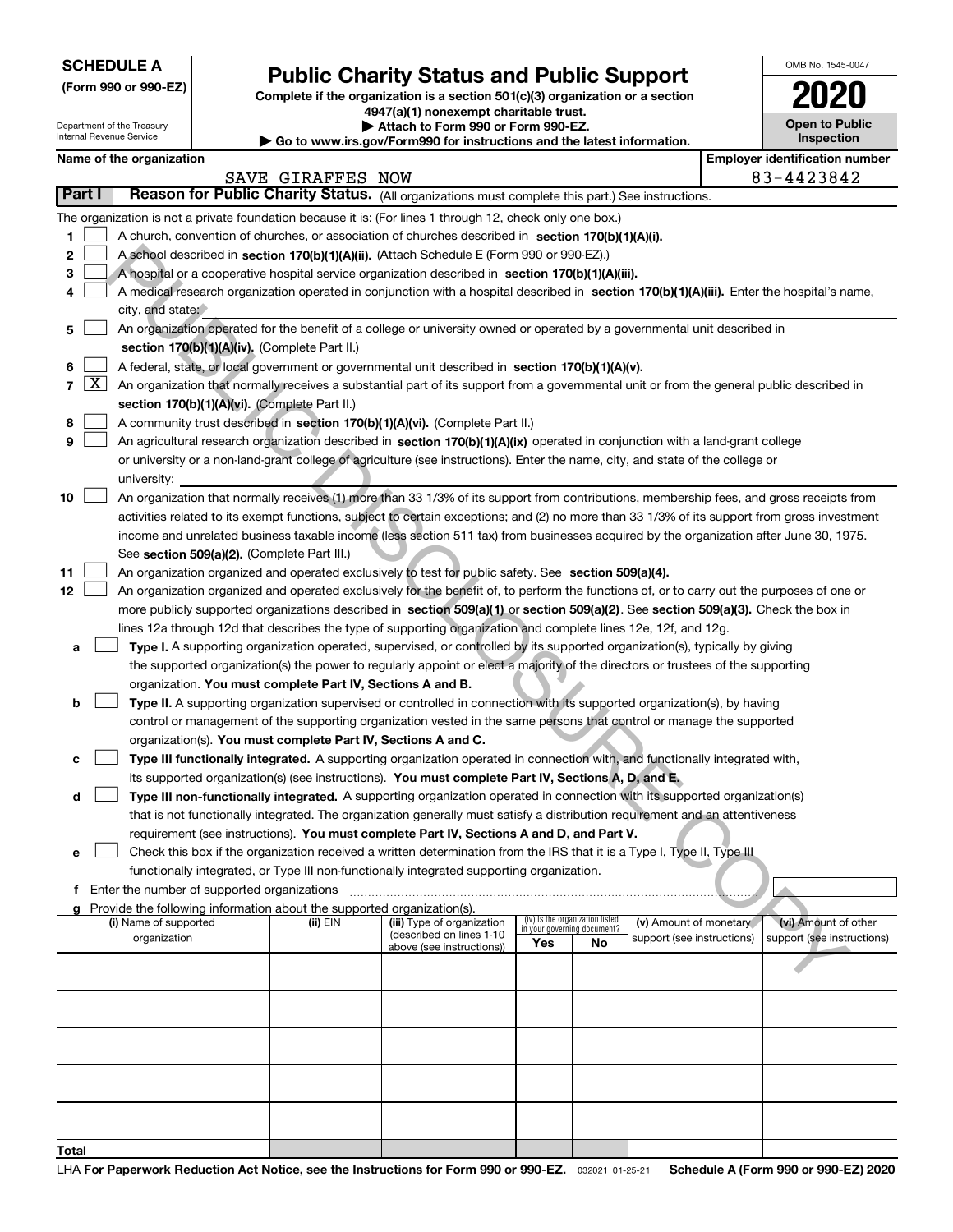### Schedule A (Form 990 or 990-EZ) 2020 Page SAVE GIRAFFES NOW 83-4423842

**2**

(Complete only if you checked the box on line 5, 7, or 8 of Part I or if the organization failed to qualify under Part III. If the organization fails to qualify under the tests listed below, please complete Part III.) **Part II Support Schedule for Organizations Described in Sections 170(b)(1)(A)(iv) and 170(b)(1)(A)(vi)** 

| Calendar year (or fiscal year beginning in) $\blacktriangleright$<br>(a) 2016<br>(b) 2017<br>$(c)$ 2018<br>$(d)$ 2019<br>(e) 2020<br>(f) Total<br><b>1</b> Gifts, grants, contributions, and<br>membership fees received. (Do not<br>633,381.<br>285, 409.<br>include any "unusual grants.")<br>2 Tax revenues levied for the organ-<br>ization's benefit and either paid to<br>or expended on its behalf<br>3 The value of services or facilities<br>furnished by a governmental unit to<br>the organization without charge<br>633,381.<br>285,409.<br>4 Total. Add lines 1 through 3<br>The portion of total contributions<br>5.<br>by each person (other than a<br>governmental unit or publicly<br>supported organization) included<br>on line 1 that exceeds 2% of the<br>amount shown on line 11,<br>column (f)<br>6 Public support. Subtract line 5 from line 4.<br><b>Section B. Total Support</b><br>(a) $2016$<br>(b) 2017<br>Calendar year (or fiscal year beginning in)<br>$(c)$ 2018<br>$(d)$ 2019<br>(e) 2020<br>(f) Total<br>$\overline{285,409}$ .<br>$\overline{633,381}$ .<br>$\overline{918,790}$ .<br>7 Amounts from line 4<br>8 Gross income from interest,<br>dividends, payments received on<br>securities loans, rents, royalties,<br>and income from similar sources<br>9 Net income from unrelated business<br>activities, whether or not the<br>business is regularly carried on<br><b>10</b> Other income. Do not include gain<br>or loss from the sale of capital<br>assets (Explain in Part VI.)<br>918,790.<br><b>11 Total support.</b> Add lines 7 through 10<br>12<br><b>12</b> Gross receipts from related activities, etc. (see instructions)<br>13 First 5 years. If the Form 990 is for the organization's first, second, third, fourth, or fifth tax year as a section 501(c)(3)<br>$\blacktriangleright$ $\overline{\mathrm{X}}$<br>organization, check this box and stop here<br><b>Section C. Computation of Public Support Percentage</b><br>14<br><b>14</b> Public support percentage for 2020 (line 6, column (f), divided by line 11, column (f)) | <b>Section A. Public Support</b> |  |  |    |          |
|------------------------------------------------------------------------------------------------------------------------------------------------------------------------------------------------------------------------------------------------------------------------------------------------------------------------------------------------------------------------------------------------------------------------------------------------------------------------------------------------------------------------------------------------------------------------------------------------------------------------------------------------------------------------------------------------------------------------------------------------------------------------------------------------------------------------------------------------------------------------------------------------------------------------------------------------------------------------------------------------------------------------------------------------------------------------------------------------------------------------------------------------------------------------------------------------------------------------------------------------------------------------------------------------------------------------------------------------------------------------------------------------------------------------------------------------------------------------------------------------------------------------------------------------------------------------------------------------------------------------------------------------------------------------------------------------------------------------------------------------------------------------------------------------------------------------------------------------------------------------------------------------------------------------------------------------------------------------------------------------------------------------------------------------------------------------------------------------|----------------------------------|--|--|----|----------|
|                                                                                                                                                                                                                                                                                                                                                                                                                                                                                                                                                                                                                                                                                                                                                                                                                                                                                                                                                                                                                                                                                                                                                                                                                                                                                                                                                                                                                                                                                                                                                                                                                                                                                                                                                                                                                                                                                                                                                                                                                                                                                                |                                  |  |  |    |          |
|                                                                                                                                                                                                                                                                                                                                                                                                                                                                                                                                                                                                                                                                                                                                                                                                                                                                                                                                                                                                                                                                                                                                                                                                                                                                                                                                                                                                                                                                                                                                                                                                                                                                                                                                                                                                                                                                                                                                                                                                                                                                                                |                                  |  |  |    |          |
|                                                                                                                                                                                                                                                                                                                                                                                                                                                                                                                                                                                                                                                                                                                                                                                                                                                                                                                                                                                                                                                                                                                                                                                                                                                                                                                                                                                                                                                                                                                                                                                                                                                                                                                                                                                                                                                                                                                                                                                                                                                                                                |                                  |  |  |    |          |
|                                                                                                                                                                                                                                                                                                                                                                                                                                                                                                                                                                                                                                                                                                                                                                                                                                                                                                                                                                                                                                                                                                                                                                                                                                                                                                                                                                                                                                                                                                                                                                                                                                                                                                                                                                                                                                                                                                                                                                                                                                                                                                |                                  |  |  |    | 918,790. |
|                                                                                                                                                                                                                                                                                                                                                                                                                                                                                                                                                                                                                                                                                                                                                                                                                                                                                                                                                                                                                                                                                                                                                                                                                                                                                                                                                                                                                                                                                                                                                                                                                                                                                                                                                                                                                                                                                                                                                                                                                                                                                                |                                  |  |  |    |          |
|                                                                                                                                                                                                                                                                                                                                                                                                                                                                                                                                                                                                                                                                                                                                                                                                                                                                                                                                                                                                                                                                                                                                                                                                                                                                                                                                                                                                                                                                                                                                                                                                                                                                                                                                                                                                                                                                                                                                                                                                                                                                                                |                                  |  |  |    |          |
|                                                                                                                                                                                                                                                                                                                                                                                                                                                                                                                                                                                                                                                                                                                                                                                                                                                                                                                                                                                                                                                                                                                                                                                                                                                                                                                                                                                                                                                                                                                                                                                                                                                                                                                                                                                                                                                                                                                                                                                                                                                                                                |                                  |  |  |    |          |
|                                                                                                                                                                                                                                                                                                                                                                                                                                                                                                                                                                                                                                                                                                                                                                                                                                                                                                                                                                                                                                                                                                                                                                                                                                                                                                                                                                                                                                                                                                                                                                                                                                                                                                                                                                                                                                                                                                                                                                                                                                                                                                |                                  |  |  |    |          |
|                                                                                                                                                                                                                                                                                                                                                                                                                                                                                                                                                                                                                                                                                                                                                                                                                                                                                                                                                                                                                                                                                                                                                                                                                                                                                                                                                                                                                                                                                                                                                                                                                                                                                                                                                                                                                                                                                                                                                                                                                                                                                                |                                  |  |  |    |          |
|                                                                                                                                                                                                                                                                                                                                                                                                                                                                                                                                                                                                                                                                                                                                                                                                                                                                                                                                                                                                                                                                                                                                                                                                                                                                                                                                                                                                                                                                                                                                                                                                                                                                                                                                                                                                                                                                                                                                                                                                                                                                                                |                                  |  |  |    |          |
|                                                                                                                                                                                                                                                                                                                                                                                                                                                                                                                                                                                                                                                                                                                                                                                                                                                                                                                                                                                                                                                                                                                                                                                                                                                                                                                                                                                                                                                                                                                                                                                                                                                                                                                                                                                                                                                                                                                                                                                                                                                                                                |                                  |  |  |    | 918,790. |
|                                                                                                                                                                                                                                                                                                                                                                                                                                                                                                                                                                                                                                                                                                                                                                                                                                                                                                                                                                                                                                                                                                                                                                                                                                                                                                                                                                                                                                                                                                                                                                                                                                                                                                                                                                                                                                                                                                                                                                                                                                                                                                |                                  |  |  |    |          |
|                                                                                                                                                                                                                                                                                                                                                                                                                                                                                                                                                                                                                                                                                                                                                                                                                                                                                                                                                                                                                                                                                                                                                                                                                                                                                                                                                                                                                                                                                                                                                                                                                                                                                                                                                                                                                                                                                                                                                                                                                                                                                                |                                  |  |  |    |          |
|                                                                                                                                                                                                                                                                                                                                                                                                                                                                                                                                                                                                                                                                                                                                                                                                                                                                                                                                                                                                                                                                                                                                                                                                                                                                                                                                                                                                                                                                                                                                                                                                                                                                                                                                                                                                                                                                                                                                                                                                                                                                                                |                                  |  |  |    |          |
|                                                                                                                                                                                                                                                                                                                                                                                                                                                                                                                                                                                                                                                                                                                                                                                                                                                                                                                                                                                                                                                                                                                                                                                                                                                                                                                                                                                                                                                                                                                                                                                                                                                                                                                                                                                                                                                                                                                                                                                                                                                                                                |                                  |  |  |    |          |
|                                                                                                                                                                                                                                                                                                                                                                                                                                                                                                                                                                                                                                                                                                                                                                                                                                                                                                                                                                                                                                                                                                                                                                                                                                                                                                                                                                                                                                                                                                                                                                                                                                                                                                                                                                                                                                                                                                                                                                                                                                                                                                |                                  |  |  |    |          |
|                                                                                                                                                                                                                                                                                                                                                                                                                                                                                                                                                                                                                                                                                                                                                                                                                                                                                                                                                                                                                                                                                                                                                                                                                                                                                                                                                                                                                                                                                                                                                                                                                                                                                                                                                                                                                                                                                                                                                                                                                                                                                                |                                  |  |  |    |          |
|                                                                                                                                                                                                                                                                                                                                                                                                                                                                                                                                                                                                                                                                                                                                                                                                                                                                                                                                                                                                                                                                                                                                                                                                                                                                                                                                                                                                                                                                                                                                                                                                                                                                                                                                                                                                                                                                                                                                                                                                                                                                                                |                                  |  |  |    |          |
|                                                                                                                                                                                                                                                                                                                                                                                                                                                                                                                                                                                                                                                                                                                                                                                                                                                                                                                                                                                                                                                                                                                                                                                                                                                                                                                                                                                                                                                                                                                                                                                                                                                                                                                                                                                                                                                                                                                                                                                                                                                                                                |                                  |  |  |    | 918,790. |
|                                                                                                                                                                                                                                                                                                                                                                                                                                                                                                                                                                                                                                                                                                                                                                                                                                                                                                                                                                                                                                                                                                                                                                                                                                                                                                                                                                                                                                                                                                                                                                                                                                                                                                                                                                                                                                                                                                                                                                                                                                                                                                |                                  |  |  |    |          |
|                                                                                                                                                                                                                                                                                                                                                                                                                                                                                                                                                                                                                                                                                                                                                                                                                                                                                                                                                                                                                                                                                                                                                                                                                                                                                                                                                                                                                                                                                                                                                                                                                                                                                                                                                                                                                                                                                                                                                                                                                                                                                                |                                  |  |  |    |          |
|                                                                                                                                                                                                                                                                                                                                                                                                                                                                                                                                                                                                                                                                                                                                                                                                                                                                                                                                                                                                                                                                                                                                                                                                                                                                                                                                                                                                                                                                                                                                                                                                                                                                                                                                                                                                                                                                                                                                                                                                                                                                                                |                                  |  |  |    |          |
|                                                                                                                                                                                                                                                                                                                                                                                                                                                                                                                                                                                                                                                                                                                                                                                                                                                                                                                                                                                                                                                                                                                                                                                                                                                                                                                                                                                                                                                                                                                                                                                                                                                                                                                                                                                                                                                                                                                                                                                                                                                                                                |                                  |  |  |    |          |
|                                                                                                                                                                                                                                                                                                                                                                                                                                                                                                                                                                                                                                                                                                                                                                                                                                                                                                                                                                                                                                                                                                                                                                                                                                                                                                                                                                                                                                                                                                                                                                                                                                                                                                                                                                                                                                                                                                                                                                                                                                                                                                |                                  |  |  |    |          |
|                                                                                                                                                                                                                                                                                                                                                                                                                                                                                                                                                                                                                                                                                                                                                                                                                                                                                                                                                                                                                                                                                                                                                                                                                                                                                                                                                                                                                                                                                                                                                                                                                                                                                                                                                                                                                                                                                                                                                                                                                                                                                                |                                  |  |  |    |          |
|                                                                                                                                                                                                                                                                                                                                                                                                                                                                                                                                                                                                                                                                                                                                                                                                                                                                                                                                                                                                                                                                                                                                                                                                                                                                                                                                                                                                                                                                                                                                                                                                                                                                                                                                                                                                                                                                                                                                                                                                                                                                                                |                                  |  |  |    |          |
|                                                                                                                                                                                                                                                                                                                                                                                                                                                                                                                                                                                                                                                                                                                                                                                                                                                                                                                                                                                                                                                                                                                                                                                                                                                                                                                                                                                                                                                                                                                                                                                                                                                                                                                                                                                                                                                                                                                                                                                                                                                                                                |                                  |  |  |    |          |
|                                                                                                                                                                                                                                                                                                                                                                                                                                                                                                                                                                                                                                                                                                                                                                                                                                                                                                                                                                                                                                                                                                                                                                                                                                                                                                                                                                                                                                                                                                                                                                                                                                                                                                                                                                                                                                                                                                                                                                                                                                                                                                |                                  |  |  |    |          |
|                                                                                                                                                                                                                                                                                                                                                                                                                                                                                                                                                                                                                                                                                                                                                                                                                                                                                                                                                                                                                                                                                                                                                                                                                                                                                                                                                                                                                                                                                                                                                                                                                                                                                                                                                                                                                                                                                                                                                                                                                                                                                                |                                  |  |  |    |          |
|                                                                                                                                                                                                                                                                                                                                                                                                                                                                                                                                                                                                                                                                                                                                                                                                                                                                                                                                                                                                                                                                                                                                                                                                                                                                                                                                                                                                                                                                                                                                                                                                                                                                                                                                                                                                                                                                                                                                                                                                                                                                                                |                                  |  |  |    |          |
|                                                                                                                                                                                                                                                                                                                                                                                                                                                                                                                                                                                                                                                                                                                                                                                                                                                                                                                                                                                                                                                                                                                                                                                                                                                                                                                                                                                                                                                                                                                                                                                                                                                                                                                                                                                                                                                                                                                                                                                                                                                                                                |                                  |  |  |    |          |
|                                                                                                                                                                                                                                                                                                                                                                                                                                                                                                                                                                                                                                                                                                                                                                                                                                                                                                                                                                                                                                                                                                                                                                                                                                                                                                                                                                                                                                                                                                                                                                                                                                                                                                                                                                                                                                                                                                                                                                                                                                                                                                |                                  |  |  |    |          |
|                                                                                                                                                                                                                                                                                                                                                                                                                                                                                                                                                                                                                                                                                                                                                                                                                                                                                                                                                                                                                                                                                                                                                                                                                                                                                                                                                                                                                                                                                                                                                                                                                                                                                                                                                                                                                                                                                                                                                                                                                                                                                                |                                  |  |  |    |          |
|                                                                                                                                                                                                                                                                                                                                                                                                                                                                                                                                                                                                                                                                                                                                                                                                                                                                                                                                                                                                                                                                                                                                                                                                                                                                                                                                                                                                                                                                                                                                                                                                                                                                                                                                                                                                                                                                                                                                                                                                                                                                                                |                                  |  |  |    |          |
|                                                                                                                                                                                                                                                                                                                                                                                                                                                                                                                                                                                                                                                                                                                                                                                                                                                                                                                                                                                                                                                                                                                                                                                                                                                                                                                                                                                                                                                                                                                                                                                                                                                                                                                                                                                                                                                                                                                                                                                                                                                                                                |                                  |  |  |    |          |
|                                                                                                                                                                                                                                                                                                                                                                                                                                                                                                                                                                                                                                                                                                                                                                                                                                                                                                                                                                                                                                                                                                                                                                                                                                                                                                                                                                                                                                                                                                                                                                                                                                                                                                                                                                                                                                                                                                                                                                                                                                                                                                |                                  |  |  |    |          |
|                                                                                                                                                                                                                                                                                                                                                                                                                                                                                                                                                                                                                                                                                                                                                                                                                                                                                                                                                                                                                                                                                                                                                                                                                                                                                                                                                                                                                                                                                                                                                                                                                                                                                                                                                                                                                                                                                                                                                                                                                                                                                                |                                  |  |  |    |          |
|                                                                                                                                                                                                                                                                                                                                                                                                                                                                                                                                                                                                                                                                                                                                                                                                                                                                                                                                                                                                                                                                                                                                                                                                                                                                                                                                                                                                                                                                                                                                                                                                                                                                                                                                                                                                                                                                                                                                                                                                                                                                                                |                                  |  |  |    | %        |
|                                                                                                                                                                                                                                                                                                                                                                                                                                                                                                                                                                                                                                                                                                                                                                                                                                                                                                                                                                                                                                                                                                                                                                                                                                                                                                                                                                                                                                                                                                                                                                                                                                                                                                                                                                                                                                                                                                                                                                                                                                                                                                |                                  |  |  | 15 | %        |
| 16a 33 1/3% support test - 2020. If the organization did not check the box on line 13, and line 14 is 33 1/3% or more, check this box and                                                                                                                                                                                                                                                                                                                                                                                                                                                                                                                                                                                                                                                                                                                                                                                                                                                                                                                                                                                                                                                                                                                                                                                                                                                                                                                                                                                                                                                                                                                                                                                                                                                                                                                                                                                                                                                                                                                                                      |                                  |  |  |    |          |
| stop here. The organization qualifies as a publicly supported organization                                                                                                                                                                                                                                                                                                                                                                                                                                                                                                                                                                                                                                                                                                                                                                                                                                                                                                                                                                                                                                                                                                                                                                                                                                                                                                                                                                                                                                                                                                                                                                                                                                                                                                                                                                                                                                                                                                                                                                                                                     |                                  |  |  |    |          |
| b 33 1/3% support test - 2019. If the organization did not check a box on line 13 or 16a, and line 15 is 33 1/3% or more, check this box                                                                                                                                                                                                                                                                                                                                                                                                                                                                                                                                                                                                                                                                                                                                                                                                                                                                                                                                                                                                                                                                                                                                                                                                                                                                                                                                                                                                                                                                                                                                                                                                                                                                                                                                                                                                                                                                                                                                                       |                                  |  |  |    |          |
| and stop here. The organization qualifies as a publicly supported organization                                                                                                                                                                                                                                                                                                                                                                                                                                                                                                                                                                                                                                                                                                                                                                                                                                                                                                                                                                                                                                                                                                                                                                                                                                                                                                                                                                                                                                                                                                                                                                                                                                                                                                                                                                                                                                                                                                                                                                                                                 |                                  |  |  |    |          |
| 17a 10% -facts-and-circumstances test - 2020. If the organization did not check a box on line 13, 16a, or 16b, and line 14 is 10% or more,                                                                                                                                                                                                                                                                                                                                                                                                                                                                                                                                                                                                                                                                                                                                                                                                                                                                                                                                                                                                                                                                                                                                                                                                                                                                                                                                                                                                                                                                                                                                                                                                                                                                                                                                                                                                                                                                                                                                                     |                                  |  |  |    |          |
| and if the organization meets the facts-and-circumstances test, check this box and stop here. Explain in Part VI how the organization                                                                                                                                                                                                                                                                                                                                                                                                                                                                                                                                                                                                                                                                                                                                                                                                                                                                                                                                                                                                                                                                                                                                                                                                                                                                                                                                                                                                                                                                                                                                                                                                                                                                                                                                                                                                                                                                                                                                                          |                                  |  |  |    |          |
| meets the facts-and-circumstances test. The organization qualifies as a publicly supported organization                                                                                                                                                                                                                                                                                                                                                                                                                                                                                                                                                                                                                                                                                                                                                                                                                                                                                                                                                                                                                                                                                                                                                                                                                                                                                                                                                                                                                                                                                                                                                                                                                                                                                                                                                                                                                                                                                                                                                                                        |                                  |  |  |    |          |
| <b>b 10% -facts-and-circumstances test - 2019.</b> If the organization did not check a box on line 13, 16a, 16b, or 17a, and line 15 is 10% or                                                                                                                                                                                                                                                                                                                                                                                                                                                                                                                                                                                                                                                                                                                                                                                                                                                                                                                                                                                                                                                                                                                                                                                                                                                                                                                                                                                                                                                                                                                                                                                                                                                                                                                                                                                                                                                                                                                                                 |                                  |  |  |    |          |
| more, and if the organization meets the facts-and-circumstances test, check this box and stop here. Explain in Part VI how the                                                                                                                                                                                                                                                                                                                                                                                                                                                                                                                                                                                                                                                                                                                                                                                                                                                                                                                                                                                                                                                                                                                                                                                                                                                                                                                                                                                                                                                                                                                                                                                                                                                                                                                                                                                                                                                                                                                                                                 |                                  |  |  |    |          |
| organization meets the facts-and-circumstances test. The organization qualifies as a publicly supported organization                                                                                                                                                                                                                                                                                                                                                                                                                                                                                                                                                                                                                                                                                                                                                                                                                                                                                                                                                                                                                                                                                                                                                                                                                                                                                                                                                                                                                                                                                                                                                                                                                                                                                                                                                                                                                                                                                                                                                                           |                                  |  |  |    |          |
| 18 Private foundation. If the organization did not check a box on line 13, 16a, 16b, 17a, or 17b, check this box and see instructions<br><b>Cohodulo A (Form 000 or 000 EZ) 2020</b>                                                                                                                                                                                                                                                                                                                                                                                                                                                                                                                                                                                                                                                                                                                                                                                                                                                                                                                                                                                                                                                                                                                                                                                                                                                                                                                                                                                                                                                                                                                                                                                                                                                                                                                                                                                                                                                                                                           |                                  |  |  |    |          |

**Schedule A (Form 990 or 990-EZ) 2020**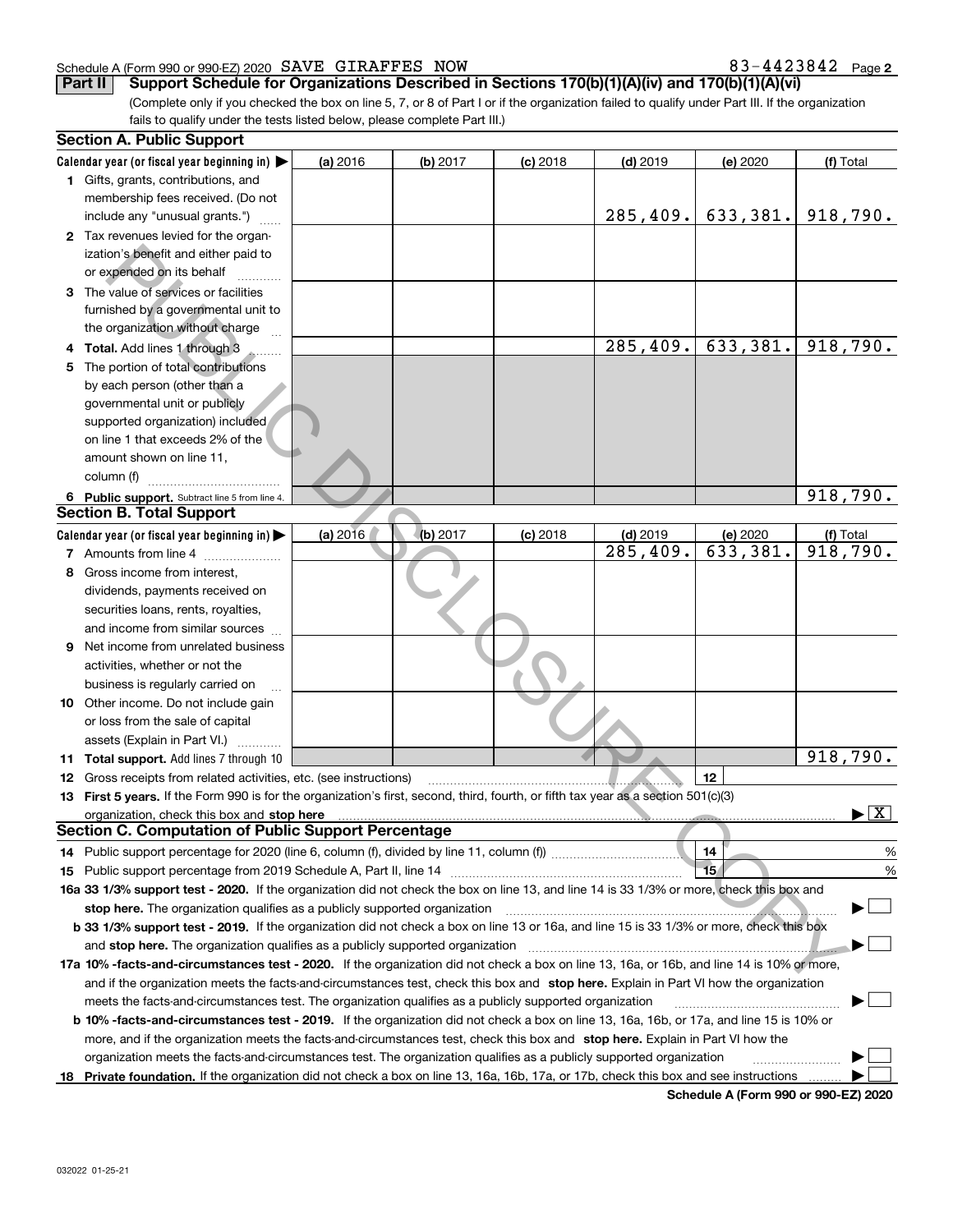### Schedule A (Form 990 or 990-EZ) 2020 Page SAVE GIRAFFES NOW 83-4423842

### **Part III** | Support Schedule for Organizations Described in Section 509(a)(2)

**3**

(Complete only if you checked the box on line 10 of Part I or if the organization failed to qualify under Part II. If the organization fails to qualify under the tests listed below, please complete Part II.)

|    | <b>Section A. Public Support</b>                                                                                                                 |          |          |            |            |          |                                      |
|----|--------------------------------------------------------------------------------------------------------------------------------------------------|----------|----------|------------|------------|----------|--------------------------------------|
|    | Calendar year (or fiscal year beginning in) $\blacktriangleright$                                                                                | (a) 2016 | (b) 2017 | $(c)$ 2018 | $(d)$ 2019 | (e) 2020 | (f) Total                            |
|    | 1 Gifts, grants, contributions, and                                                                                                              |          |          |            |            |          |                                      |
|    | membership fees received. (Do not                                                                                                                |          |          |            |            |          |                                      |
|    | include any "unusual grants.")                                                                                                                   |          |          |            |            |          |                                      |
|    | <b>2</b> Gross receipts from admissions,                                                                                                         |          |          |            |            |          |                                      |
|    | merchandise sold or services per-                                                                                                                |          |          |            |            |          |                                      |
|    | formed, or facilities furnished in                                                                                                               |          |          |            |            |          |                                      |
|    | any activity that is related to the                                                                                                              |          |          |            |            |          |                                      |
|    | organization's tax-exempt purpose                                                                                                                |          |          |            |            |          |                                      |
|    | 3 Gross receipts from activities that                                                                                                            |          |          |            |            |          |                                      |
|    | are not an unrelated trade or bus-                                                                                                               |          |          |            |            |          |                                      |
|    | iness under section 513                                                                                                                          |          |          |            |            |          |                                      |
|    | 4 Tax revenues levied for the organ-                                                                                                             |          |          |            |            |          |                                      |
|    | ization's benefit and either paid to                                                                                                             |          |          |            |            |          |                                      |
|    | or expended on its behalf                                                                                                                        |          |          |            |            |          |                                      |
|    |                                                                                                                                                  |          |          |            |            |          |                                      |
|    | 5 The value of services or facilities                                                                                                            |          |          |            |            |          |                                      |
|    | furnished by a governmental unit to                                                                                                              |          |          |            |            |          |                                      |
|    | the organization without charge                                                                                                                  |          |          |            |            |          |                                      |
|    | <b>6 Total.</b> Add lines 1 through 5                                                                                                            |          |          |            |            |          |                                      |
|    | 7a Amounts included on lines 1, 2, and                                                                                                           |          |          |            |            |          |                                      |
|    | 3 received from disqualified persons                                                                                                             |          |          |            |            |          |                                      |
|    | <b>b</b> Amounts included on lines 2 and 3 received                                                                                              |          |          |            |            |          |                                      |
|    | from other than disqualified persons that                                                                                                        |          |          |            |            |          |                                      |
|    | exceed the greater of \$5,000 or 1% of the                                                                                                       |          |          |            |            |          |                                      |
|    | amount on line 13 for the year                                                                                                                   |          |          |            |            |          |                                      |
|    | c Add lines 7a and 7b                                                                                                                            |          |          |            |            |          |                                      |
|    | 8 Public support. (Subtract line 7c from line 6.)                                                                                                |          |          |            |            |          |                                      |
|    | <b>Section B. Total Support</b>                                                                                                                  |          |          |            |            |          |                                      |
|    | Calendar year (or fiscal year beginning in)                                                                                                      | (a) 2016 | (b) 2017 | $(c)$ 2018 | $(d)$ 2019 | (e) 2020 | (f) Total                            |
|    | 9 Amounts from line 6                                                                                                                            |          |          |            |            |          |                                      |
|    | <b>10a</b> Gross income from interest,                                                                                                           |          |          |            |            |          |                                      |
|    | dividends, payments received on                                                                                                                  |          |          |            |            |          |                                      |
|    | securities loans, rents, royalties,                                                                                                              |          |          |            |            |          |                                      |
|    | and income from similar sources                                                                                                                  |          |          |            |            |          |                                      |
|    | <b>b</b> Unrelated business taxable income                                                                                                       |          |          |            |            |          |                                      |
|    | (less section 511 taxes) from businesses                                                                                                         |          |          |            |            |          |                                      |
|    | acquired after June 30, 1975                                                                                                                     |          |          |            |            |          |                                      |
|    | c Add lines 10a and 10b                                                                                                                          |          |          |            |            |          |                                      |
|    | 11 Net income from unrelated business                                                                                                            |          |          |            |            |          |                                      |
|    | activities not included in line 10b,                                                                                                             |          |          |            |            |          |                                      |
|    | whether or not the business is                                                                                                                   |          |          |            |            |          |                                      |
|    | regularly carried on<br><b>12</b> Other income. Do not include gain                                                                              |          |          |            |            |          |                                      |
|    | or loss from the sale of capital                                                                                                                 |          |          |            |            |          |                                      |
|    | assets (Explain in Part VI.)                                                                                                                     |          |          |            |            |          |                                      |
|    | <b>13</b> Total support. (Add lines 9, 10c, 11, and 12.)                                                                                         |          |          |            |            |          |                                      |
|    | 14 First 5 years. If the Form 990 is for the organization's first, second, third, fourth, or fifth tax year as a section 501(c)(3) organization, |          |          |            |            |          |                                      |
|    | check this box and <b>stop here</b> with an information and the control of the state of the change of the change of th                           |          |          |            |            |          |                                      |
|    | <b>Section C. Computation of Public Support Percentage</b>                                                                                       |          |          |            |            |          |                                      |
|    | 15 Public support percentage for 2020 (line 8, column (f), divided by line 13, column (f))                                                       |          |          |            |            | 15       | %                                    |
|    | 16 Public support percentage from 2019 Schedule A, Part III, line 15                                                                             |          |          |            |            | 16       | %                                    |
|    | Section D. Computation of Investment Income Percentage                                                                                           |          |          |            |            |          |                                      |
| 17 | Investment income percentage for 2020 (line 10c, column (f), divided by line 13, column (f))                                                     |          |          |            |            | 17       | %                                    |
|    | 18 Investment income percentage from 2019 Schedule A, Part III, line 17                                                                          |          |          |            |            | 18       | %                                    |
|    | 19a 33 1/3% support tests - 2020. If the organization did not check the box on line 14, and line 15 is more than 33 1/3%, and line 17 is not     |          |          |            |            |          |                                      |
|    |                                                                                                                                                  |          |          |            |            |          |                                      |
|    | more than 33 1/3%, check this box and stop here. The organization qualifies as a publicly supported organization                                 |          |          |            |            |          | ▶                                    |
|    | b 33 1/3% support tests - 2019. If the organization did not check a box on line 14 or line 19a, and line 16 is more than 33 1/3%, and            |          |          |            |            |          |                                      |
|    | line 18 is not more than 33 1/3%, check this box and stop here. The organization qualifies as a publicly supported organization                  |          |          |            |            |          |                                      |
| 20 | Private foundation. If the organization did not check a box on line 14, 19a, or 19b, check this box and see instructions                         |          |          |            |            |          |                                      |
|    | 032023 01-25-21                                                                                                                                  |          |          |            |            |          | Schedule A (Form 990 or 990-EZ) 2020 |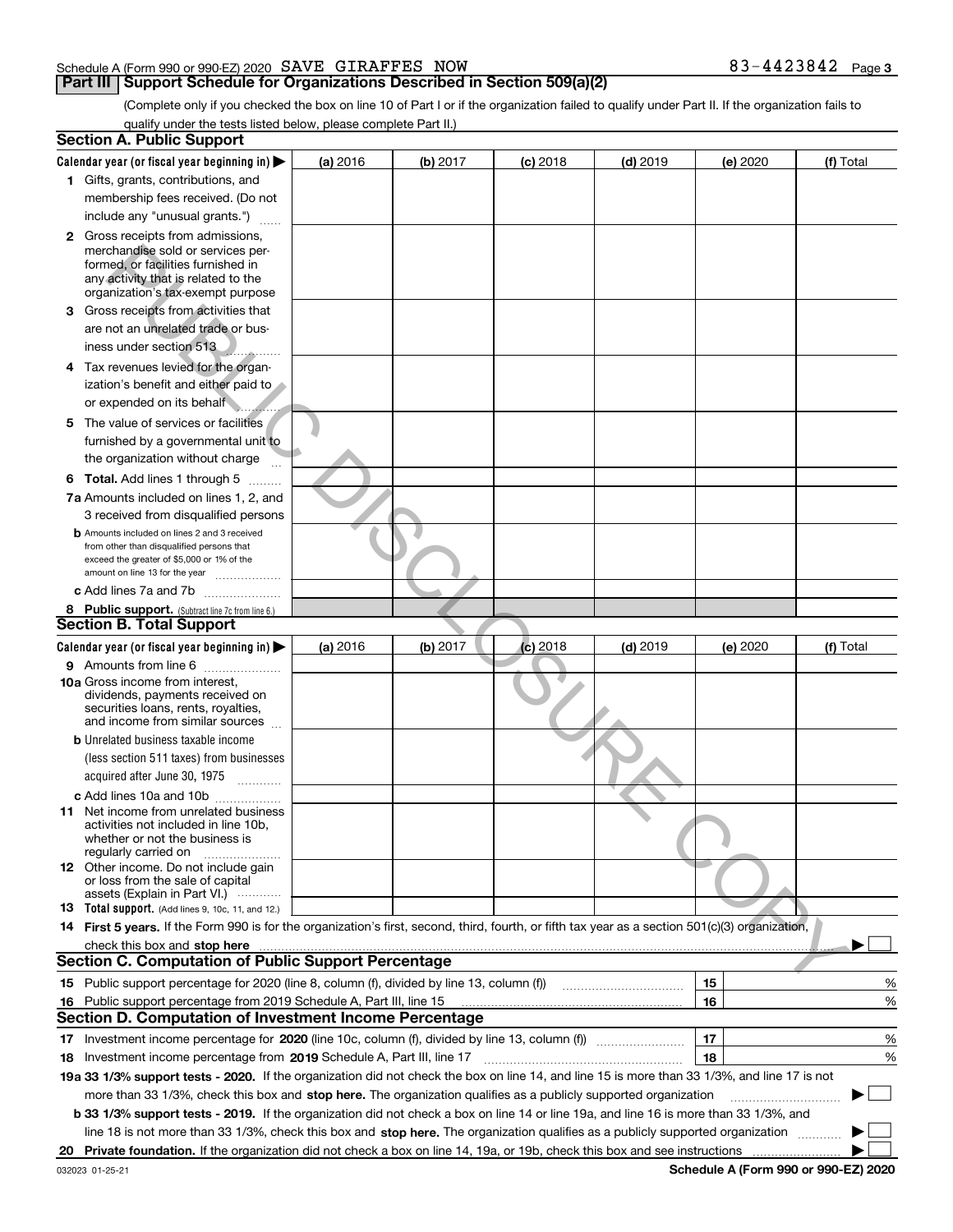**1**

**2**

**3a**

**3b**

**3c**

**4a**

**4b**

**4c**

**5a**

**5b5c**

**6**

**7**

**8**

**9a**

**9b**

**9c**

**10a**

**10b**

**Yes No**

# **Part IV Supporting Organizations**

(Complete only if you checked a box in line 12 on Part I. If you checked box 12a, Part I, complete Sections A and B. If you checked box 12b, Part I, complete Sections A and C. If you checked box 12c, Part I, complete Sections A, D, and E. If you checked box 12d, Part I, complete Sections A and D, and complete Part V.)

## **Section A. All Supporting Organizations**

- **1** Are all of the organization's supported organizations listed by name in the organization's governing documents? If "No," describe in **Part VI** how the supported organizations are designated. If designated by *class or purpose, describe the designation. If historic and continuing relationship, explain.*
- **2** Did the organization have any supported organization that does not have an IRS determination of status under section 509(a)(1) or (2)? If "Yes," explain in Part VI how the organization determined that the supported *organization was described in section 509(a)(1) or (2).*
- **3a** Did the organization have a supported organization described in section 501(c)(4), (5), or (6)? If "Yes," answer *lines 3b and 3c below.*
- **b** Did the organization confirm that each supported organization qualified under section 501(c)(4), (5), or (6) and satisfied the public support tests under section 509(a)(2)? If "Yes," describe in **Part VI** when and how the *organization made the determination.*
- **c**Did the organization ensure that all support to such organizations was used exclusively for section 170(c)(2)(B) purposes? If "Yes," explain in **Part VI** what controls the organization put in place to ensure such use.
- **4a***If* Was any supported organization not organized in the United States ("foreign supported organization")? *"Yes," and if you checked box 12a or 12b in Part I, answer lines 4b and 4c below.*
- **b** Did the organization have ultimate control and discretion in deciding whether to make grants to the foreign supported organization? If "Yes," describe in Part VI how the organization had such control and discretion *despite being controlled or supervised by or in connection with its supported organizations.*
- **c** Did the organization support any foreign supported organization that does not have an IRS determination under sections 501(c)(3) and 509(a)(1) or (2)? If "Yes," explain in **Part VI** what controls the organization used *to ensure that all support to the foreign supported organization was used exclusively for section 170(c)(2)(B) purposes.*
- **5a** Did the organization add, substitute, or remove any supported organizations during the tax year? If "Yes," answer lines 5b and 5c below (if applicable). Also, provide detail in **Part VI,** including (i) the names and EIN *numbers of the supported organizations added, substituted, or removed; (ii) the reasons for each such action; (iii) the authority under the organization's organizing document authorizing such action; and (iv) how the action was accomplished (such as by amendment to the organizing document).*
- **b** Type I or Type II only. Was any added or substituted supported organization part of a class already designated in the organization's organizing document?
- **cSubstitutions only.**  Was the substitution the result of an event beyond the organization's control?
- **6** Did the organization provide support (whether in the form of grants or the provision of services or facilities) to **Part VI.** *If "Yes," provide detail in* support or benefit one or more of the filing organization's supported organizations? anyone other than (i) its supported organizations, (ii) individuals that are part of the charitable class benefited by one or more of its supported organizations, or (iii) other supporting organizations that also Using procedures any supportioned operation that does not loss and its following that the state is a method of states.<br>
The discussion properties are control of spin in Part Where the dramation determination of sinkas.<br>
T
- **7**Did the organization provide a grant, loan, compensation, or other similar payment to a substantial contributor *If "Yes," complete Part I of Schedule L (Form 990 or 990-EZ).* regard to a substantial contributor? (as defined in section 4958(c)(3)(C)), a family member of a substantial contributor, or a 35% controlled entity with
- **8** Did the organization make a loan to a disqualified person (as defined in section 4958) not described in line 7? *If "Yes," complete Part I of Schedule L (Form 990 or 990-EZ).*
- **9a** Was the organization controlled directly or indirectly at any time during the tax year by one or more in section 509(a)(1) or (2))? If "Yes," *provide detail in* <code>Part VI.</code> disqualified persons, as defined in section 4946 (other than foundation managers and organizations described
- **b** Did one or more disqualified persons (as defined in line 9a) hold a controlling interest in any entity in which the supporting organization had an interest? If "Yes," provide detail in P**art VI**.
- **c**Did a disqualified person (as defined in line 9a) have an ownership interest in, or derive any personal benefit from, assets in which the supporting organization also had an interest? If "Yes," provide detail in P**art VI.**
- **10a** Was the organization subject to the excess business holdings rules of section 4943 because of section supporting organizations)? If "Yes," answer line 10b below. 4943(f) (regarding certain Type II supporting organizations, and all Type III non-functionally integrated
- **b** Did the organization have any excess business holdings in the tax year? (Use Schedule C, Form 4720, to *determine whether the organization had excess business holdings.)*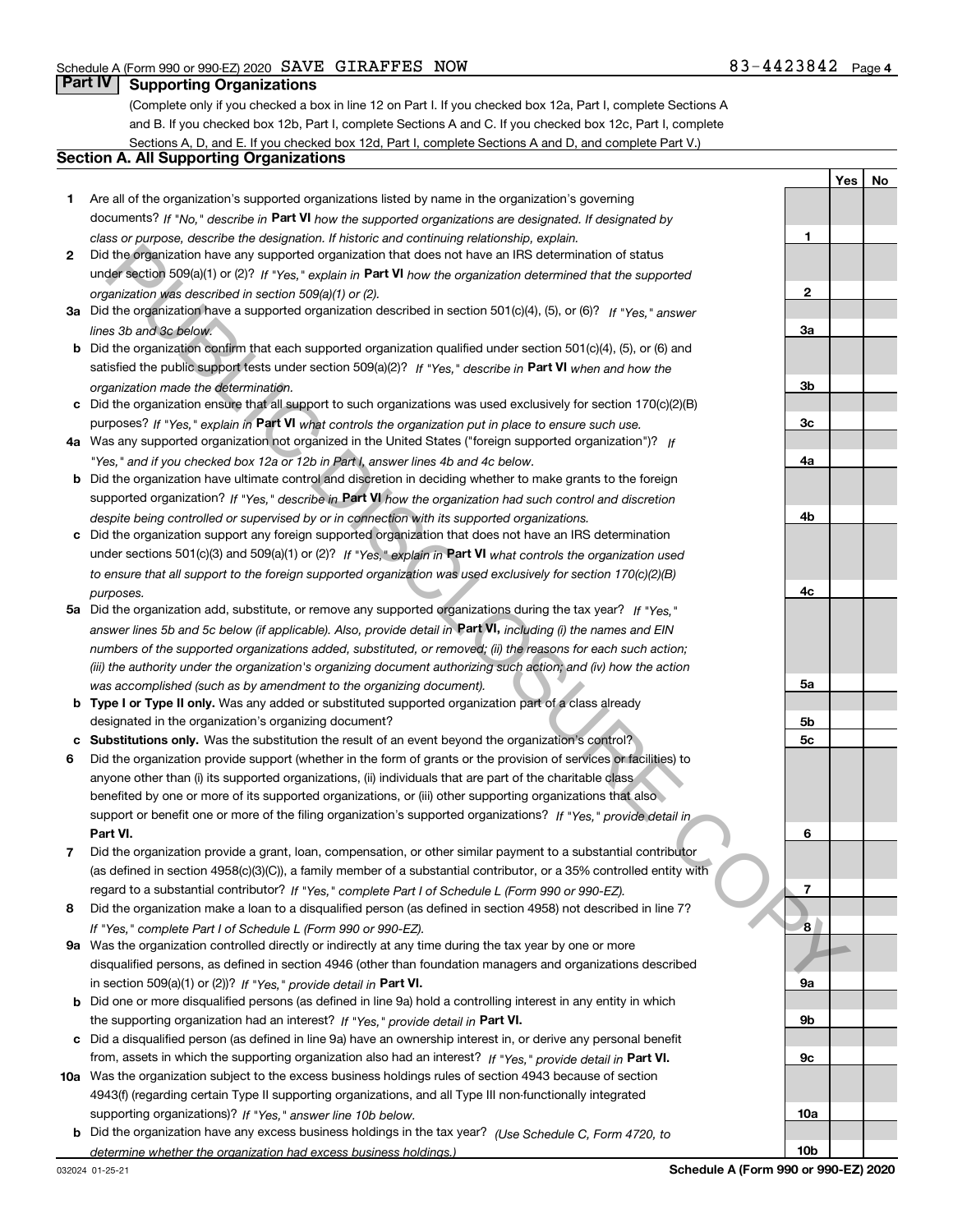|    |                                                                                                                                                                                                                                                            |                 | Yes | No |
|----|------------------------------------------------------------------------------------------------------------------------------------------------------------------------------------------------------------------------------------------------------------|-----------------|-----|----|
| 11 | Has the organization accepted a gift or contribution from any of the following persons?                                                                                                                                                                    |                 |     |    |
|    | a A person who directly or indirectly controls, either alone or together with persons described in lines 11b and                                                                                                                                           |                 |     |    |
|    | 11c below, the governing body of a supported organization?                                                                                                                                                                                                 | 11a             |     |    |
|    | <b>b</b> A family member of a person described in line 11a above?                                                                                                                                                                                          | 11 <sub>b</sub> |     |    |
|    | c A 35% controlled entity of a person described in line 11a or 11b above? If "Yes" to line 11a, 11b, or 11c, provide                                                                                                                                       |                 |     |    |
|    | detail in Part VI.                                                                                                                                                                                                                                         | 11c             |     |    |
|    | <b>Section B. Type I Supporting Organizations</b>                                                                                                                                                                                                          |                 |     |    |
|    |                                                                                                                                                                                                                                                            |                 | Yes | No |
| 1  | Did the governing body, members of the governing body, officers acting in their official capacity, or membership of one or                                                                                                                                 |                 |     |    |
|    | more supported organizations have the power to regularly appoint or elect at least a majority of the organization's officers,                                                                                                                              |                 |     |    |
|    | directors, or trustees at all times during the tax year? If "No," describe in Part VI how the supported organization(s)                                                                                                                                    |                 |     |    |
|    | effectively operated, supervised, or controlled the organization's activities. If the organization had more than one supported<br>organization, describe how the powers to appoint and/or remove officers, directors, or trustees were allocated among the |                 |     |    |
|    | supported organizations and what conditions or restrictions, if any, applied to such powers during the tax year.                                                                                                                                           | 1               |     |    |
| 2  | Did the organization operate for the benefit of any supported organization other than the supported                                                                                                                                                        |                 |     |    |
|    | organization(s) that operated, supervised, or controlled the supporting organization? If "Yes," explain in                                                                                                                                                 |                 |     |    |
|    | Part VI how providing such benefit carried out the purposes of the supported organization(s) that operated,                                                                                                                                                |                 |     |    |
|    | supervised, or controlled the supporting organization.                                                                                                                                                                                                     | $\mathbf{2}$    |     |    |
|    | <b>Section C. Type II Supporting Organizations</b>                                                                                                                                                                                                         |                 |     |    |
|    |                                                                                                                                                                                                                                                            |                 | Yes | No |
| 1. | Were a majority of the organization's directors or trustees during the tax year also a majority of the directors                                                                                                                                           |                 |     |    |
|    | or trustees of each of the organization's supported organization(s)? If "No," describe in Part VI how control                                                                                                                                              |                 |     |    |
|    | or management of the supporting organization was vested in the same persons that controlled or managed                                                                                                                                                     |                 |     |    |
|    | the supported organization(s).                                                                                                                                                                                                                             | 1               |     |    |
|    | <b>Section D. All Type III Supporting Organizations</b>                                                                                                                                                                                                    |                 |     |    |
|    |                                                                                                                                                                                                                                                            |                 | Yes | No |
| 1  | Did the organization provide to each of its supported organizations, by the last day of the fifth month of the                                                                                                                                             |                 |     |    |
|    | organization's tax year, (i) a written notice describing the type and amount of support provided during the prior tax                                                                                                                                      |                 |     |    |
|    | year, (ii) a copy of the Form 990 that was most recently filed as of the date of notification, and (iii) copies of the                                                                                                                                     |                 |     |    |
|    | organization's governing documents in effect on the date of notification, to the extent not previously provided?                                                                                                                                           | 1               |     |    |
| 2  | Were any of the organization's officers, directors, or trustees either (i) appointed or elected by the supported                                                                                                                                           |                 |     |    |
|    | organization(s) or (ii) serving on the governing body of a supported organization? If "No," explain in Part VI how                                                                                                                                         |                 |     |    |
|    | the organization maintained a close and continuous working relationship with the supported organization(s).                                                                                                                                                | $\mathbf{2}$    |     |    |
| 3  | By reason of the relationship described in line 2, above, did the organization's supported organizations have a                                                                                                                                            |                 |     |    |
|    | significant voice in the organization's investment policies and in directing the use of the organization's                                                                                                                                                 |                 |     |    |
|    | income or assets at all times during the tax year? If "Yes," describe in Part VI the role the organization's                                                                                                                                               |                 |     |    |
|    | supported organizations played in this regard.                                                                                                                                                                                                             | 3               |     |    |
|    | Section E. Type III Functionally Integrated Supporting Organizations                                                                                                                                                                                       |                 |     |    |
| 1  | Check the box next to the method that the organization used to satisfy the Integral Part Test during the year (see instructions).                                                                                                                          |                 |     |    |
| а  | The organization satisfied the Activities Test. Complete line 2 below.                                                                                                                                                                                     |                 |     |    |
| b  | The organization is the parent of each of its supported organizations. Complete line 3 below.                                                                                                                                                              |                 |     |    |
| c  | The organization supported a governmental entity. Describe in Part VI how you supported a governmental entity (see instructions).                                                                                                                          |                 |     |    |
| 2  | Activities Test. Answer lines 2a and 2b below.                                                                                                                                                                                                             |                 | Yes | No |
| а  | Did substantially all of the organization's activities during the tax year directly further the exempt purposes of                                                                                                                                         |                 |     |    |
|    | the supported organization(s) to which the organization was responsive? If "Yes," then in Part VI identify                                                                                                                                                 |                 |     |    |
|    | those supported organizations and explain how these activities directly furthered their exempt purposes,                                                                                                                                                   |                 |     |    |
|    | how the organization was responsive to those supported organizations, and how the organization determined                                                                                                                                                  |                 |     |    |
|    | that these activities constituted substantially all of its activities.                                                                                                                                                                                     | 2a              |     |    |
| b  | Did the activities described in line 2a, above, constitute activities that, but for the organization's involvement,                                                                                                                                        |                 |     |    |
|    | one or more of the organization's supported organization(s) would have been engaged in? If "Yes," explain in                                                                                                                                               |                 |     |    |
|    | <b>Part VI</b> the reasons for the organization's position that its supported organization(s) would have engaged in                                                                                                                                        |                 |     |    |
|    | these activities but for the organization's involvement.                                                                                                                                                                                                   | 2b              |     |    |
| З  | Parent of Supported Organizations. Answer lines 3a and 3b below.                                                                                                                                                                                           |                 |     |    |
| а  | Did the organization have the power to regularly appoint or elect a majority of the officers, directors, or                                                                                                                                                |                 |     |    |
|    | trustees of each of the supported organizations? If "Yes" or "No" provide details in Part VI.                                                                                                                                                              | За              |     |    |
| b  | Did the organization exercise a substantial degree of direction over the policies, programs, and activities of each                                                                                                                                        |                 |     |    |
|    | of its supported organizations? If "Yes." describe in Part VI the role played by the organization in this regard.                                                                                                                                          | 3b              |     |    |

**Schedule A (Form 990 or 990-EZ) 2020**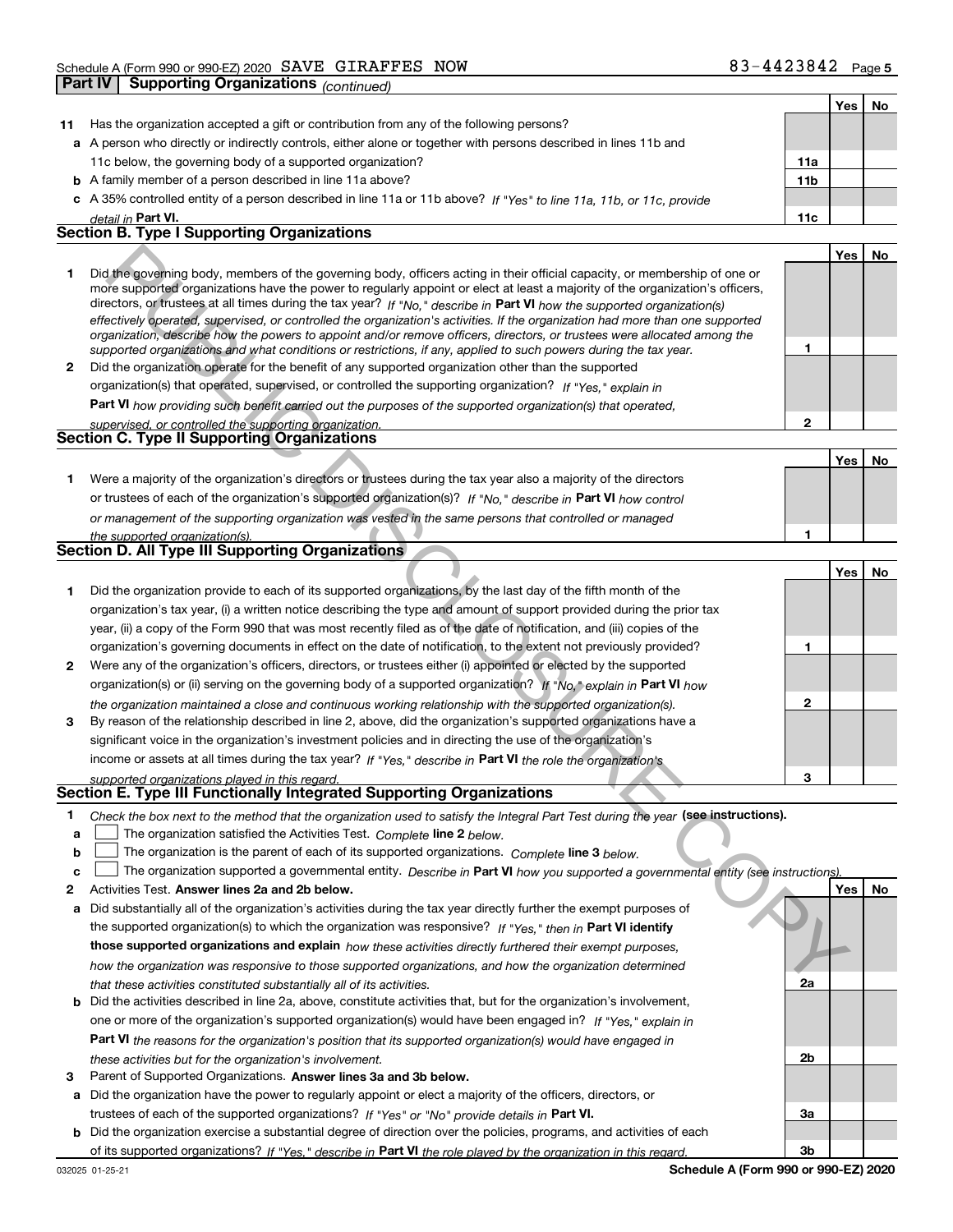|                                                        |  | <b>Part V</b> Type III Non-Functionally Integrated 509(a)(3) Supporting Organizations |                       |  |
|--------------------------------------------------------|--|---------------------------------------------------------------------------------------|-----------------------|--|
| Schedule A (Form 990 or 990-EZ) 2020 SAVE GIRAFFES NOW |  |                                                                                       | $83 - 4423842$ Page 6 |  |

**1**

The Check here if the organization satisfied the Integral Part Test as a qualifying trust on Nov. 20, 1970 (explain in **Part VI). See instructions.**<br>All other Type III pen functionally integrated supporting examizations mu All other Type III non-functionally integrated supporting organizations must complete Sections A through E.

|    | Section A - Adjusted Net Income                                                                                                   |                | (A) Prior Year | (B) Current Year<br>(optional)       |
|----|-----------------------------------------------------------------------------------------------------------------------------------|----------------|----------------|--------------------------------------|
| 1  | Net short-term capital gain                                                                                                       | 1              |                |                                      |
| 2  | Recoveries of prior-year distributions                                                                                            | $\mathbf{2}$   |                |                                      |
| 3  | Other gross income (see instructions)                                                                                             | 3              |                |                                      |
| 4  | Add lines 1 through 3.                                                                                                            | 4              |                |                                      |
| 5  | Depreciation and depletion                                                                                                        | 5              |                |                                      |
| 6  | Portion of operating expenses paid or incurred for production or                                                                  |                |                |                                      |
|    | collection of gross income or for management, conservation, or                                                                    |                |                |                                      |
|    | maintenance of property held for production of income (see instructions)                                                          | 6              |                |                                      |
| 7  | Other expenses (see instructions)                                                                                                 | $\overline{7}$ |                |                                      |
| 8  | Adjusted Net Income (subtract lines 5, 6, and 7 from line 4)                                                                      | 8              |                |                                      |
|    | <b>Section B - Minimum Asset Amount</b>                                                                                           |                | (A) Prior Year | (B) Current Year<br>(optional)       |
| 1. | Aggregate fair market value of all non-exempt-use assets (see                                                                     |                |                |                                      |
|    | instructions for short tax year or assets held for part of year):                                                                 |                |                |                                      |
|    | a Average monthly value of securities                                                                                             | 1a             |                |                                      |
|    | <b>b</b> Average monthly cash balances                                                                                            | 1b             |                |                                      |
|    | c Fair market value of other non-exempt-use assets                                                                                | 1c             |                |                                      |
|    | d Total (add lines 1a, 1b, and 1c)                                                                                                | 1d             |                |                                      |
|    | e Discount claimed for blockage or other factors                                                                                  |                |                |                                      |
|    | (explain in detail in Part VI):                                                                                                   |                |                |                                      |
| 2  | Acquisition indebtedness applicable to non-exempt-use assets                                                                      | $\mathbf{2}$   |                |                                      |
| 3  | Subtract line 2 from line 1d.                                                                                                     | 3              |                |                                      |
| 4  | Cash deemed held for exempt use. Enter 0.015 of line 3 (for greater amount,                                                       |                |                |                                      |
|    | see instructions).                                                                                                                | 4              |                |                                      |
| 5  | Net value of non-exempt-use assets (subtract line 4 from line 3)                                                                  | 5              |                |                                      |
| 6  | Multiply line 5 by 0.035.                                                                                                         | 6              |                |                                      |
| 7  | Recoveries of prior-year distributions                                                                                            | $\overline{7}$ |                |                                      |
| 8  | Minimum Asset Amount (add line 7 to line 6)                                                                                       | 8              |                |                                      |
|    | <b>Section C - Distributable Amount</b>                                                                                           |                |                | <b>Current Year</b>                  |
| 1  | Adjusted net income for prior year (from Section A, line 8, column A)                                                             | 4              |                |                                      |
| 2  | Enter 0.85 of line 1.                                                                                                             | $\mathbf{2}$   |                |                                      |
| 3  | Minimum asset amount for prior year (from Section B, line 8, column A)                                                            | 3              |                |                                      |
| 4  | Enter greater of line 2 or line 3.                                                                                                | 4              |                |                                      |
| 5  | Income tax imposed in prior year                                                                                                  | 5              |                |                                      |
| 6  | Distributable Amount. Subtract line 5 from line 4, unless subject to                                                              |                |                |                                      |
|    | emergency temporary reduction (see instructions).                                                                                 | 6              |                |                                      |
| 7  | Check here if the current year is the organization's first as a non-functionally integrated Type III supporting organization (see |                |                |                                      |
|    | instructions).                                                                                                                    |                |                |                                      |
|    |                                                                                                                                   |                |                | Schedule A (Form 990 or 990-EZ) 2020 |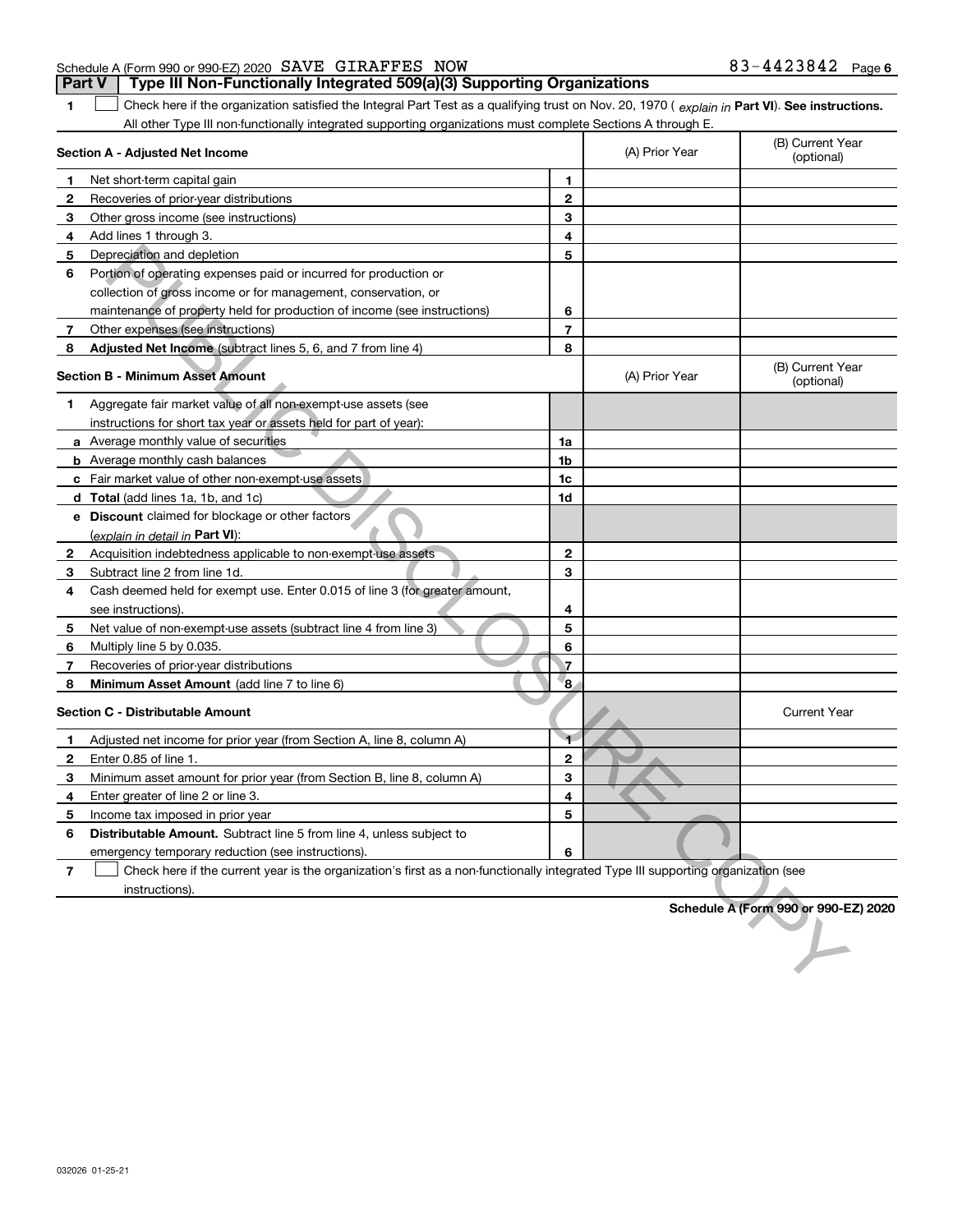| Schedule A (Form 990 or 990-EZ) 2020 $\,$ SAVE $\,$ GIRAFFES $\,$ NOW |  |  | 83-4423842 | Page |
|-----------------------------------------------------------------------|--|--|------------|------|
|                                                                       |  |  |            |      |

| Part V | Type III Non-Functionally Integrated 509(a)(3) Supporting Organizations                    |                             | (continued)                           |                      |
|--------|--------------------------------------------------------------------------------------------|-----------------------------|---------------------------------------|----------------------|
|        | <b>Section D - Distributions</b>                                                           |                             |                                       | <b>Current Year</b>  |
| 1.     | Amounts paid to supported organizations to accomplish exempt purposes                      |                             | 1                                     |                      |
| 2      | Amounts paid to perform activity that directly furthers exempt purposes of supported       |                             |                                       |                      |
|        | organizations, in excess of income from activity                                           |                             | 2                                     |                      |
| 3      | Administrative expenses paid to accomplish exempt purposes of supported organizations      |                             | 3                                     |                      |
| 4      | Amounts paid to acquire exempt-use assets                                                  |                             | 4                                     |                      |
| 5      | Qualified set-aside amounts (prior IRS approval required - provide details in Part VI)     |                             | 5                                     |                      |
| 6      | Other distributions (describe in Part VI). See instructions.                               |                             | 6                                     |                      |
| 7      | Total annual distributions. Add lines 1 through 6.                                         |                             | $\overline{7}$                        |                      |
| 8      | Distributions to attentive supported organizations to which the organization is responsive |                             |                                       |                      |
|        | (provide details in Part VI). See instructions.                                            |                             | 8                                     |                      |
| 9      | Distributable amount for 2020 from Section C, line 6                                       |                             | 9                                     |                      |
| 10     | Line 8 amount divided by line 9 amount                                                     |                             | 10                                    |                      |
|        |                                                                                            | (i)                         | (ii)                                  | (iii)                |
|        | Section E - Distribution Allocations (see instructions)                                    | <b>Excess Distributions</b> | <b>Underdistributions</b><br>Pre-2020 | <b>Distributable</b> |
|        |                                                                                            |                             |                                       | Amount for 2020      |
| 1.     | Distributable amount for 2020 from Section C, line 6                                       |                             |                                       |                      |
| 2      | Underdistributions, if any, for years prior to 2020 (reason-                               |                             |                                       |                      |
|        | able cause required - explain in Part VI). See instructions.                               |                             |                                       |                      |
| 3      | Excess distributions carryover, if any, to 2020                                            |                             |                                       |                      |
|        | <b>a</b> From 2015                                                                         |                             |                                       |                      |
|        | <b>b</b> From 2016                                                                         |                             |                                       |                      |
|        | $c$ From 2017                                                                              |                             |                                       |                      |
|        | d From 2018                                                                                |                             |                                       |                      |
|        | e From 2019                                                                                |                             |                                       |                      |
|        | f Total of lines 3a through 3e                                                             |                             |                                       |                      |
|        | g Applied to underdistributions of prior years                                             |                             |                                       |                      |
|        | <b>h</b> Applied to 2020 distributable amount                                              |                             |                                       |                      |
| j.     | Carryover from 2015 not applied (see instructions)                                         |                             |                                       |                      |
|        | Remainder. Subtract lines 3g, 3h, and 3i from line 3f.                                     |                             |                                       |                      |
| 4      | Distributions for 2020 from Section D,                                                     |                             |                                       |                      |
|        | line $7:$<br>\$                                                                            |                             |                                       |                      |
|        | a Applied to underdistributions of prior years                                             |                             |                                       |                      |
|        | <b>b</b> Applied to 2020 distributable amount                                              |                             |                                       |                      |
|        | <b>c</b> Remainder. Subtract lines 4a and 4b from line 4.                                  |                             |                                       |                      |
| 5      | Remaining underdistributions for years prior to 2020, if                                   |                             |                                       |                      |
|        | any. Subtract lines 3g and 4a from line 2. For result greater                              |                             |                                       |                      |
|        | than zero, explain in Part VI. See instructions.                                           |                             |                                       |                      |
| 6      | Remaining underdistributions for 2020. Subtract lines 3h                                   |                             |                                       |                      |
|        | and 4b from line 1. For result greater than zero, explain in                               |                             |                                       |                      |
|        | Part VI. See instructions.                                                                 |                             |                                       |                      |
| 7      | Excess distributions carryover to 2021. Add lines 3j                                       |                             |                                       |                      |
|        | and 4c.                                                                                    |                             |                                       |                      |
| 8      | Breakdown of line 7:                                                                       |                             |                                       |                      |
|        | a Excess from 2016                                                                         |                             |                                       |                      |
|        | <b>b</b> Excess from 2017                                                                  |                             |                                       |                      |
|        | c Excess from 2018                                                                         |                             |                                       |                      |
|        | d Excess from 2019                                                                         |                             |                                       |                      |
|        | e Excess from 2020                                                                         |                             |                                       |                      |

**Schedule A (Form 990 or 990-EZ) 2020**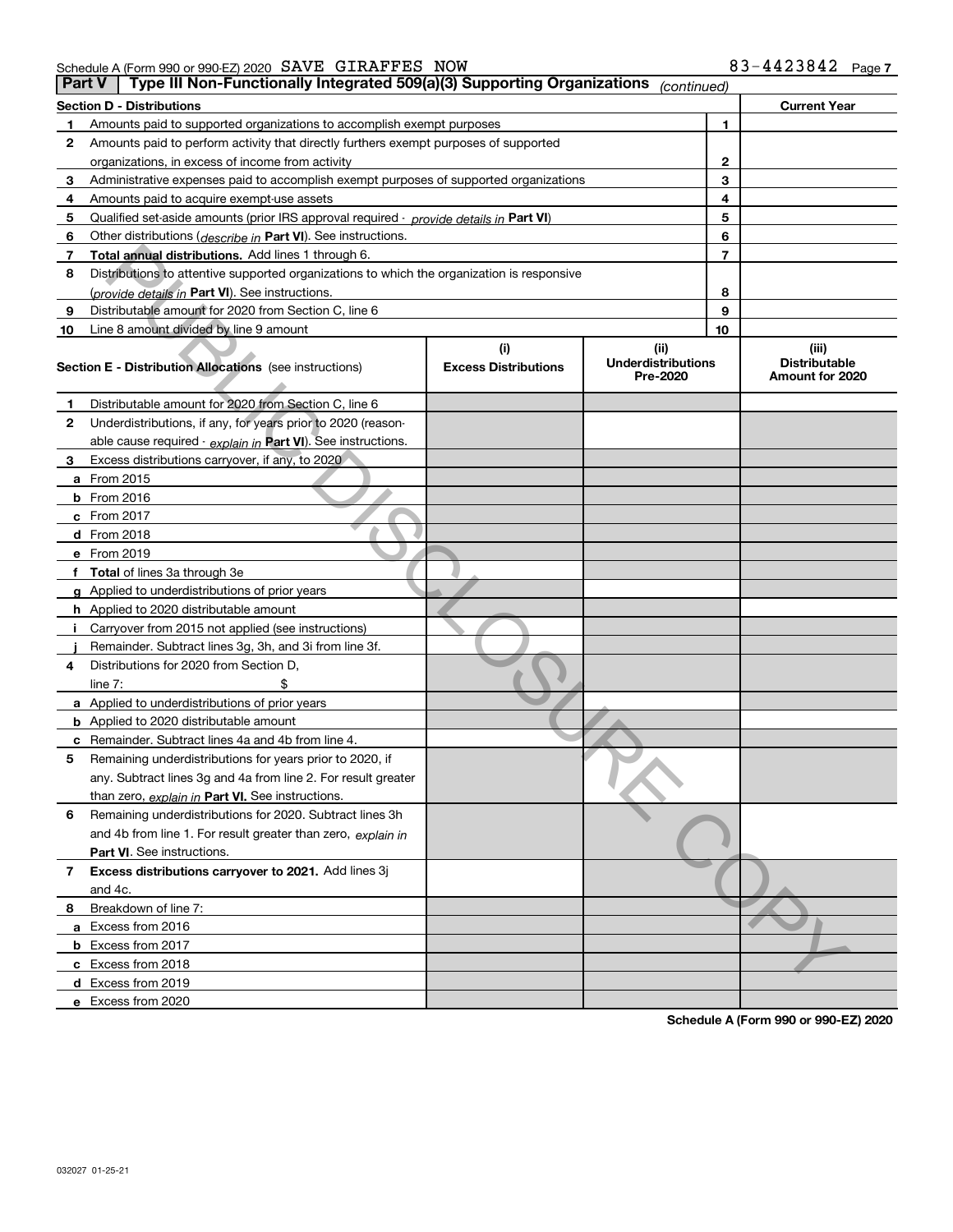### Schedule A (Form 990 or 990-EZ) 2020 Page SAVE GIRAFFES NOW 83-4423842

| <b>Part VI</b> | Supplemental Information. Provide the explanations required by Part II, line 10; Part II, line 17a or 17b; Part III, line 12;                                                                                                                                                                    |
|----------------|--------------------------------------------------------------------------------------------------------------------------------------------------------------------------------------------------------------------------------------------------------------------------------------------------|
|                | Part IV, Section A, lines 1, 2, 3b, 3c, 4b, 4c, 5a, 6, 9a, 9b, 9c, 11a, 11b, and 11c; Part IV, Section B, lines 1 and 2; Part IV, Section C,<br>line 1; Part IV, Section D, lines 2 and 3; Part IV, Section E, lines 1c, 2a, 2b, 3a, and 3b; Part V, line 1; Part V, Section B, line 1e; Part V, |
|                | Section D, lines 5, 6, and 8; and Part V, Section E, lines 2, 5, and 6. Also complete this part for any additional information.<br>(See instructions.)                                                                                                                                           |
|                |                                                                                                                                                                                                                                                                                                  |
|                |                                                                                                                                                                                                                                                                                                  |
|                |                                                                                                                                                                                                                                                                                                  |
|                |                                                                                                                                                                                                                                                                                                  |
|                |                                                                                                                                                                                                                                                                                                  |
|                |                                                                                                                                                                                                                                                                                                  |
|                |                                                                                                                                                                                                                                                                                                  |
|                |                                                                                                                                                                                                                                                                                                  |
|                |                                                                                                                                                                                                                                                                                                  |
|                |                                                                                                                                                                                                                                                                                                  |
|                |                                                                                                                                                                                                                                                                                                  |
|                |                                                                                                                                                                                                                                                                                                  |
|                |                                                                                                                                                                                                                                                                                                  |
|                |                                                                                                                                                                                                                                                                                                  |
|                |                                                                                                                                                                                                                                                                                                  |
|                |                                                                                                                                                                                                                                                                                                  |
|                |                                                                                                                                                                                                                                                                                                  |
|                |                                                                                                                                                                                                                                                                                                  |
|                |                                                                                                                                                                                                                                                                                                  |
|                |                                                                                                                                                                                                                                                                                                  |
|                |                                                                                                                                                                                                                                                                                                  |
|                |                                                                                                                                                                                                                                                                                                  |
|                |                                                                                                                                                                                                                                                                                                  |
|                |                                                                                                                                                                                                                                                                                                  |
|                |                                                                                                                                                                                                                                                                                                  |
|                |                                                                                                                                                                                                                                                                                                  |
|                |                                                                                                                                                                                                                                                                                                  |
|                |                                                                                                                                                                                                                                                                                                  |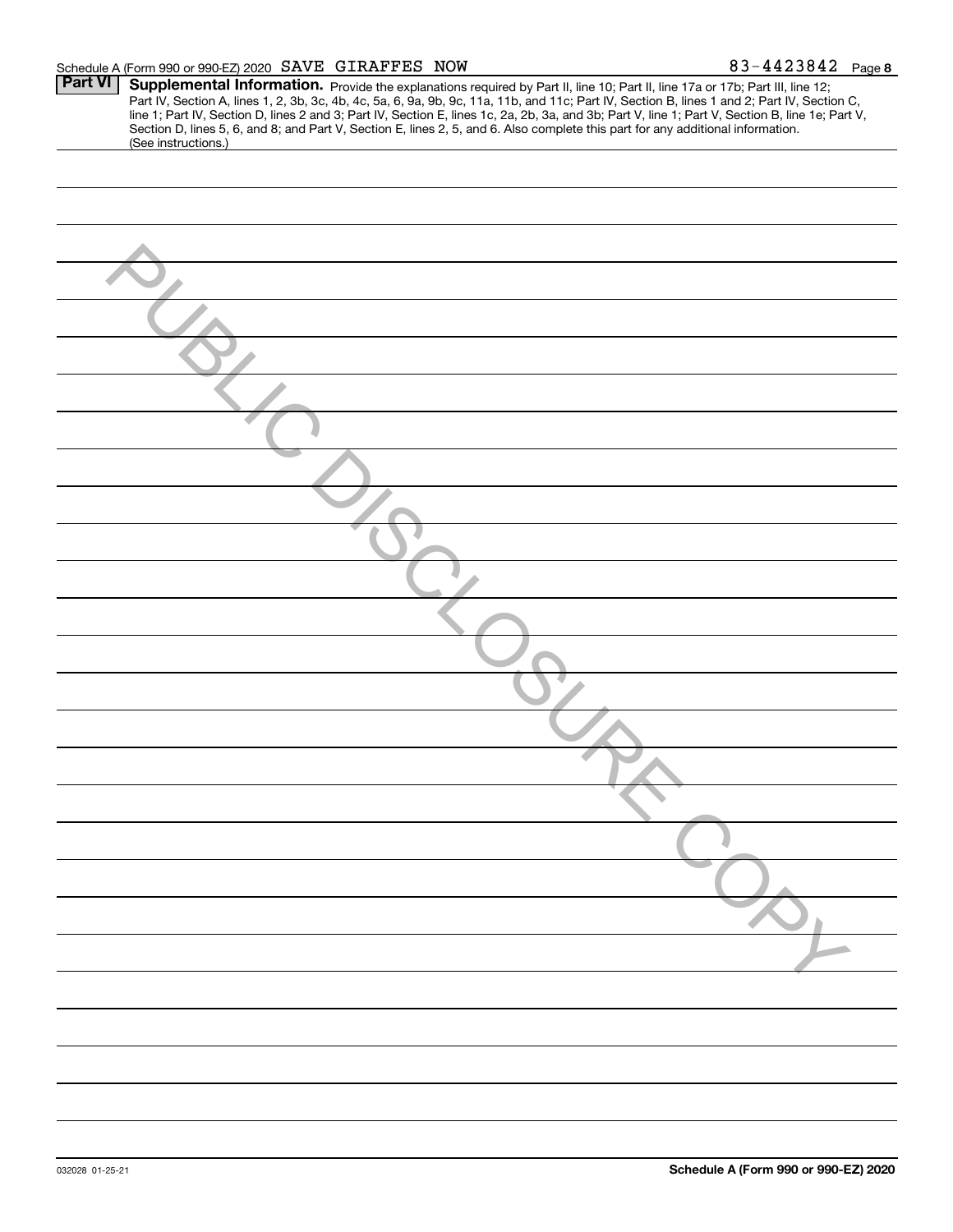Depa Inter **(Form 990, 990-EZ, or 990-PF)**

\*\* PUBLIC DISCLOSURE COPY \*\*

# **Schedule B Schedule of Contributors**

**| Attach to Form 990, Form 990-EZ, or Form 990-PF. | Go to www.irs.gov/Form990 for the latest information.** OMB No. 1545-0047

**2020**

**Employer identification number**

| Department of the Treasury |  |
|----------------------------|--|
| Internal Revenue Service   |  |
| Name of the organization   |  |

**Organization type** (check one):

## SAVE GIRAFFES NOW 83-4423842

| Filers of:           | Section:                                                                                                                                                                                                                                                                                           |
|----------------------|----------------------------------------------------------------------------------------------------------------------------------------------------------------------------------------------------------------------------------------------------------------------------------------------------|
| Form 990 or 990-EZ   | $\vert X \vert$<br>3) (enter number) organization<br>501(c)(                                                                                                                                                                                                                                       |
|                      | $4947(a)(1)$ nonexempt charitable trust not treated as a private foundation                                                                                                                                                                                                                        |
|                      | 527 political organization                                                                                                                                                                                                                                                                         |
| Form 990-PF          | 501(c)(3) exempt private foundation                                                                                                                                                                                                                                                                |
|                      | 4947(a)(1) nonexempt charitable trust treated as a private foundation                                                                                                                                                                                                                              |
|                      | 501(c)(3) taxable private foundation                                                                                                                                                                                                                                                               |
|                      |                                                                                                                                                                                                                                                                                                    |
|                      | Check if your organization is covered by the General Rule or a Special Rule.                                                                                                                                                                                                                       |
|                      | Note: Only a section 501(c)(7), (8), or (10) organization can check boxes for both the General Rule and a Special Rule. See instructions.                                                                                                                                                          |
| <b>General Rule</b>  |                                                                                                                                                                                                                                                                                                    |
|                      | $\boxed{\text{X}}$ For an organization filing Form 990, 990-EZ, or 990-PF that received, during the year, contributions totaling \$5,000 or more (in money o<br>property) from any one contributor. Complete Parts I and II. See instructions for determining a contributor's total contributions. |
| <b>Special Rules</b> |                                                                                                                                                                                                                                                                                                    |
|                      |                                                                                                                                                                                                                                                                                                    |
|                      | For an organization described in section 501(c)(3) filing Form 990 or 990-EZ that met the 33 1/3% support test of the regulations under<br>sections 509(a)(1) and 170(b)(1)(A)(vi), that checked Schedule A (Form 990 or 990-EZ), Part II, line 13, 16a, or 16b, and that received froi            |
|                      | any one contributor, during the year, total contributions of the greater of (1) \$5,000; or (2) 2% of the amount on (i) Form 990, Part VIII, I<br>or (ii) Form 990-EZ, line 1. Complete Parts I and II.                                                                                            |
|                      | For an organization described in section 501(c)(7), (8), or (10) filing Form 990 or 990-EZ that received from any one                                                                                                                                                                              |
|                      | contributor, during the year, total contributions of more than \$1,000 exclusively for religious, charitable, scientific,                                                                                                                                                                          |
|                      | literary, or educational purposes, or for the prevention of cruelty to children or animals. Complete Parts I (entering                                                                                                                                                                             |
|                      | "N/A" in column (b) instead of the contributor name and address), II, and III.                                                                                                                                                                                                                     |
|                      | For an organization described in section 501(c)(7), (8), or (10) filing Form 990 or 990-EZ that received from any one contributor, during tl                                                                                                                                                       |
|                      | year, contributions exclusively for religious, charitable, etc., purposes, but no such contributions totaled more than \$1,000. If this box                                                                                                                                                        |
|                      | is checked, enter here the total contributions that were received during the year for an exclusively religious, charitable, etc.,                                                                                                                                                                  |
|                      | purpose. Don't complete any of the parts unless the General Rule applies to this organization because it received nonexclusively<br>\$                                                                                                                                                             |
|                      |                                                                                                                                                                                                                                                                                                    |

### **General Rule**

### **Special Rules**

| For an organization described in section 501(c)(3) filing Form 990 or 990-EZ that met the 33 1/3% support test of the regulations under               |
|-------------------------------------------------------------------------------------------------------------------------------------------------------|
| sections 509(a)(1) and 170(b)(1)(A)(vi), that checked Schedule A (Form 990 or 990-EZ), Part II, line 13, 16a, or 16b, and that received from          |
| any one contributor, during the year, total contributions of the greater of (1) \$5,000; or (2) 2% of the amount on (i) Form 990, Part VIII, line 1h; |
| or (ii) Form 990-EZ, line 1. Complete Parts I and II.                                                                                                 |

**Caution:**  An organization that isn't covered by the General Rule and/or the Special Rules doesn't file Schedule B (Form 990, 990-EZ, or 990-PF), but it **must** answer "No" on Part IV, line 2, of its Form 990; or check the box on line H of its Form 990-EZ or on its Form 990-PF, Part I, line 2, to<br>cortify that it doesn't meet the filipe requirements of Schodule B (Fer certify that it doesn't meet the filing requirements of Schedule B (Form 990, 990-EZ, or 990-PF).

**For Paperwork Reduction Act Notice, see the instructions for Form 990, 990-EZ, or 990-PF. Schedule B (Form 990, 990-EZ, or 990-PF) (2020)** LHA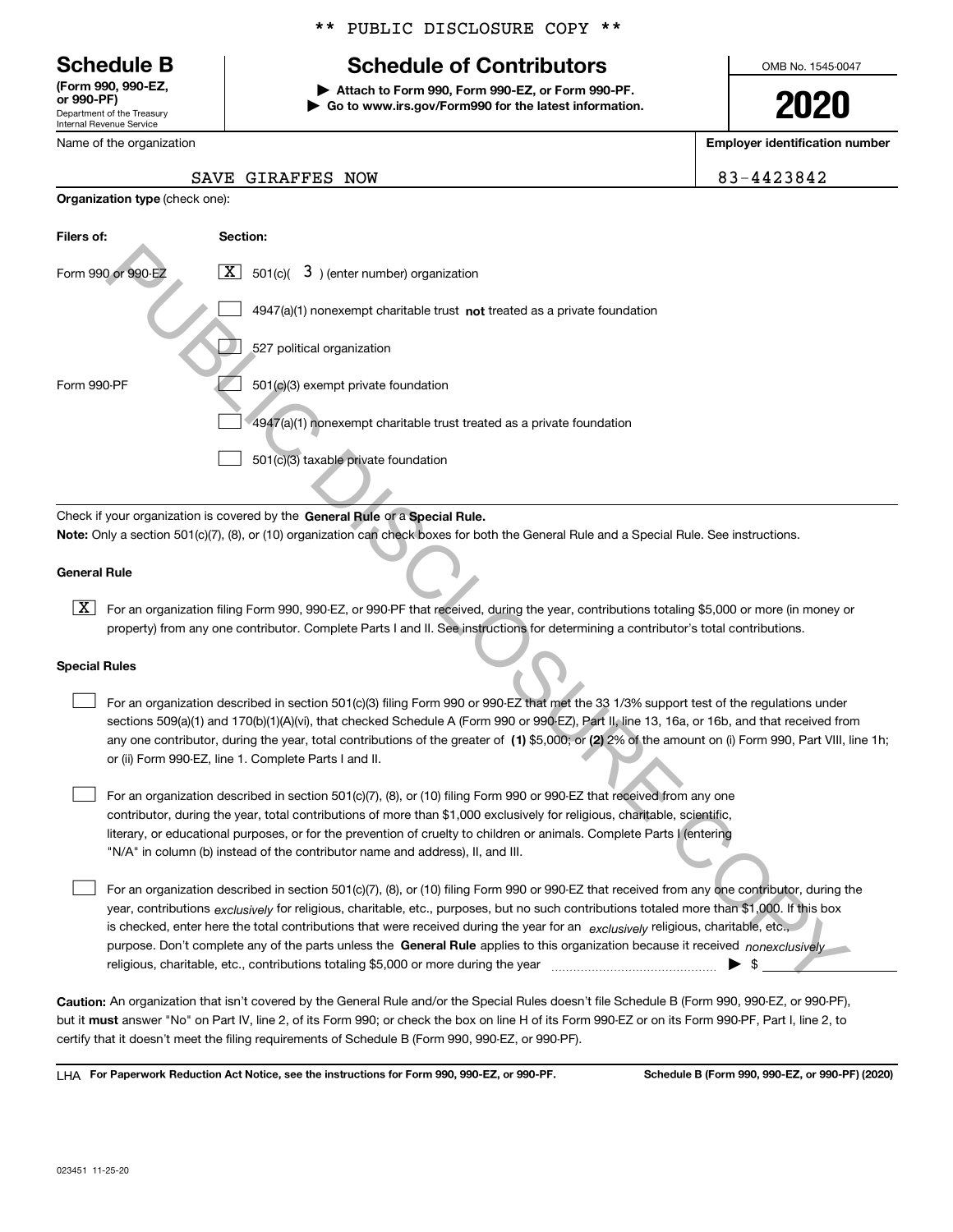# SAVE GIRAFFES NOW 83-4423842

|             | Schedule B (Form 990, 990-EZ, or 990-PF) (2020)                                                |                                   | Page 2                                                                                                      |
|-------------|------------------------------------------------------------------------------------------------|-----------------------------------|-------------------------------------------------------------------------------------------------------------|
|             | Name of organization                                                                           |                                   | <b>Employer identification number</b>                                                                       |
|             | SAVE GIRAFFES NOW                                                                              |                                   | 83-4423842                                                                                                  |
| Part I      | Contributors (see instructions). Use duplicate copies of Part I if additional space is needed. |                                   |                                                                                                             |
| (a)<br>No.  | (b)<br>Name, address, and ZIP + 4                                                              | (c)<br><b>Total contributions</b> | (d)<br>Type of contribution                                                                                 |
| $\mathbf 1$ |                                                                                                | 5,000.<br>\$                      | $\overline{\text{X}}$<br>Person<br>Payroll<br>Noncash<br>(Complete Part II for<br>noncash contributions.)   |
| (a)<br>No.  | (b)<br>Name, address, and ZIP + 4                                                              | (c)<br><b>Total contributions</b> | (d)<br>Type of contribution                                                                                 |
| 2           |                                                                                                | 5,000.<br>\$                      | $\overline{\text{X}}$<br>Person<br>Payroll<br>Noncash<br>(Complete Part II for<br>noncash contributions.)   |
| (a)<br>No.  | (b)<br>Name, address, and ZIP + 4                                                              | (c)<br><b>Total contributions</b> | (d)<br>Type of contribution                                                                                 |
| 3           |                                                                                                | 5,000.<br>\$                      | $\overline{\text{X}}$<br>Person<br>Payroll<br>Noncash<br>(Complete Part II for<br>noncash contributions.)   |
| (a)<br>No.  | (b)<br>Name, address, and ZIP + 4                                                              | (c)<br><b>Total contributions</b> | (d)<br>Type of contribution                                                                                 |
| 4           |                                                                                                | 10,845.<br>\$                     | $\overline{\text{X}}$<br>Person<br>Payroll<br>Noncash<br>(Complete Part II for<br>noncash contributions.)   |
| (a)<br>No.  | (b)<br>Name, address, and ZIP + 4                                                              | (c)<br><b>Total contributions</b> | (d)<br>Type of contribution                                                                                 |
| 5           |                                                                                                | 15,000.<br>\$                     | $\overline{\mathbf{X}}$<br>Person<br>Payroll<br>Noncash<br>(Complete Part II for<br>noncash contributions.) |
| (a)<br>No.  | (b)<br>Name, address, and ZIP + 4                                                              | (c)<br><b>Total contributions</b> | (d)<br>Type of contribution                                                                                 |
| 6           |                                                                                                | 175,000.<br>\$                    | $\overline{\mathbf{X}}$<br>Person<br>Payroll<br>Noncash<br>(Complete Part II for<br>noncash contributions.) |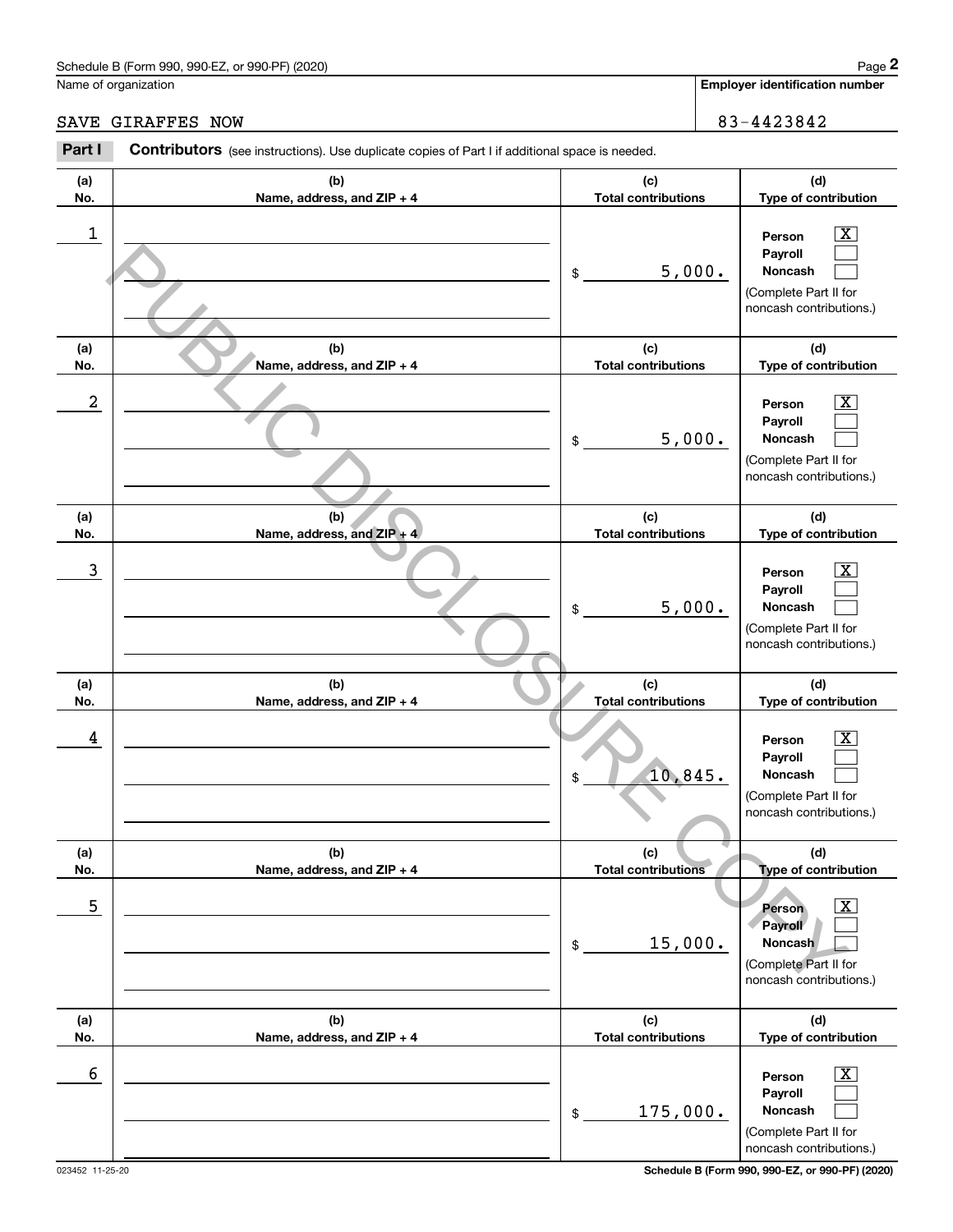# SAVE GIRAFFES NOW 83-4423842

|                              | Schedule B (Form 990, 990-EZ, or 990-PF) (2020)                                                     |                                                 |            | Page 3                                |  |
|------------------------------|-----------------------------------------------------------------------------------------------------|-------------------------------------------------|------------|---------------------------------------|--|
|                              | Name of organization                                                                                |                                                 |            | <b>Employer identification number</b> |  |
|                              | SAVE GIRAFFES NOW                                                                                   |                                                 | 83-4423842 |                                       |  |
| Part II                      | Noncash Property (see instructions). Use duplicate copies of Part II if additional space is needed. |                                                 |            |                                       |  |
| (a)<br>No.<br>from<br>Part I | (b)<br>Description of noncash property given                                                        | (c)<br>FMV (or estimate)<br>(See instructions.) |            | (d)<br>Date received                  |  |
|                              |                                                                                                     | \$                                              |            |                                       |  |
| (a)<br>No.<br>from<br>Part I | (b)<br>Description of noncash property given                                                        | (c)<br>FMV (or estimate)<br>(See instructions.) |            | (d)<br>Date received                  |  |
|                              |                                                                                                     | \$                                              |            |                                       |  |
| (a)<br>No.<br>from<br>Part I | (b)<br>Description of noncash property given                                                        | (c)<br>FMV (or estimate)<br>(See instructions.) |            | (d)<br>Date received                  |  |
| (a)                          |                                                                                                     | \$                                              |            |                                       |  |
| No.<br>from<br>Part I        | (b)<br>Description of noncash property given                                                        | (c)<br>FMV (or estimate)<br>(See instructions.) |            | (d)<br>Date received                  |  |
|                              |                                                                                                     | \$                                              |            |                                       |  |
| (a)<br>No.<br>from<br>Part I | (b)<br>Description of noncash property given                                                        | (c)<br>FMV (or estimate)<br>(See instructions.) |            | (d)<br>Date received                  |  |
|                              |                                                                                                     | \$                                              |            |                                       |  |
| (a)<br>No.<br>from<br>Part I | (b)<br>Description of noncash property given                                                        | (c)<br>FMV (or estimate)<br>(See instructions.) |            | (d)<br>Date received                  |  |
|                              |                                                                                                     |                                                 |            |                                       |  |
|                              |                                                                                                     | \$                                              |            |                                       |  |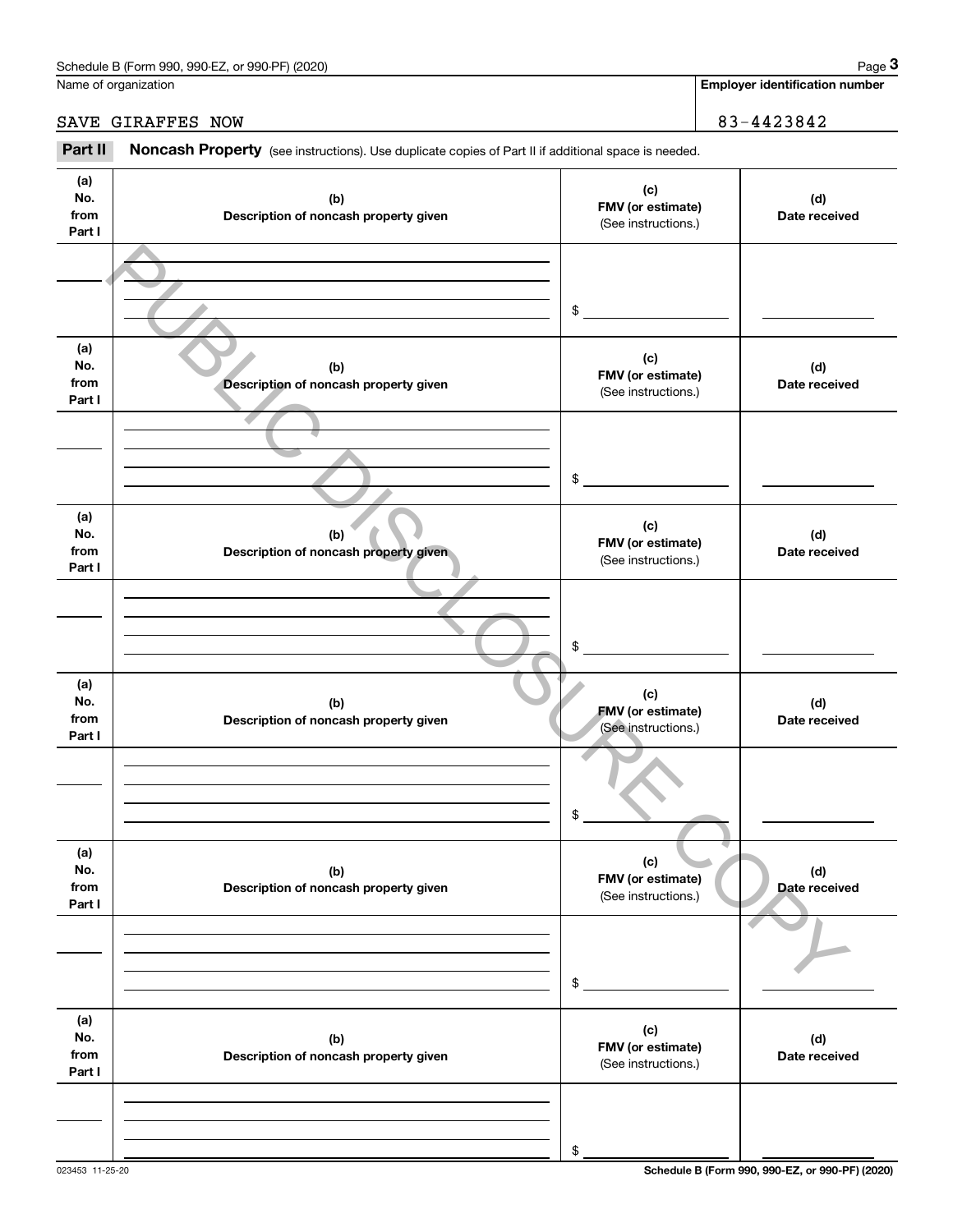|                           | Schedule B (Form 990, 990-EZ, or 990-PF) (2020)                                                                                                                                                                                                                            |                      | Page 4                                                                                                                                                         |  |  |  |  |  |  |
|---------------------------|----------------------------------------------------------------------------------------------------------------------------------------------------------------------------------------------------------------------------------------------------------------------------|----------------------|----------------------------------------------------------------------------------------------------------------------------------------------------------------|--|--|--|--|--|--|
|                           | Name of organization                                                                                                                                                                                                                                                       |                      | <b>Employer identification number</b>                                                                                                                          |  |  |  |  |  |  |
| SAVE                      | <b>GIRAFFES NOW</b>                                                                                                                                                                                                                                                        |                      | 83-4423842                                                                                                                                                     |  |  |  |  |  |  |
| Part III                  |                                                                                                                                                                                                                                                                            |                      | Exclusively religious, charitable, etc., contributions to organizations described in section 501(c)(7), (8), or (10) that total more than \$1,000 for the year |  |  |  |  |  |  |
|                           | from any one contributor. Complete columns (a) through (e) and the following line entry. For organizations<br>completing Part III, enter the total of exclusively religious, charitable, etc., contributions of \$1,000 or less for the year. (Enter this info. once.) \\$ |                      |                                                                                                                                                                |  |  |  |  |  |  |
|                           | Use duplicate copies of Part III if additional space is needed.                                                                                                                                                                                                            |                      |                                                                                                                                                                |  |  |  |  |  |  |
| (a) No.<br>from           | (b) Purpose of gift                                                                                                                                                                                                                                                        | (c) Use of gift      | (d) Description of how gift is held                                                                                                                            |  |  |  |  |  |  |
| Part I                    |                                                                                                                                                                                                                                                                            |                      |                                                                                                                                                                |  |  |  |  |  |  |
|                           |                                                                                                                                                                                                                                                                            |                      |                                                                                                                                                                |  |  |  |  |  |  |
|                           |                                                                                                                                                                                                                                                                            |                      |                                                                                                                                                                |  |  |  |  |  |  |
|                           |                                                                                                                                                                                                                                                                            |                      |                                                                                                                                                                |  |  |  |  |  |  |
|                           |                                                                                                                                                                                                                                                                            | (e) Transfer of gift |                                                                                                                                                                |  |  |  |  |  |  |
|                           |                                                                                                                                                                                                                                                                            |                      |                                                                                                                                                                |  |  |  |  |  |  |
|                           | Transferee's name, address, and ZIP + 4                                                                                                                                                                                                                                    |                      | Relationship of transferor to transferee                                                                                                                       |  |  |  |  |  |  |
|                           |                                                                                                                                                                                                                                                                            |                      |                                                                                                                                                                |  |  |  |  |  |  |
|                           |                                                                                                                                                                                                                                                                            |                      |                                                                                                                                                                |  |  |  |  |  |  |
|                           |                                                                                                                                                                                                                                                                            |                      |                                                                                                                                                                |  |  |  |  |  |  |
| (a) No.                   |                                                                                                                                                                                                                                                                            |                      |                                                                                                                                                                |  |  |  |  |  |  |
| from<br>Part I            | (b) Purpose of gift                                                                                                                                                                                                                                                        | (c) Use of gift      | (d) Description of how gift is held                                                                                                                            |  |  |  |  |  |  |
|                           |                                                                                                                                                                                                                                                                            |                      |                                                                                                                                                                |  |  |  |  |  |  |
|                           |                                                                                                                                                                                                                                                                            |                      |                                                                                                                                                                |  |  |  |  |  |  |
|                           |                                                                                                                                                                                                                                                                            |                      |                                                                                                                                                                |  |  |  |  |  |  |
|                           |                                                                                                                                                                                                                                                                            | (e) Transfer of gift |                                                                                                                                                                |  |  |  |  |  |  |
|                           |                                                                                                                                                                                                                                                                            |                      |                                                                                                                                                                |  |  |  |  |  |  |
|                           | Transferee's name, address, and $ZIP + 4$                                                                                                                                                                                                                                  |                      | Relationship of transferor to transferee                                                                                                                       |  |  |  |  |  |  |
|                           |                                                                                                                                                                                                                                                                            |                      |                                                                                                                                                                |  |  |  |  |  |  |
|                           |                                                                                                                                                                                                                                                                            |                      |                                                                                                                                                                |  |  |  |  |  |  |
|                           |                                                                                                                                                                                                                                                                            |                      |                                                                                                                                                                |  |  |  |  |  |  |
| (a) No.                   |                                                                                                                                                                                                                                                                            |                      |                                                                                                                                                                |  |  |  |  |  |  |
| from<br>Part I            | (b) Purpose of gift                                                                                                                                                                                                                                                        | (c) Use of gift      | (d) Description of how gift is held                                                                                                                            |  |  |  |  |  |  |
|                           |                                                                                                                                                                                                                                                                            |                      |                                                                                                                                                                |  |  |  |  |  |  |
|                           |                                                                                                                                                                                                                                                                            |                      |                                                                                                                                                                |  |  |  |  |  |  |
|                           |                                                                                                                                                                                                                                                                            |                      |                                                                                                                                                                |  |  |  |  |  |  |
|                           |                                                                                                                                                                                                                                                                            |                      |                                                                                                                                                                |  |  |  |  |  |  |
|                           | (e) Transfer of gift                                                                                                                                                                                                                                                       |                      |                                                                                                                                                                |  |  |  |  |  |  |
|                           | Transferee's name, address, and ZIP + 4                                                                                                                                                                                                                                    |                      | Relationship of transferor to transferee                                                                                                                       |  |  |  |  |  |  |
|                           |                                                                                                                                                                                                                                                                            |                      |                                                                                                                                                                |  |  |  |  |  |  |
|                           |                                                                                                                                                                                                                                                                            |                      |                                                                                                                                                                |  |  |  |  |  |  |
|                           |                                                                                                                                                                                                                                                                            |                      |                                                                                                                                                                |  |  |  |  |  |  |
|                           |                                                                                                                                                                                                                                                                            |                      |                                                                                                                                                                |  |  |  |  |  |  |
| (a) No.<br>from<br>Part I | (b) Purpose of gift                                                                                                                                                                                                                                                        | (c) Use of gift      | (d) Description of how gift is held                                                                                                                            |  |  |  |  |  |  |
|                           |                                                                                                                                                                                                                                                                            |                      |                                                                                                                                                                |  |  |  |  |  |  |
|                           |                                                                                                                                                                                                                                                                            |                      |                                                                                                                                                                |  |  |  |  |  |  |
|                           |                                                                                                                                                                                                                                                                            |                      |                                                                                                                                                                |  |  |  |  |  |  |
|                           |                                                                                                                                                                                                                                                                            |                      |                                                                                                                                                                |  |  |  |  |  |  |
|                           |                                                                                                                                                                                                                                                                            | (e) Transfer of gift |                                                                                                                                                                |  |  |  |  |  |  |
|                           | Transferee's name, address, and ZIP + 4                                                                                                                                                                                                                                    |                      | Relationship of transferor to transferee                                                                                                                       |  |  |  |  |  |  |
|                           |                                                                                                                                                                                                                                                                            |                      |                                                                                                                                                                |  |  |  |  |  |  |
|                           |                                                                                                                                                                                                                                                                            |                      |                                                                                                                                                                |  |  |  |  |  |  |
|                           |                                                                                                                                                                                                                                                                            |                      |                                                                                                                                                                |  |  |  |  |  |  |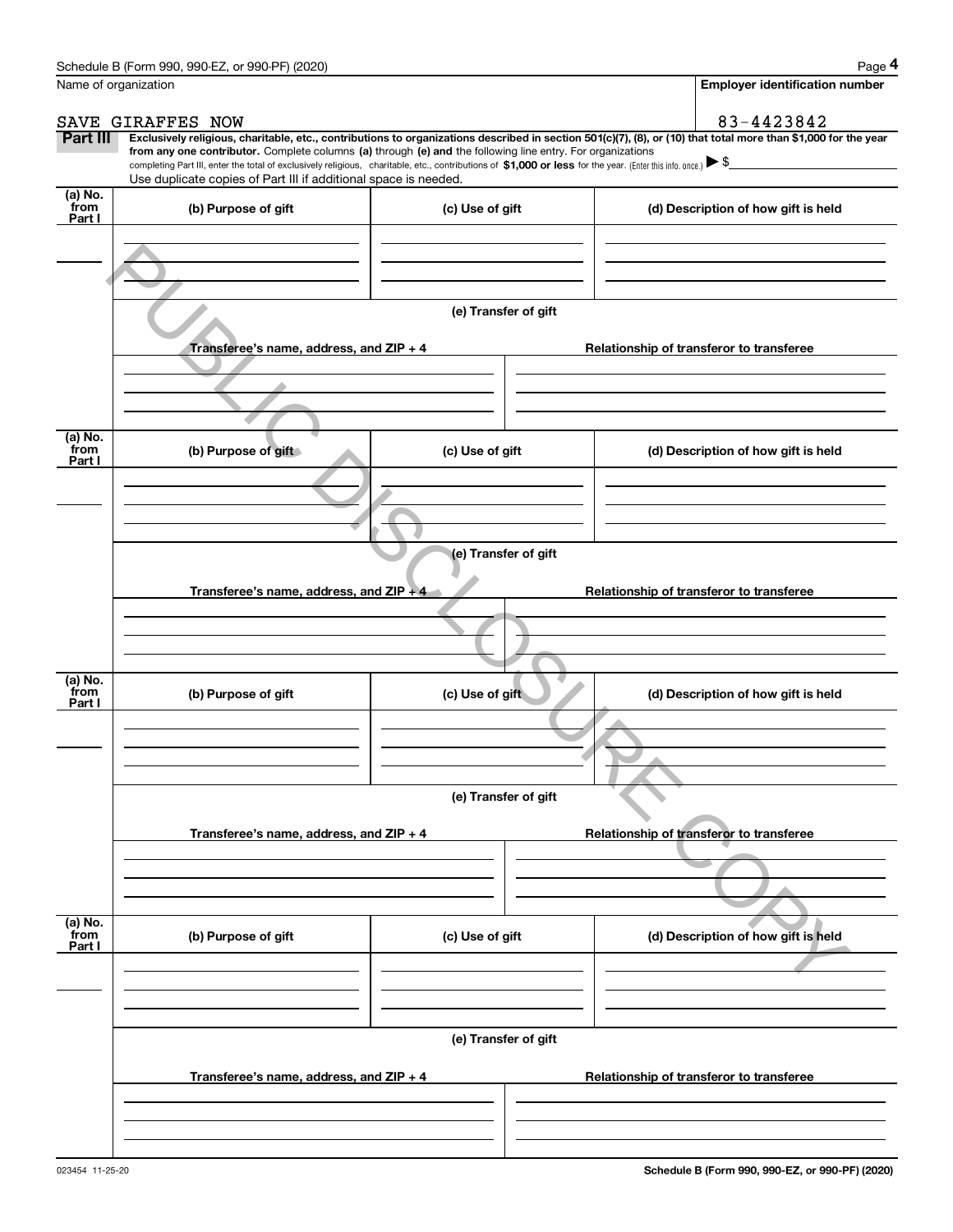| <b>SCHEDULE F</b>                                                                     |                              |                             | <b>Statement of Activities Outside the United States</b>                                                                                |                                                 | OMB No. 1545-0047                     |
|---------------------------------------------------------------------------------------|------------------------------|-----------------------------|-----------------------------------------------------------------------------------------------------------------------------------------|-------------------------------------------------|---------------------------------------|
| (Form 990)                                                                            |                              |                             | Complete if the organization answered "Yes" on Form 990, Part IV, line 14b, 15, or 16.                                                  |                                                 |                                       |
| Department of the Treasury                                                            |                              |                             | Attach to Form 990.<br>Go to www.irs.gov/Form990 for instructions and the latest information.                                           |                                                 | <b>Open to Public</b><br>Inspection   |
| Internal Revenue Service<br>Name of the organization                                  |                              |                             |                                                                                                                                         |                                                 | <b>Employer identification number</b> |
|                                                                                       |                              |                             |                                                                                                                                         |                                                 |                                       |
| <b>GIRAFFES NOW</b><br>SAVE                                                           |                              |                             |                                                                                                                                         | 83-4423842                                      |                                       |
| Part I                                                                                |                              |                             | General Information on Activities Outside the United States. Complete if the organization answered "Yes" on                             |                                                 |                                       |
|                                                                                       | Form 990, Part IV, line 14b. |                             |                                                                                                                                         |                                                 |                                       |
| 1                                                                                     |                              |                             | For grantmakers. Does the organization maintain records to substantiate the amount of its grants and other assistance,                  |                                                 | $\boxed{\text{X}}$ Yes                |
|                                                                                       |                              |                             | the grantees' eligibility for the grants or assistance, and the selection criteria used to award the grants or assistance?              |                                                 | <b>No</b>                             |
| 2                                                                                     |                              |                             | For grantmakers. Describe in Part V the organization's procedures for monitoring the use of its grants and other assistance outside the |                                                 |                                       |
| United States.                                                                        |                              |                             |                                                                                                                                         |                                                 |                                       |
| 3                                                                                     |                              |                             | Activities per Region. (The following Part I, line 3 table can be duplicated if additional space is needed.)                            |                                                 |                                       |
| (a) Region                                                                            | (b) Number of<br>offices     | (c) Number of<br>employees, | (d) Activities conducted in the region                                                                                                  | (e) If activity listed in (d)                   | (f) Total<br>expenditures             |
|                                                                                       | in the region                | agents, and<br>independent  | (by type) (such as, fundraising, pro-<br>gram services, investments, grants to                                                          | is a program service,<br>describe specific type | for and                               |
|                                                                                       |                              | contractors                 | recipients located in the region)                                                                                                       | of service(s) in the region                     | investments<br>in the region          |
|                                                                                       |                              | in the region               |                                                                                                                                         |                                                 |                                       |
|                                                                                       |                              |                             |                                                                                                                                         |                                                 |                                       |
|                                                                                       |                              |                             |                                                                                                                                         |                                                 |                                       |
|                                                                                       |                              |                             |                                                                                                                                         |                                                 |                                       |
|                                                                                       |                              |                             |                                                                                                                                         |                                                 |                                       |
|                                                                                       |                              |                             |                                                                                                                                         |                                                 |                                       |
|                                                                                       |                              |                             |                                                                                                                                         |                                                 |                                       |
|                                                                                       |                              |                             |                                                                                                                                         |                                                 |                                       |
|                                                                                       |                              |                             |                                                                                                                                         |                                                 |                                       |
|                                                                                       |                              |                             |                                                                                                                                         |                                                 |                                       |
|                                                                                       |                              |                             |                                                                                                                                         |                                                 |                                       |
|                                                                                       |                              |                             |                                                                                                                                         |                                                 |                                       |
|                                                                                       |                              |                             |                                                                                                                                         |                                                 |                                       |
|                                                                                       |                              |                             |                                                                                                                                         |                                                 |                                       |
|                                                                                       |                              |                             |                                                                                                                                         |                                                 |                                       |
|                                                                                       |                              |                             |                                                                                                                                         |                                                 |                                       |
|                                                                                       |                              |                             |                                                                                                                                         |                                                 |                                       |
|                                                                                       |                              |                             |                                                                                                                                         |                                                 |                                       |
|                                                                                       |                              |                             |                                                                                                                                         |                                                 |                                       |
|                                                                                       |                              |                             |                                                                                                                                         |                                                 |                                       |
|                                                                                       |                              |                             |                                                                                                                                         |                                                 |                                       |
|                                                                                       |                              |                             |                                                                                                                                         |                                                 |                                       |
|                                                                                       |                              |                             |                                                                                                                                         |                                                 |                                       |
|                                                                                       |                              |                             |                                                                                                                                         |                                                 |                                       |
|                                                                                       |                              |                             |                                                                                                                                         |                                                 |                                       |
|                                                                                       |                              |                             |                                                                                                                                         |                                                 |                                       |
|                                                                                       |                              |                             |                                                                                                                                         |                                                 |                                       |
|                                                                                       |                              |                             |                                                                                                                                         |                                                 |                                       |
| 3 a Subtotal<br>.                                                                     | $\mathbf{0}$                 | 0                           |                                                                                                                                         |                                                 | 0.                                    |
| <b>b</b> Total from continuation                                                      |                              |                             |                                                                                                                                         |                                                 |                                       |
| sheets to Part I                                                                      | 0                            | 0                           |                                                                                                                                         |                                                 | 0.                                    |
| c Totals (add lines 3a                                                                | 0                            | 0                           |                                                                                                                                         |                                                 |                                       |
| and 3b)<br>LHA For Paperwork Reduction Act Notice, see the Instructions for Form 990. |                              |                             |                                                                                                                                         |                                                 | 0.<br>Schedule F (Form 990) 2020      |
|                                                                                       |                              |                             |                                                                                                                                         |                                                 |                                       |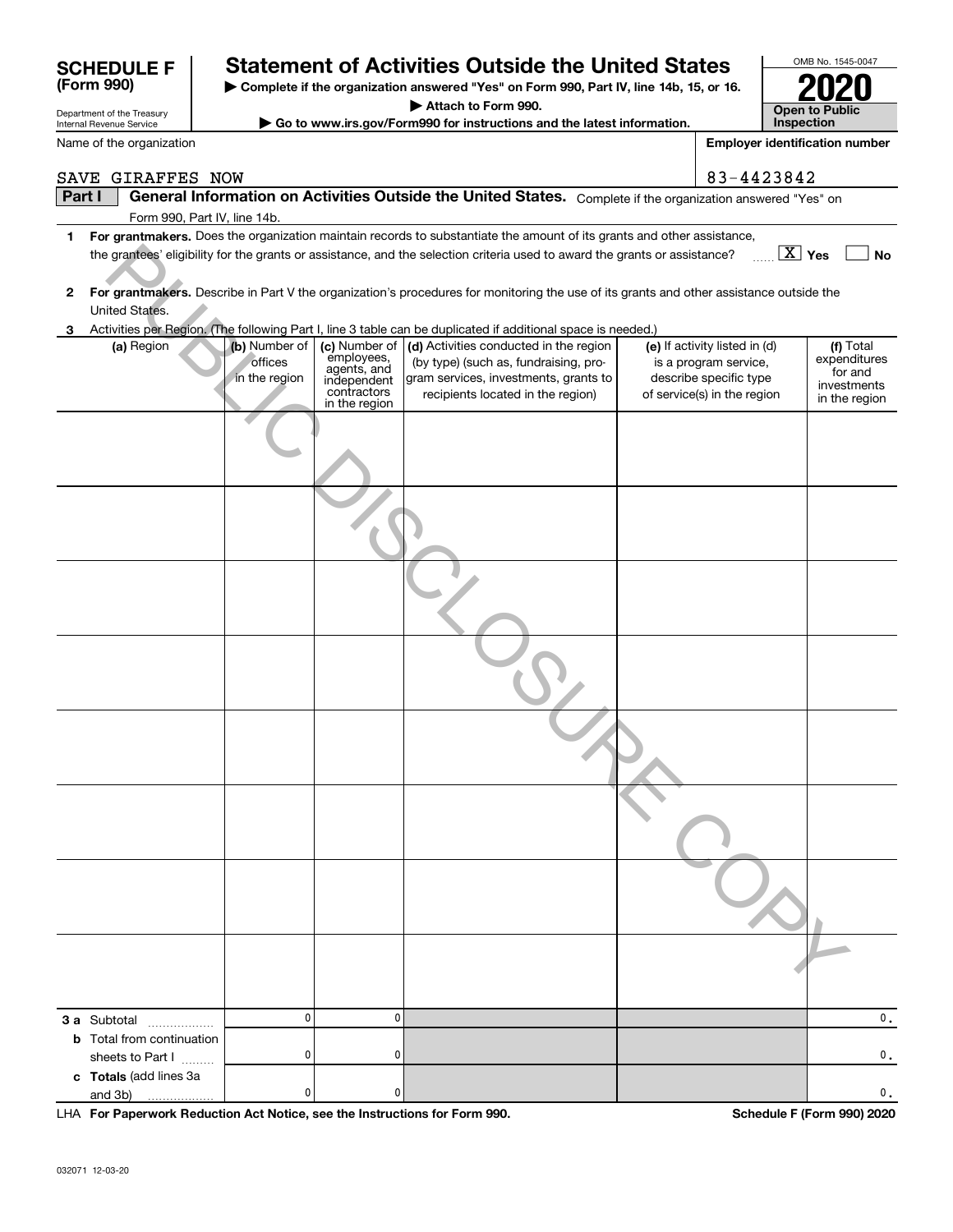Schedule F (Form 990) 2020 Page SAVE GIRAFFES NOW 83-4423842

**Part II** Grants and Other Assistance to Organizations or Entities Outside the United States. Complete if the organization answered "Yes" on Form 990, Part IV, line 15, for any<br>recisiont who received more than \$5,000. Part recipient who received more than \$5,000. Part II can be duplicated if additional space is needed.

| recipient who received more than \$5,000. Part if can be duplicated if additional space is needed.            |                                                 |            |                                                                                                                                         |                             |                                    |                                        |                                             |                                                             |
|---------------------------------------------------------------------------------------------------------------|-------------------------------------------------|------------|-----------------------------------------------------------------------------------------------------------------------------------------|-----------------------------|------------------------------------|----------------------------------------|---------------------------------------------|-------------------------------------------------------------|
| $\mathbf{1}$<br>(a) Name of organization                                                                      | (b) IRS code section<br>and EIN (if applicable) | (c) Region | (d) Purpose of<br>grant                                                                                                                 | (e) Amount<br>of cash grant | (f) Manner of<br>cash disbursement | (g) Amount of<br>noncash<br>assistance | (h) Description<br>of noncash<br>assistance | (i) Method of<br>valuation (book, FMV,<br>appraisal, other) |
|                                                                                                               |                                                 |            |                                                                                                                                         |                             |                                    |                                        |                                             |                                                             |
|                                                                                                               |                                                 | AFRICA     | <b>GRANT</b>                                                                                                                            | 126,157.                    |                                    | $\boldsymbol{0}$ .                     |                                             |                                                             |
|                                                                                                               |                                                 |            |                                                                                                                                         |                             |                                    |                                        |                                             |                                                             |
|                                                                                                               |                                                 |            |                                                                                                                                         |                             |                                    |                                        |                                             |                                                             |
|                                                                                                               |                                                 |            |                                                                                                                                         |                             |                                    |                                        |                                             |                                                             |
|                                                                                                               |                                                 |            |                                                                                                                                         |                             |                                    |                                        |                                             |                                                             |
|                                                                                                               |                                                 |            |                                                                                                                                         |                             |                                    |                                        |                                             |                                                             |
|                                                                                                               |                                                 |            |                                                                                                                                         |                             |                                    |                                        |                                             |                                                             |
|                                                                                                               |                                                 |            |                                                                                                                                         |                             |                                    |                                        |                                             |                                                             |
| $\mathbf{2}$                                                                                                  |                                                 |            | Enter total number of recipient organizations listed above that are recognized as charities by the foreign country, recognized as a tax |                             |                                    |                                        |                                             |                                                             |
|                                                                                                               |                                                 |            | exempt 501(c)(3) organization by the IRS, or for which the grantee or counsel has provided a section 501(c)(3) equivalency letter       |                             |                                    |                                        |                                             |                                                             |
| $\overline{0}$<br>Enter total number of other organizations or entities<br>3<br>Cabadula E (Fauna<br>0.001000 |                                                 |            |                                                                                                                                         |                             |                                    |                                        |                                             |                                                             |

**Schedule F (Form 990) 2020**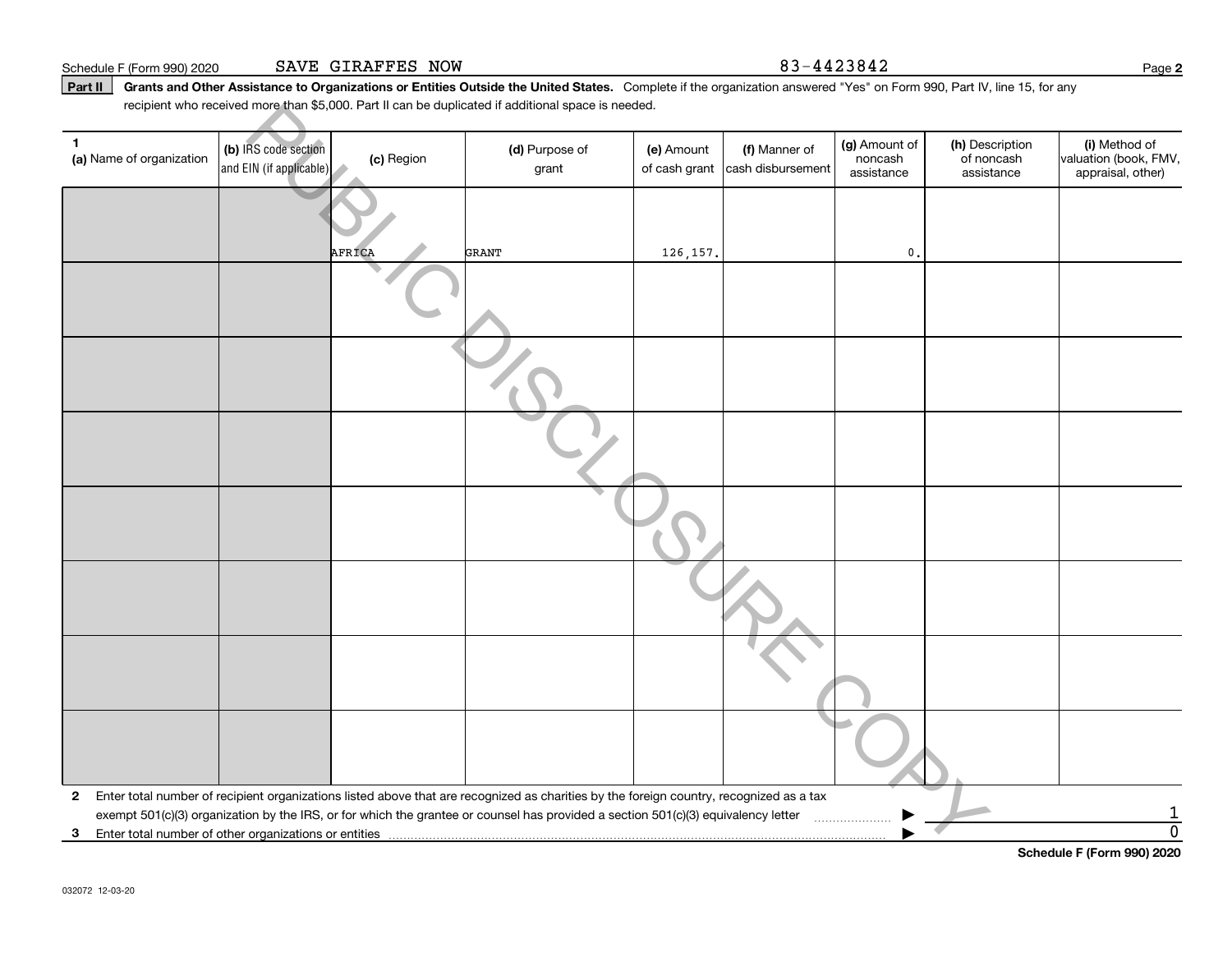Schedule F (Form 990) 2020 **SAVE GIRAFFES NOW** 8 3-4 4 2 3 8 4 2 Page

**Part III Grants and Other Assistance to Individuals Outside the United States.**  Complete if the organization answered "Yes" on Form 990, Part IV, line 16.

Part III can be duplicated if additional space is needed.

| Part III can be duplicated if additional space is needed.<br>(a) Type of grant or assistance | (b) Region | (c) Number of<br>recipients | (d) Amount of<br>cash grant | (e) Manner of<br>cash disbursement | (f) Amount of<br>noncash<br>assistance | (g) Description of<br>noncash assistance | (h) Method of<br>valuation<br>(book, FMV,<br>appraisal, other) |
|----------------------------------------------------------------------------------------------|------------|-----------------------------|-----------------------------|------------------------------------|----------------------------------------|------------------------------------------|----------------------------------------------------------------|
|                                                                                              |            |                             |                             |                                    |                                        |                                          |                                                                |
|                                                                                              |            |                             |                             |                                    |                                        |                                          |                                                                |
|                                                                                              |            |                             |                             |                                    |                                        |                                          |                                                                |
|                                                                                              |            |                             |                             |                                    |                                        |                                          |                                                                |
|                                                                                              |            |                             |                             |                                    |                                        |                                          |                                                                |
|                                                                                              |            |                             |                             |                                    |                                        |                                          |                                                                |
|                                                                                              |            |                             |                             |                                    |                                        |                                          |                                                                |
|                                                                                              |            |                             |                             |                                    |                                        |                                          |                                                                |
|                                                                                              |            |                             |                             |                                    |                                        |                                          |                                                                |

**Schedule F (Form 990) 2020**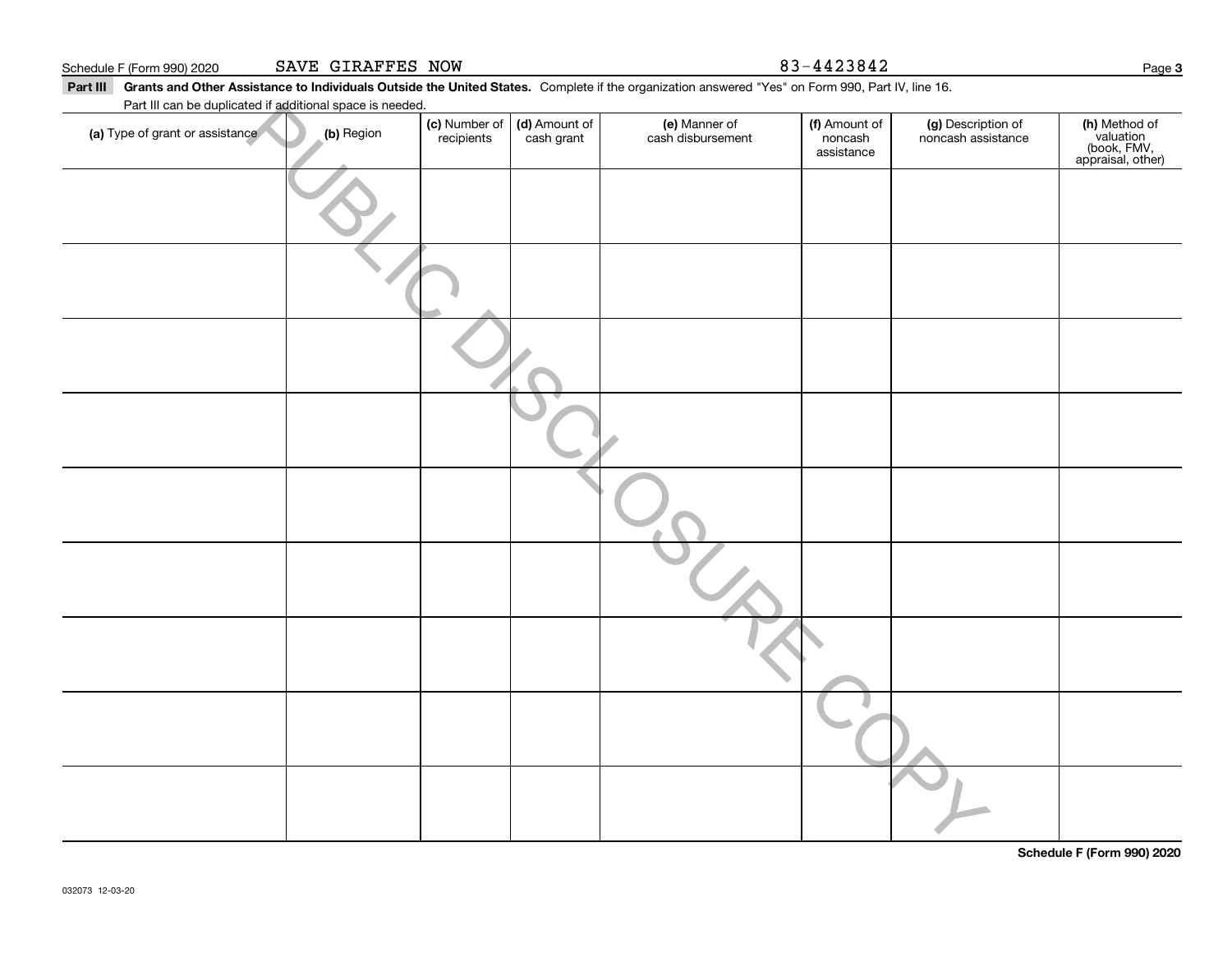| 1<br>2 | Was the organization a U.S. transferor of property to a foreign corporation during the tax year? If "Yes."<br>the organization may be required to file Form 926, Return by a U.S. Transferor of Property to a Foreign<br>Did the organization have an interest in a foreign trust during the tax year? If "Yes," the organization may | Yes                               | $X \mid No$                   |
|--------|---------------------------------------------------------------------------------------------------------------------------------------------------------------------------------------------------------------------------------------------------------------------------------------------------------------------------------------|-----------------------------------|-------------------------------|
|        | be required to separately file Form 3520, Annual Return To Report Transactions With Foreign Trusts and<br>Receipt of Certain Foreign Gifts, and/or Form 3520-A, Annual Information Return of Foreign Trust With a                                                                                                                     | Yes                               | $\lceil$ $\text{X}$ $\mid$ No |
| з      | Did the organization have an ownership interest in a foreign corporation during the tax year? If "Yes."<br>the organization may be required to file Form 5471, Information Return of U.S. Persons With Respect to                                                                                                                     | Yes                               | $X \mid N_{0}$                |
| 4      | Was the organization a direct or indirect shareholder of a passive foreign investment company or a<br>qualified electing fund during the tax year? If "Yes," the organization may be required to file Form 8621,<br>Information Return by a Shareholder of a Passive Foreign Investment Company or Qualified Electing                 | Yes                               | $\overline{\mathbf{X}}$   No  |
| 5      | Did the organization have an ownership interest in a foreign partnership during the tax year? If "Yes,"<br>the organization may be required to file Form 8865, Return of U.S. Persons With Respect to Certain<br>Foreign Partnerships (see Instructions for Form 8865)                                                                | Yes                               | $\overline{X}$   No           |
| 6      | Did the organization have any operations in or related to any boycotting countries during the tax year? If<br>"Yes," the organization may be required to separately file Form 5713, International Boycott Report (see                                                                                                                 | Yes                               | $\overline{X}$   No           |
|        | Journal                                                                                                                                                                                                                                                                                                                               | <b>Schedule F (Form 990) 2020</b> |                               |
|        | CON                                                                                                                                                                                                                                                                                                                                   |                                   |                               |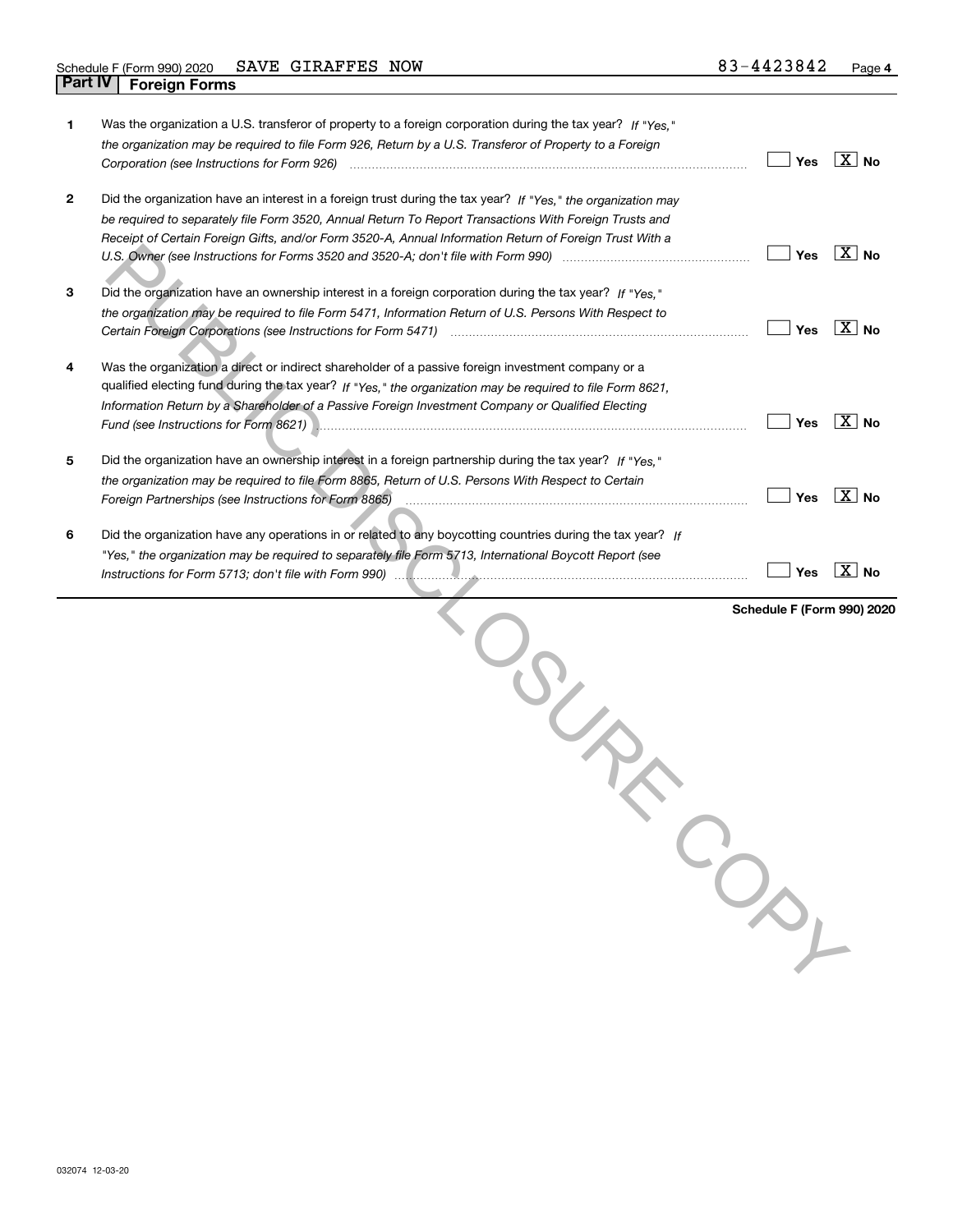# **Part V Supplemental Information**

Provide the information required by Part I, line 2 (monitoring of funds); Part I, line 3, column (f) (accounting method; amounts of investments vs. expenditures per region); Part II, line 1 (accounting method); Part III (accounting method); and Part III, column (c) (estimated number of recipients), as applicable. Also complete this part to provide any additional information. See instructions.

| b |
|---|
|   |
|   |
|   |
|   |
|   |
|   |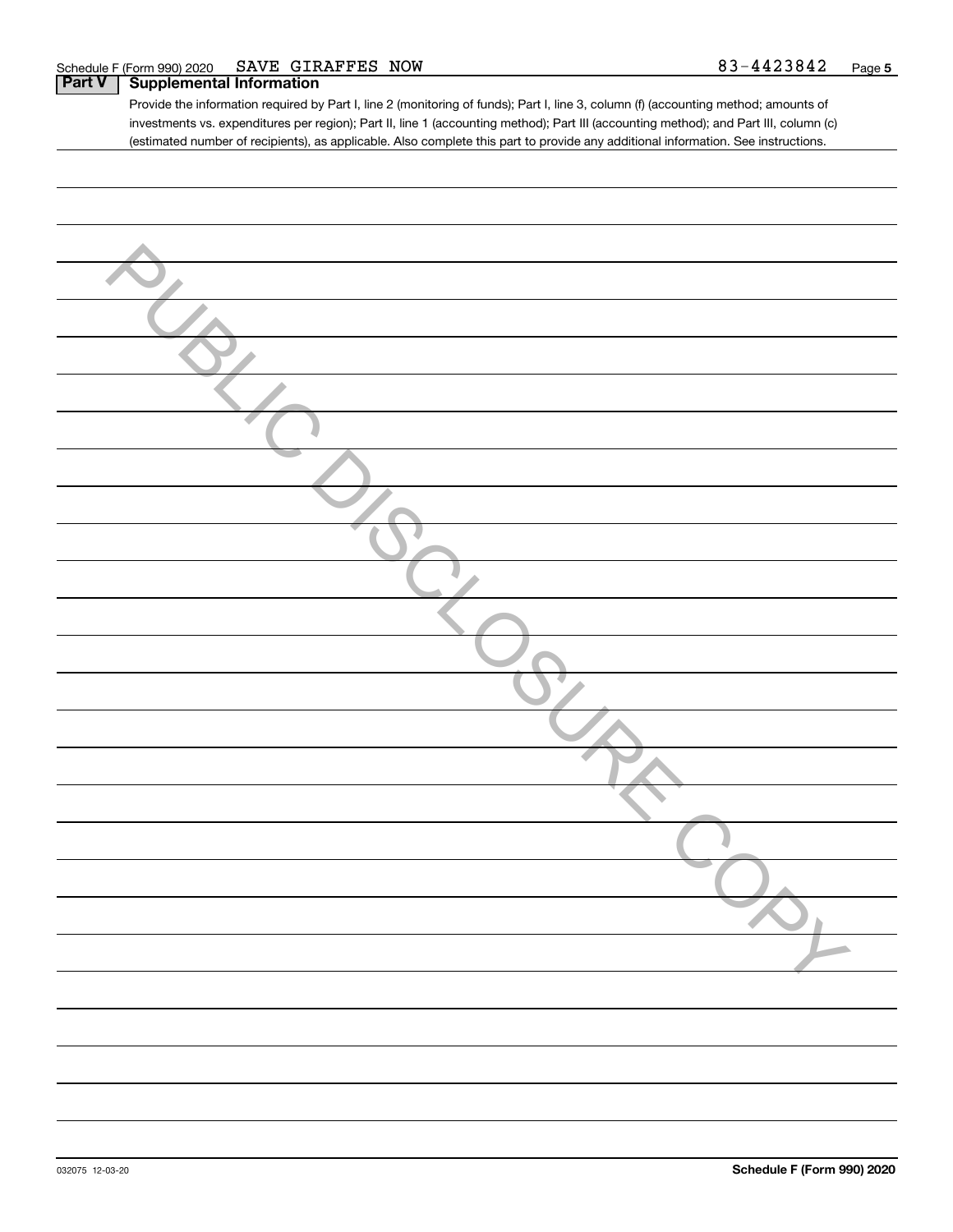| <b>SCHEDULE I</b><br>(Form 990)                                                                                                                                                                                                                                                                                                                                     |                          | <b>Grants and Other Assistance to Organizations,</b><br>Governments, and Individuals in the United States |                             |                                         |                                                                |                                          | OMB No. 1545-0047                                   |  |
|---------------------------------------------------------------------------------------------------------------------------------------------------------------------------------------------------------------------------------------------------------------------------------------------------------------------------------------------------------------------|--------------------------|-----------------------------------------------------------------------------------------------------------|-----------------------------|-----------------------------------------|----------------------------------------------------------------|------------------------------------------|-----------------------------------------------------|--|
|                                                                                                                                                                                                                                                                                                                                                                     |                          | Complete if the organization answered "Yes" on Form 990, Part IV, line 21 or 22.                          |                             |                                         |                                                                |                                          |                                                     |  |
| Department of the Treasury                                                                                                                                                                                                                                                                                                                                          |                          |                                                                                                           | Attach to Form 990.         |                                         |                                                                |                                          | <b>Open to Public</b>                               |  |
| Internal Revenue Service<br>Go to www.irs.gov/Form990 for the latest information.                                                                                                                                                                                                                                                                                   |                          |                                                                                                           |                             |                                         |                                                                |                                          |                                                     |  |
| Name of the organization<br>SAVE GIRAFFES NOW                                                                                                                                                                                                                                                                                                                       |                          |                                                                                                           |                             |                                         |                                                                |                                          | <b>Employer identification number</b><br>83-4423842 |  |
| Part I<br><b>General Information on Grants and Assistance</b>                                                                                                                                                                                                                                                                                                       |                          |                                                                                                           |                             |                                         |                                                                |                                          |                                                     |  |
| Does the organization maintain records to substantiate the amount of the grants or assistance, the grantees' eligibility for the grants or assistance, and the selection<br>1.<br>criteria used to award the grants or assistance?<br>Describe in Part IV the organization's procedures for monitoring the use of grant funds in the United States.<br>$\mathbf{2}$ |                          |                                                                                                           |                             |                                         |                                                                |                                          | $\boxed{\text{X}}$ Yes<br>  No                      |  |
| Part II<br>Grants and Other Assistance to Domestic Organizations and Domestic Governments. Complete if the organization answered "Yes" on Form 990, Part IV, line 21, for any                                                                                                                                                                                       |                          |                                                                                                           |                             |                                         |                                                                |                                          |                                                     |  |
| recipient that received more than \$5,000. Part II can be duplicated if additional space is needed.                                                                                                                                                                                                                                                                 |                          |                                                                                                           |                             |                                         |                                                                |                                          |                                                     |  |
| 1 (a) Name and address of organization<br>or government                                                                                                                                                                                                                                                                                                             | $(b)$ EIN                | (c) IRC section<br>(if applicable)                                                                        | (d) Amount of<br>cash grant | (e) Amount of<br>non-cash<br>assistance | (f) Method of<br>valuation (book,<br>FMV, appraisal,<br>other) | (g) Description of<br>noncash assistance | (h) Purpose of grant<br>or assistance               |  |
| GIRAFFE CONSERVATION FOUNDATION<br>17 S MAGNOLIA AVE                                                                                                                                                                                                                                                                                                                |                          |                                                                                                           |                             |                                         |                                                                |                                          |                                                     |  |
| ORLANDO FL 32801                                                                                                                                                                                                                                                                                                                                                    | $81 - 2749463$ 501(C)(3) |                                                                                                           | 10,000                      | 0                                       |                                                                |                                          | UGANDA DE-SNARING PROJECT                           |  |
| INTERNATIONAL FUND FOR ANIMAL<br>WELFARE INC. - 290 SUMMER STREET -<br>YARMOUTH PORT, MA 02675                                                                                                                                                                                                                                                                      | $31 - 1594197$ 501(C)(3) |                                                                                                           | 25,000.                     | 0                                       |                                                                |                                          | GRANT                                               |  |
| SAN DIEGO ZOOLOGICAL SOCIETY<br>2920 ZOO DR<br>SAN DIEGO, CA 92101                                                                                                                                                                                                                                                                                                  | $95-1648219$ $501(C)(3)$ |                                                                                                           | 28,000                      |                                         |                                                                |                                          | GRANT                                               |  |
| NORTH CAROLINA ZOOLOGICAL SOCIETY<br>4403 ZOO PKWY                                                                                                                                                                                                                                                                                                                  |                          |                                                                                                           |                             |                                         |                                                                |                                          |                                                     |  |
| ASHEBORO, NC 27205                                                                                                                                                                                                                                                                                                                                                  | $56-0990900$ $501(C)(3)$ |                                                                                                           | 18,000                      |                                         |                                                                |                                          | GRANT                                               |  |
|                                                                                                                                                                                                                                                                                                                                                                     |                          |                                                                                                           |                             |                                         |                                                                |                                          |                                                     |  |
|                                                                                                                                                                                                                                                                                                                                                                     |                          |                                                                                                           |                             |                                         |                                                                |                                          |                                                     |  |
| Enter total number of section 501(c)(3) and government organizations listed in the line 1 table<br>2                                                                                                                                                                                                                                                                |                          |                                                                                                           |                             |                                         |                                                                |                                          | 4.                                                  |  |
| Enter total number of other organizations listed in the line 1 table<br>3                                                                                                                                                                                                                                                                                           |                          |                                                                                                           |                             |                                         |                                                                |                                          | 0.                                                  |  |

**For Paperwork Reduction Act Notice, see the Instructions for Form 990. Schedule I (Form 990) 2020** LHA

Schedule I (Form 990) 2020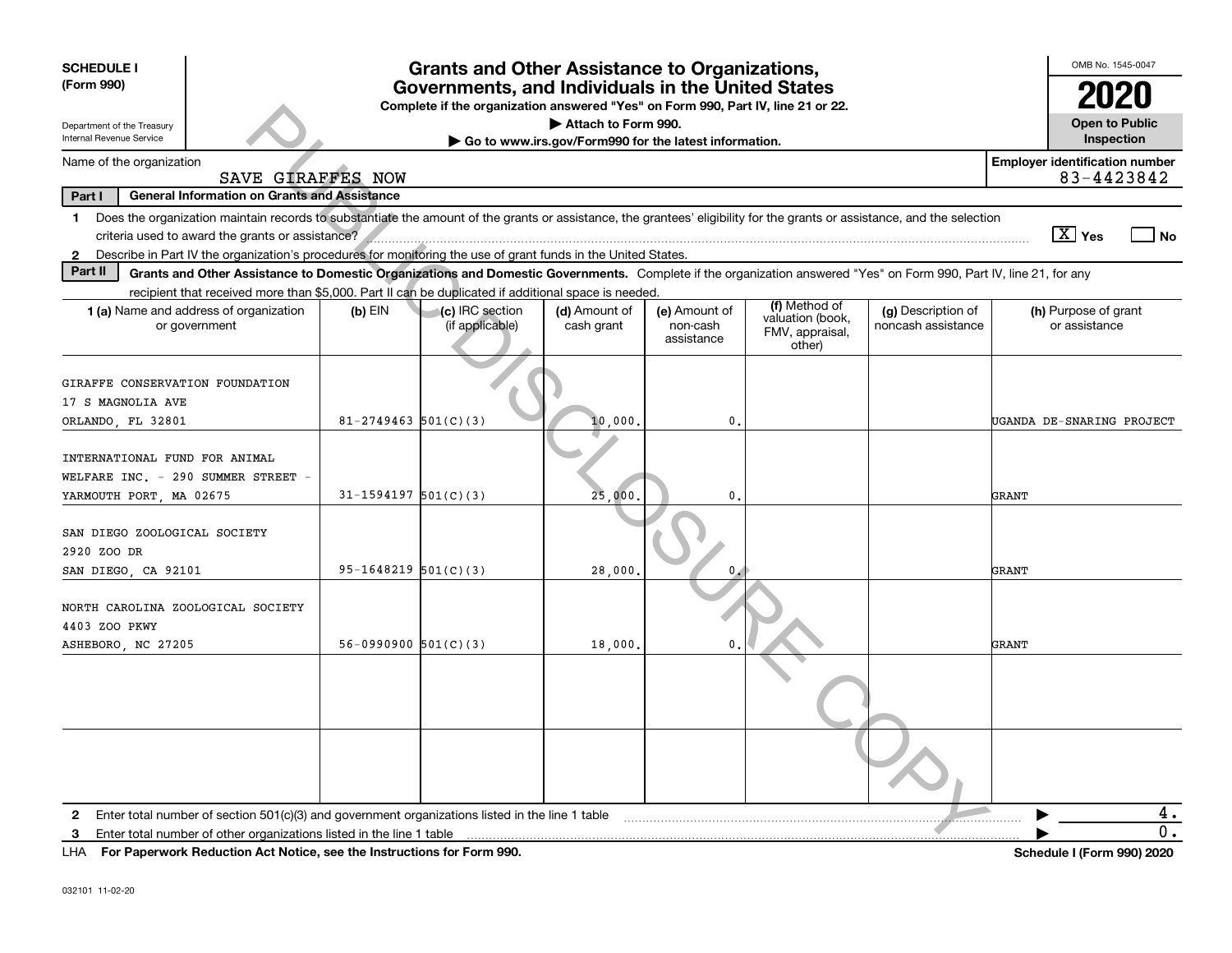032102 11-02-20

| (a) Type of grant or assistance                                                                                                                      | (b) Number of<br>recipients | (c) Amount of<br>cash grant | (d) Amount of non-<br>cash assistance | (e) Method of valuation<br>(book, FMV, appraisal, other) | (f) Description of noncash assistance |
|------------------------------------------------------------------------------------------------------------------------------------------------------|-----------------------------|-----------------------------|---------------------------------------|----------------------------------------------------------|---------------------------------------|
|                                                                                                                                                      |                             |                             |                                       |                                                          |                                       |
|                                                                                                                                                      |                             |                             |                                       |                                                          |                                       |
|                                                                                                                                                      |                             |                             |                                       |                                                          |                                       |
|                                                                                                                                                      |                             |                             |                                       |                                                          |                                       |
|                                                                                                                                                      |                             |                             |                                       |                                                          |                                       |
| Part IV<br>Supplemental Information. Provide the information required in Part I, line 2; Part III, column (b); and any other additional information. |                             |                             |                                       |                                                          |                                       |
| PART I, LINE 2:                                                                                                                                      |                             |                             |                                       |                                                          |                                       |
| THE ORGANIZATION SELECTS GRANT RECIPIENTS BASED ON ITS INDEPENDENT RESEARCH                                                                          |                             |                             |                                       |                                                          |                                       |
| AND REQUIRES PERIODIC PERFORMANCE REPORTS AND A FINAL REPORT ONCE THE GRANT                                                                          |                             |                             |                                       |                                                          |                                       |
|                                                                                                                                                      |                             |                             |                                       |                                                          |                                       |
| FUNDS HAVE BEEN FULLY EXPENDED TO DETERMINE THE RESPECTIVE DONEES'                                                                                   |                             |                             |                                       |                                                          |                                       |
| UTILIZATION OF ANY MONIES RECEIVED.                                                                                                                  |                             |                             |                                       |                                                          |                                       |
|                                                                                                                                                      |                             |                             |                                       |                                                          |                                       |
|                                                                                                                                                      |                             |                             |                                       |                                                          |                                       |
|                                                                                                                                                      |                             |                             |                                       |                                                          |                                       |

### **Part III** | Grants and Other Assistance to Domestic Individuals. Complete if the organization answered "Yes" on Form 990, Part IV, line 22. Part III can be duplicated if additional space is needed.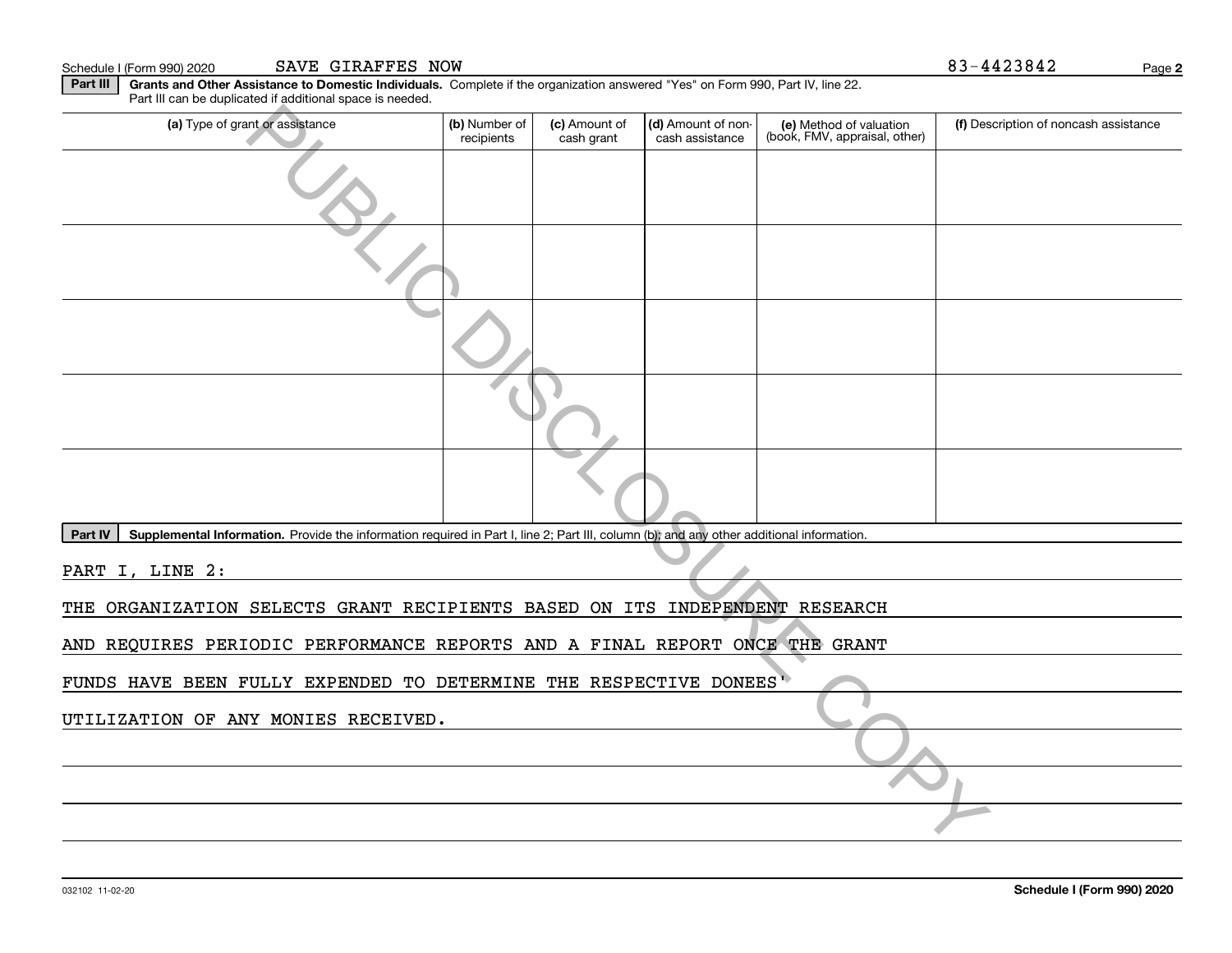**(Form 990 or 990-EZ)**

Department of the Treasury Internal Revenue Service Name of the organization

**Complete to provide information for responses to specific questions on Form 990 or 990-EZ or to provide any additional information. SCHEDULE O Supplemental Information to Form 990 or 990-EZ**

**| Attach to Form 990 or 990-EZ. | Go to www.irs.gov/Form990 for the latest information.** **Open to Public Inspection2020**

**Employer identification number**

OMB No. 1545-0047

SAVE GIRAFFES NOW 83-4423842

FORM 990, PART I, LINE 1, DESCRIPTION OF ORGANIZATION MISSION:

COUNTRIES.

FORM 990, PART III, LINE 4A, PROGRAM SERVICE ACCOMPLISHMENTS:

- DE-SNARING, ANTI-POACHING, CANINE UNITS, AND RAPID RESPONSE TEAMS IN

ZAMBIA, ZIMBABWE, SOUTH SUDAN, UGANDA, AND KENYA

- POPULATION STUDIES, SATELLITE TRACKING AND APPLIED CONSERVATION

RESEARCH PROJECTS IN SOUTH AFRICA, SOUTH SUDAN, TANZANIA, KENYA, AND 990 PART III, LINE 4A, PROGRAM SERVICE ACCOMPLISHMENTS;<br>
SNARING ANTI-POACHING, CANINE UNITS, AND RAPID RESPONSE TEMS IN<br>
THE SNARING SUUL SUDAN, UGANDA, AND APPLIED CONSERVATION<br>
NACH PROJECTS IN SOUTH AFRICA, SOUTH SUDAN

UGANDA

- PARTNERING WITH CHEYENNE MOUNTAIN ZOO AND OTHERS ON RESEARCH TO

DEVELOP TECHNIQUES TO INCREASE WELFARE OF WILD GIRAFFE DURING CRUCIAL

REWILDING AND REINTRODUCTION OPERATIONS

FORM 990, PART VI, SECTION A, LINE 2:

SUSAN G. R. MYERS AND RICHARD A. MYERS HAVE A FAMILY RELATIONSHIP.

FORM 990, PART VI, SECTION B, LINE 11B:

A DRAFT OF THE FORM 990 IS PROVIDED TO THE ORGANIZATION'S GOVERNING BODY

FOR REVIEW AND APPROVAL PRIOR TO FILING.

FORM 990, PART VI, SECTION B, LINE 12C:

THE ORGANIZATION'S CONFLICT OF INTEREST POLICY IS MADE AVAILABLE TO ALL

DIRECTORS, OFFICERS AND MEMBERS HAVING BOARD AUTHORITY. ADDITIONALLY, THE

SECRETARY OF THE ORGANIZATION DISTRIBUTES A COPY OF THE ORGANIZATION'S

CONFLICT OF INTEREST POLICY WITHIN 30 DAYS AFTER EACH ANNUAL MEETING OF THE